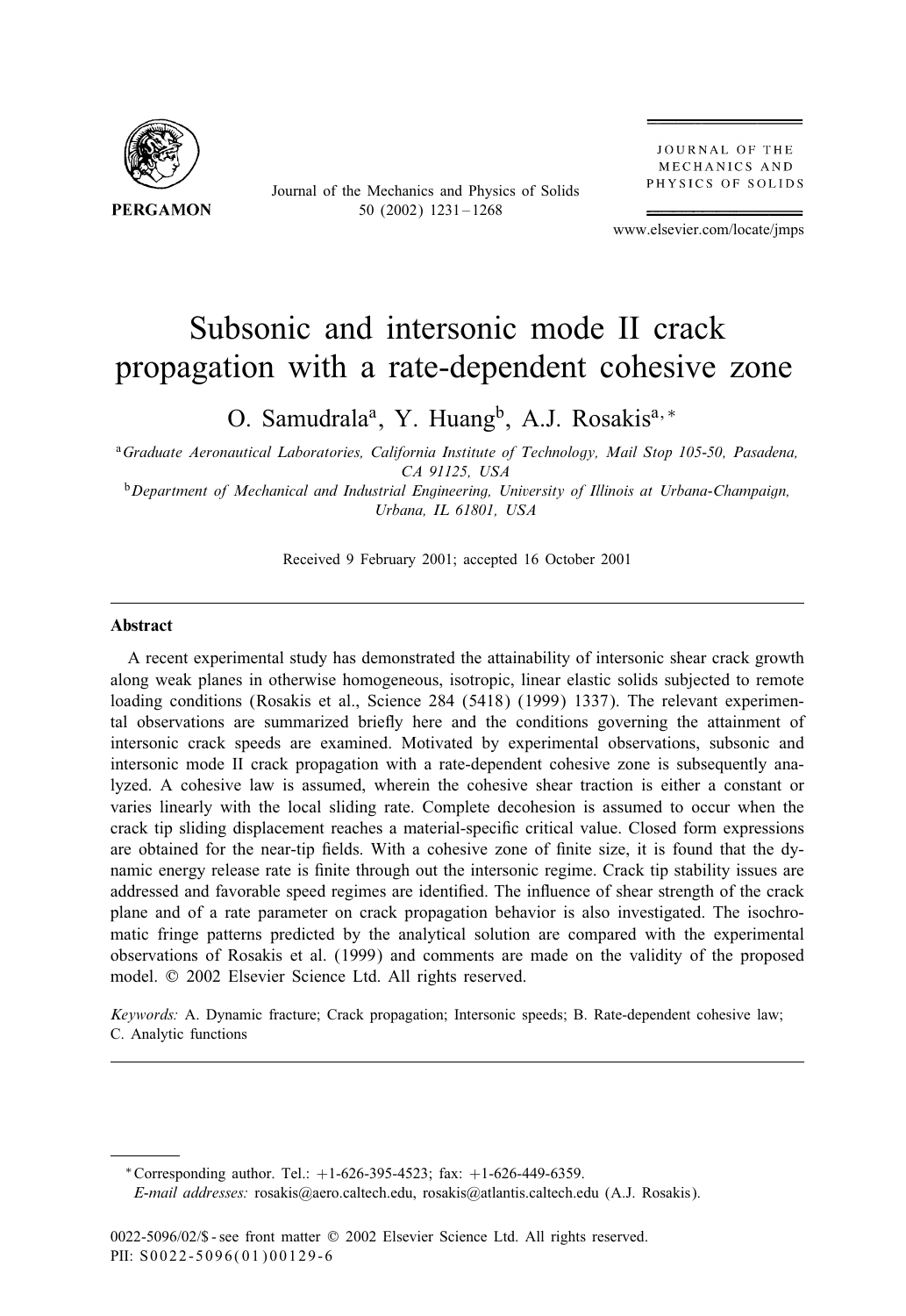## 1. Introduction

For remotely loaded mode I cracks in homogeneous, isotropic, linear elastic solids, the theoretical upper limit on the propagation speed v is the Rayleigh wave speed  $(c_R)$ of the material (Freund, 1990; Broberg, 1999a). The energy 8ux into the crack tip region vanishes at  $c<sub>R</sub>$  and at higher speeds no analytical solution can be found with positive energy flux into the tip (Broberg, 1989). Indeed, positive energy flux is required because crack growth involves material separation, which is an energy-consuming process, and hence a necessary condition for propagation of a crack is that energy be supplied from the outer stress field to the crack tip region.

However, experimental observations in the laboratory typically show mode I crack speeds that are less than 60% of  $c_R$  (Fineberg and Marder, 1999). At about 30–40% of  $c_R$ , the micro-branching instability sets in, whereby the crack follows a wavy path producing increasingly rough fracture surfaces and repeatedly attempts to branch (Ramulu and Kobayashi, 1985; Ravichandar and Knauss, 1984a; Gao, 1993). Eventually, successful branching into multiple cracks occurs at speeds much below  $c_R$ , thus making the theoretical limit inaccessible. Also the height of the process region (for e.g., zone of micro-cracking) increases substantially at high fracture speeds, indicating a strong increase in the fracture energy required to sustain propagation at these speeds (Ravichandar and Knauss, 1984b; Johnson, 1992). Knauss and his coworkers have shown that if the height of the process region can be restrained to a thin layer along the crack path, thus suppressing branching, then crack speeds can approach the theoretical limiting speed,  $c_R$  (Lee and Knauss, 1989; Washabaugh and Knauss, 1994). They observed mode I cracks along a weak plane between two identical brittle solids, asymptotically approaching the theoretical limit  $c_R$ , as the cohesive strength of the plane was reduced. The only scenario in which a mode I crack can attain intersonic or supersonic speeds is when loading is applied directly at the crack tip. Winkler et al. (1970), Curran et al. (1970) reported supersonic crack growth along weak crystallographic planes of potassium chloride, where the crack tip was loaded by laser-induced expanding plasma. The crack speeds observed coincided with the measured plasma expansion speeds, implying that the situation was similar to a crack being driven by a supersonic wedge.

For remotely loaded mode II cracks (prescribed to propagate in their own plane), crack speeds below  $c_R$  (subRayleigh) as well as those in the intersonic regime (speeds between the shear wave speed,  $c_s$  and the longitudinal wave speed,  $c_1$ ) are permissible from energetic considerations similar to the mode I case. The crack speed regime between  $c_R$  and  $c_S$  is forbidden. As a result, such cracks may either be purely sub-Rayleigh or purely intersonic, but may not transition between the two regimes with a continuous variation of crack speed. Hence the upper limit on the propagation speed (according to the classical interpretation based on a linear elastic constitutive description) for a remotely loaded mode II crack is  $c_1$  (Broberg, 1996).

Propagating mode II cracks are usually not observed (experimentally) in homogeneous isotropic solids. A crack subjected to mode II or mixed mode loading, curves or kinks and propagates in a direction that maintains locally pure mode I conditions at the tip (Cotterell and Rice, 1980; Nematnasser and Horii, 1982; Hutchinson and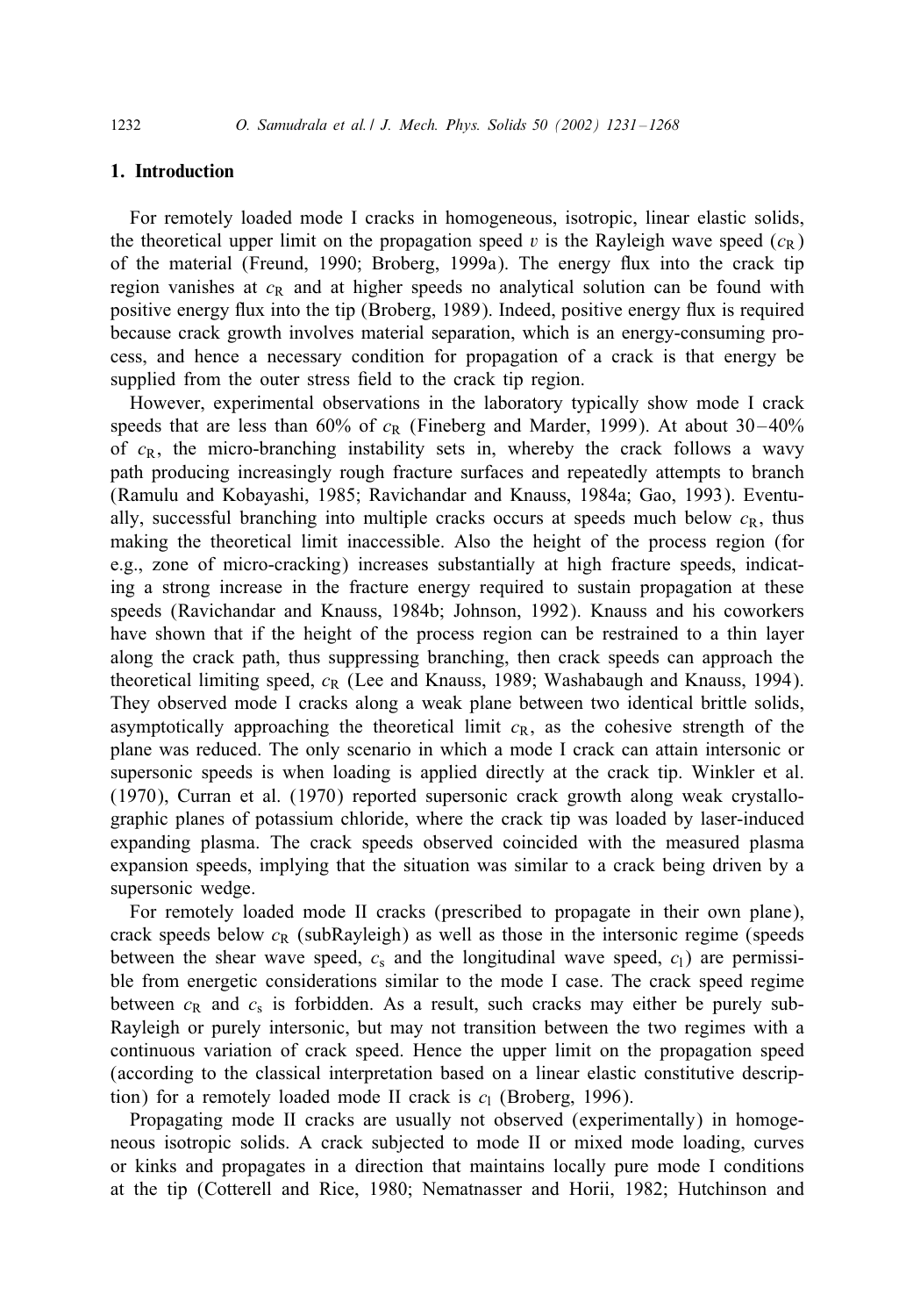Suo, 1992). Mode II crack growth in homogeneous isotropic solids can occur, if high compressive ambient stresses are acting on the body, preventing crack opening (Melin, 1986; Broberg, 1987). Directional stability of mode II cracks may also be sustained, if they propagate along a weak layer. A prime example of dynamically growing mode II cracks are earthquake fault ruptures which occur in the presence of high ambient compressive and shear pre-stresses and most often also propagate along pre-existing weak fault planes in the earth's crust. Ruptures on shallow crustal faults are estimated to run at average speeds close to  $c_s$  of crustal rocks, although evidence has accumulated over the years, of intersonic rupture speeds at least over a portion of the faulting (Archuleta, 1984; Spudich and Cranswick, 1984; Olsen et al., 1997; Hernandez et al., 1999; Ellsworth and Celebi, 1999; Bouchon et al., 2000, 2001). Rosakis et al. (1999, 2000), provided the first unambiguous evidence of intersonic mode II cracks in the laboratory. A single edge-notch oriented along a weak joint between two identical plates of Homalite-100, a brittle polyester resin, was subjected to dynamic shear loading by a projectile fired from a gas gun. A shear crack initiating from the notch was observed to propagate at intersonic speeds and radiate shear Mach waves.

Most of the early analytical and numerical work on dynamic shear crack propagation has appeared in the seismological literature. In probably the first study on intersonic shear cracks, Burridge (1973) analyzed the problem of a mode II crack growing self-similarly from zero initial length along an interface between two identical half-spaces held together by Coulomb frictional contact and subjected to pre-imposed uniform normal and shear stresses. The crack front was defined to be the loci of points where the shear stress drops abruptly from the limiting static friction value to the dynamic friction value. He found that for subsonic crack speeds, a positive peak in shear stress propagating along with the shear wave front, appears ahead of the crack tip. This peak in shear stress is observed to increase in magnitude as the crack speed increases and he postulated that it might lead to a secondary slip zone in front of the main crack tip provided the limiting static friction is small. He argued that a shear crack on such an interface will propagate at  $c_R$  and if the limiting static friction is small, it would propagate at  $c_1$ . He also noted that the crack tip stress singularity for intersonic mode II cracks is less than  $\frac{1}{2}$  and that it is a function of crack speed. Andrews (1976) analyzed numerically, the problem of transient symmetric expansion of a mode II crack propagating along a prescribed path with a slip weakening cohesive zone (Ida, 1972; Palmer and Rice, 1973), under the action of a uniform remote shear stress. Corroborating Burridge's prediction, he found that the expanding shear crack rapidly accelerates to speeds close to  $c<sub>R</sub>$ , and if the limiting static friction is not high enough, it initiates a secondary slip zone in front of it, which coalesces with the main crack and the combination was found to propagate at speeds around  $1.5c_s$ . His observation describes one possible mechanism for a subsonic shear crack to cross the forbidden speed regime between  $c_R$  and  $c_s$ . He pointed out that for intersonic cracks, where the crack tip stress singularity is less than  $\frac{1}{2}$ , a non-zero fracture energy is supported only for the case where the stress drop is not abrupt, i.e., the crack tip region must have a finite extent. Das and Aki (1977) analyzed transient mode II crack expansion in an infinite, isotropic, homogeneous, elastic solid under uniform remote shear stress using a boundary integral method. The crack tip was modeled as a structureless point and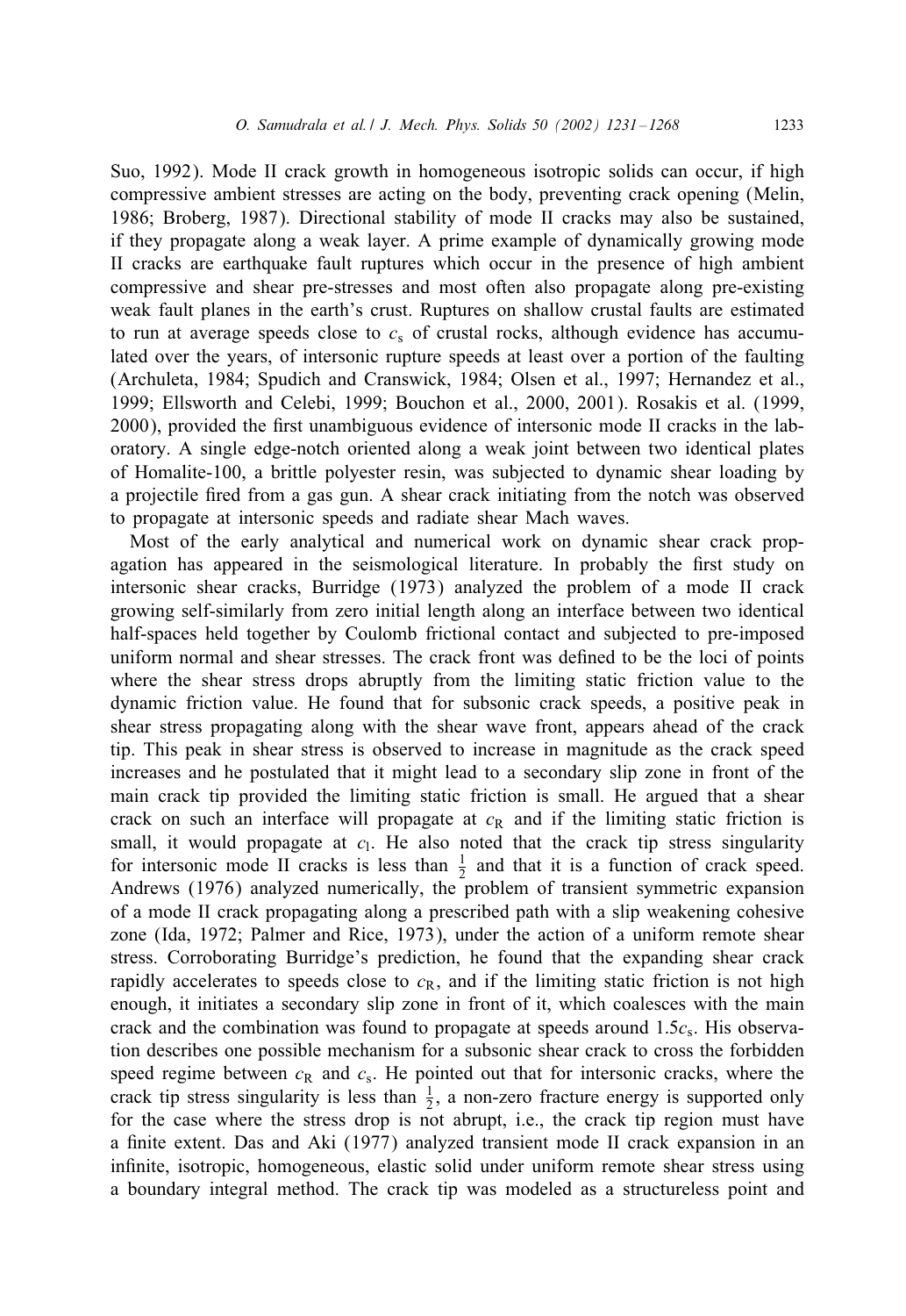dynamic friction was assumed to act on the crack faces. Using a critical stress criterion, they confirmed the numerical results of Andrews (1976).

Freund (1979) obtained the asymptotic stress and particle velocity fields around a steady state, intersonic mode II crack, constrained to propagate along a straight line path. Since mode II cracks usually do not propagate along straight line paths, this restriction models the existence of a line of lower toughness in an otherwise homogeneous solid, a situation that may make mode II crack growth physically possible. He showed that the stress field predicts two Mach waves radiating from the crack tip. Stresses are singular not only at the crack tip, but all along the Mach fronts, with the same order of singularity as that at the tip. In addition, across the Mach front, the normal stress perpendicular to the front is continuous, where as the shear stress suffers an infinite jump. Hence these fronts are shear Mach waves. He also commented suners an infinite jump. Hence these fronts are shear Mach waves. He also commented<br>upon the curious speed of  $\sqrt{2}c_s$ , at which an intersonic crack behaves "subsonic-like" and the two trailing Mach waves disappear. He investigated the problem of transient symmetric expansion of a mode II crack under remote shear stress which was studied numerically by Andrews (1976) and Das and Aki (1977). Using a critical stress criterion, he concluded that the terminal speed for a subRayleigh mode II crack is  $c<sub>R</sub>$ , and Tron, he concluded that the terminal speed for a subkayleigh mode II crack is  $c_R$ , and that an intersonic mode II crack would begin to grow at a speed greater than  $\sqrt{2}c_s$ and would quickly accelerate to  $c_1$ . Burridge et al. (1979) investigated the stability of a steady-state mode II semi-infinite crack with a slip-weakening cohesive zone driven by a point load acting on the crack faces a finite distance from the tip. They solved the governing integral equation numerically and concluded that, for a dynamic mode In the governing integral equation numerically and concluded that, for a dynamic mode<br>II crack, the crack speed regimes  $v < c_R$  and  $c_s < v < \sqrt{2}c_s$  are inherently unstable, It crack, the crack speed regimes  $v < c_R$  and  $c_s < v < \sqrt{2c_s}$  are inherently unstable,<br>the speed regime  $\sqrt{2c_s} < v < c_1$  is stable and that the speed regime  $c_R < v < c_s$  is forbidden.

Rice (1980), Das (1985) and Dmowska and Rice (1986) summarized the literature on dynamic shear crack propagation and its application to modeling the earthquake source process. Georgiadis (1986) investigated the nature of stress singularity for a steady-state mode II intersonic crack and confirmed Freund's result. Broberg (1989) gave an elegant summary of the admissible crack speed regimes for mode I, mode II and mode III cracks (all propagating along a pre-determined straight line path), based on the requirement of a positive energy 8ux to the crack tip region. Broberg (1994, 1995) also solved analytically the problem of a self-similar intersonic mode II crack expanding symmetrically from zero initial length under the action of a remote uniform shear stress. He showed that the dynamic energy release rate depends on the extent of the process region as  $(d/a)^{(1-2q)}$ , where d is the extent of the process region, a is the crack length and  $q$  is the speed-dependent crack tip stress singularity. Except for the crack length and q is the speed-dependent crack tip stress singularity. Except for  $v = \sqrt{2}c_s$ , where  $q = \frac{1}{2}$ , a vanishing process region predicts a vanishing energy flux into the tip. He assumed a Barenblatt-type process region near the crack tip and computed the energy flux into the intersonic crack tip region. For the chosen process region type, he showed that the requirement of constant fracture energy (critical dynamic energy release rate), independent of crack speed, would accelerate an intersonic crack all the way up to  $c_1$ . He also solved the problem of an accelerating semi-infinite intersonic mode II crack (Broberg, 1999b). Johnson (1990) showed that steady-state unidirectional mode II crack growth is possible in earthquake events, provided, one of the leading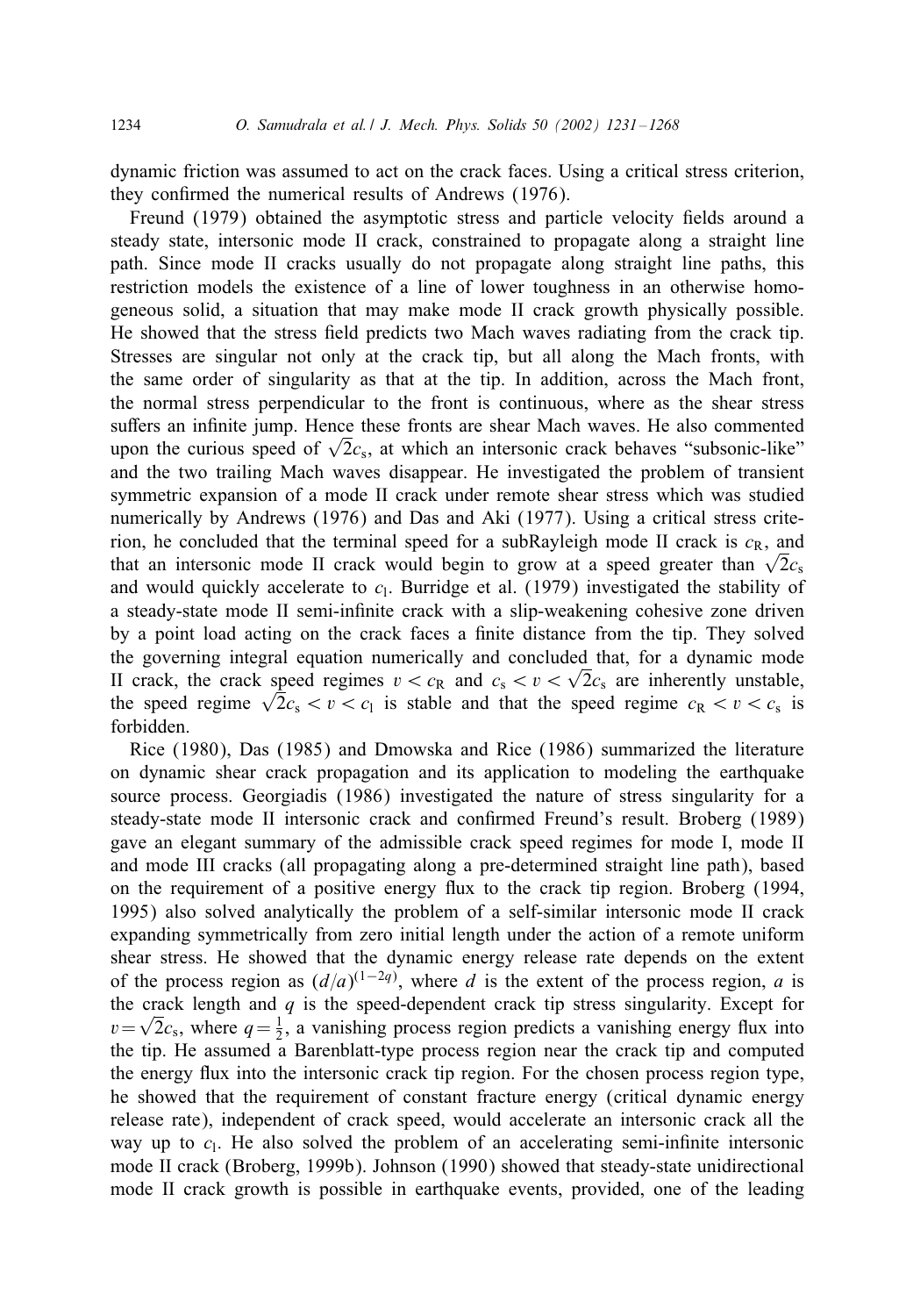edges associated with an initially extending rupture front, encounters a barrier (region of high shear strength). In his finite element simulations, he observed terminal speeds close to  $c_1$ .

Some of the recent analytical and numerical work on dynamic shear cracks was motivated by the experiments of Rosakis and his coworkers on intersonic crack propagation in homogeneous, isotropic solids (Rosakis et al., 1999, 2000), in bimaterials (Lambros and Rosakis, 1995; Singh et al., 1997; Rosakis et al., 1998) and in transversely isotropic solids (Coker and Rosakis, 2001) all of which feature special directions of inhomogeneity in fracture toughness (i.e., planes of reduced fracture toughness). Gao et al. (1999) made an interesting comparison of intersonic cracks with intersonic glide edge dislocations and developed a unified treatment for investigating the existence of radiation-free intersonic speeds for either system. Huang et al. (1999) derived the asymptotic fields around an intersonically propagating mode II crack in a transversely isotropic material. They showed that a radiation-free intersonic speed exists for a mode Isotropic material. They showed that a radiation-free intersont speed exists for a mode<br>II crack in a transversely isotropic solid, similar to  $\sqrt{2}c_s$  for the homogeneous case, where the crack tip dynamic energy release rate is finite. Yu and Suo  $(2000)$  developed a unified method based on analytic function theory to obtain the near-tip fields for a quasi-static/subsonic/intersonic crack in a homogeneous solid or along a bimaterial interface with the constituents being either isotropic or anisotropic. They used a Dugdale-type cohesive zone model and identified those crack speed regimes that result in negative cohesive zone length to be forbidden.

Needleman (1999) performed a finite element simulation of the intersonic shear crack experiments of Rosakis et al. (1999) using a cohesive surface constitutive relation for the weak crack path. He found that a shear crack initiating from a pre-crack along the weak path either propagates at  $c_R$  or accelerates to a near constant intersonic speed weak pain either propagates at  $c_R$  or accelerates to a near constant intersonic speed above  $\sqrt{2}c_s$ . He examined the effect of shear strength of the interface, the fracture energy and the duration of the loading pulse on the transition from a subRayleigh to an intersonic speed, as well as on the terminal speed achieved. Abraham and Gao (2000) performed an atomistic simulation of shear crack propagation along a weak interface characterized by a Lennard–Jones potential, joining two harmonic crystals. Their simulations showed that a shear dominated crack, soon after initiation accelerates to  $c<sub>R</sub>$  and then nucleates an intersonic daughter crack that travels at  $c<sub>1</sub>$ , in accordance with the predictions of Burridge (1973) and Andrews (1976). When the applied strain was completely relaxed after the initiation of the daughter crack, they found shear crack was completely relaxed after the initiation of the daughter crack, they found shear crack propagation at  $\sqrt{2}c_s$ , similar to the behavior observed in the experiments of Rosakis et al. (1999). Geubelle and Kubair (2001) studied numerically, using a spectral boundary element scheme, the problem of transient initiation and propagation of a mixed mode in-plane crack in its own plane under the action of remote uniform mixed mode loading. Using a quasi-linear cohesive failure model, they observed that a shear dominated crack can attain intersonic speeds either by initiation of a secondary slip zone in front of the tip (the Burridge–Andrews mechanism) or simply by a rapid, but smooth acceleration through the forbidden regime. The latter case, which was also observed by Johnson (1990) is in contradiction with the theoretical prediction that an in-plane crack with a continuously varying speed cannot accelerate through  $c<sub>R</sub>$ . During steady-state intersonic crack growth, it was found that the cohesive failure was entirely by shear even under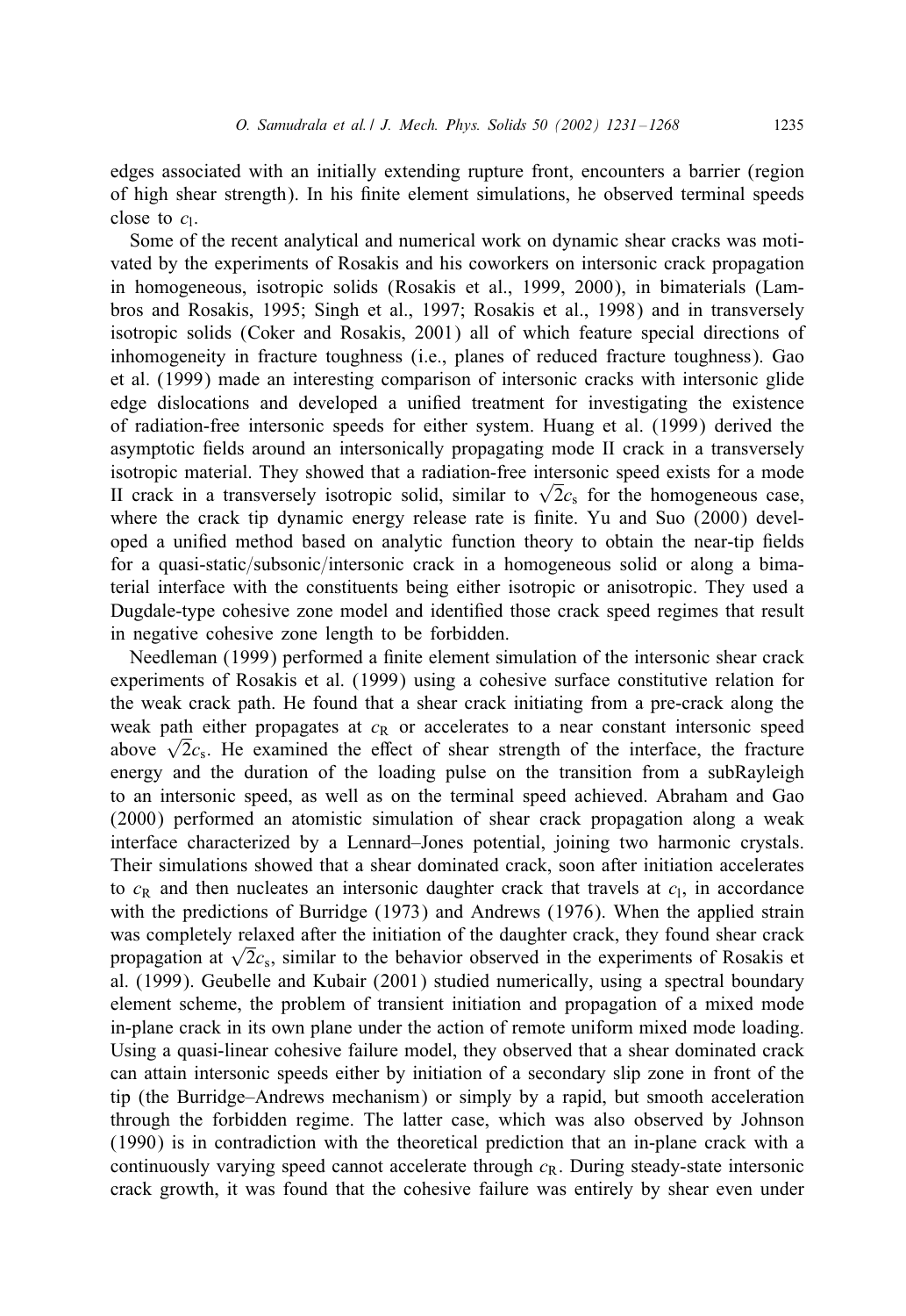far-field mixed mode loading, consistent with analytical predictions. Gao et al.  $(2001)$ studied the transition of a subsonic mode II crack to intersonic speeds using a cohesive fracture criterion and showed that the predictions of continuum elasticity theories are captured very well by atomistic simulations. More recently Huang and Gao (2001) obtained the fundamental solution for the intersonic shear crack problem, which may be used for obtaining the general solutions for intersonic mode II cracks under arbitrary initial equilibrium fields.

Our current work aims at adding to the substantial body of knowledge on dynamic mode II crack growth. In particular, the work is motivated by the experimental observations of intersonic shear cracks in our laboratory. In the next section, a brief description is provided of the specimen configuration, experimental setup, the conditions for attaining straight-ahead intersonic crack growth, observed crack speed histories and the recorded isochromatic fringe patterns around an intersonically propagating mode II crack. Also the singular solution of Freund (1979) for intersonic mode II cracks is revisited and its predictions are examined in light of the experimental observations, motivating the necessity of a cohesive zone model. In Sections 3–5, a rate-dependent cohesive zone model for steady-state dynamic mode II crack propagation is proposed and analyzed, wherein the cohesive shear traction varies linearly with the local sliding rate. The governing equations are solved using a standard technique in analytic function theory and the nature of the predicted near-tip fields is examined. In Section 6, a propagation criterion is imposed, which requires a constant crack tip sliding displacement, and its predictions on the fracture energy, cohesive zone length, crack stability and isochromatic fringe patterns are discussed and compared with the experimental observations as well as with known analytical and numerical results from the literature. Finally comments are made on the validity of the proposed model.

## 2. Experimental observations of intersonic mode II crack growth

Experiments were performed in the laboratory to verify the possibility of intersonic mode II crack growth in a constitutively homogeneous, isotropic, linear elastic solid. To ensure the directional stability of a propagating mode II crack, a thin layer of lower fracture toughness, compared to that of the monolithic material, was introduced along the prospective crack path. The specimens were made by bonding two identical plates  $(6'' \times 5'')$  of Homalite-100, a brittle polyester resin, as shown in the inset of Fig. 1. The thickness of the plates was either  $3/16''$  or  $1/4''$  or  $3/8''$ . Homalite-100 exhibits the property of stress-induced birefringence, enabling the use of dynamic photoelasticity for visualizing the stress state in the specimen. The bonding process was chosen carefully so that the constitutive properties of the bond are close to those of the bulk material. A polyester resin solution (99.5% by wt) was used for bonding, with methyl ethyl ketone peroxide as hardener (0.4%) and cobalt octate (0.1%) as catalyst. The bond was cured for 48 h at room temperature. The thickness of the bond was approximately  $20-30 \mu m$ . A notch, 25 mm long and 2 mm wide was machined on the upper half of the specimen along the bond line (see Fig. 1). The relevant material properties of Homalite at strain rates of the order  $10^3$  s<sup>-1</sup> are : shear modulus,  $\mu$ =1.9 GPa, Poisson's ratio, v=0.34,  $c_R$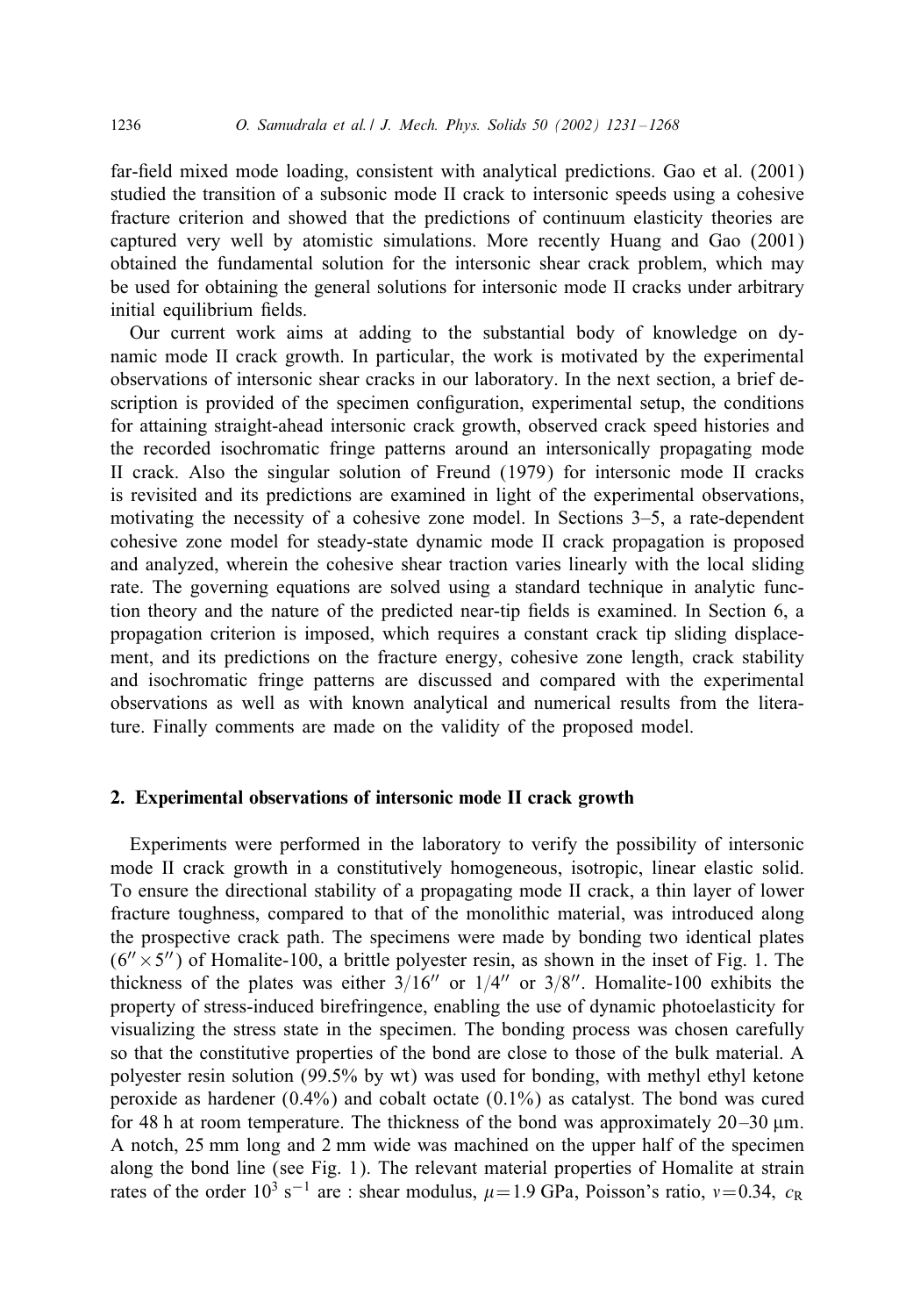

Fig. 1. Dynamic photoelasticity setup showing a Homalite/Homalite specimen placed inside a circular polariscope and being subjected to impact shear loading by a projectile fired from a high-speed gas gun. The resulting isochromatic fringe patterns are recorded by high-speed photography. The specimen geometry is shown in the inset.

(plane stress) = 1155 m/s,  $c_s = 1255$  m/s and  $c_l$  (plane stress) = 2187 m/s. The tensile strength of bulk Homalite is about 35 MPa and the shear strength of the bond  $\tau_0$ , as measured using a conventional Iosipescu shear test fixture is around  $12-16 \text{ MPa}$ .

The experimental setup used to investigate dynamic crack growth under impact shear loading is shown in Fig. 1. Dynamic photoelasticity was chosen for capturing the stress field near the propagating crack tip because of its ability to visualize shear Mach waves, anticipated by the intersonic crack solutions. The specimen was subjected to asymmetric impact loading with a cylindrical projectile fired from a high-speed gas gun. The projectile was 3<sup>"</sup> long, 2" in diameter and was made of hardened steel. Compressed air at 12–80 psi was used as the driving medium, which resulted in projectile velocities ranging from 8 to 40 m/s. A steel buffer was bonded to the speciment at the impact site to prevent shattering and to induce a planar loading wave front. The compressive longitudinal wave loads the notch, initially, in a predominantly shear mode (Lee and Freund, 1990). A notch was preferred to be the crack initiation site instead of a pre-crack, so that the transmission of stress waves into the top half is prevented, thus ensuring that the notch tip is loaded under predominantly mode II conditions. The dynamic stress field produced by the impact loading was recorded using photoelasticity in conjunction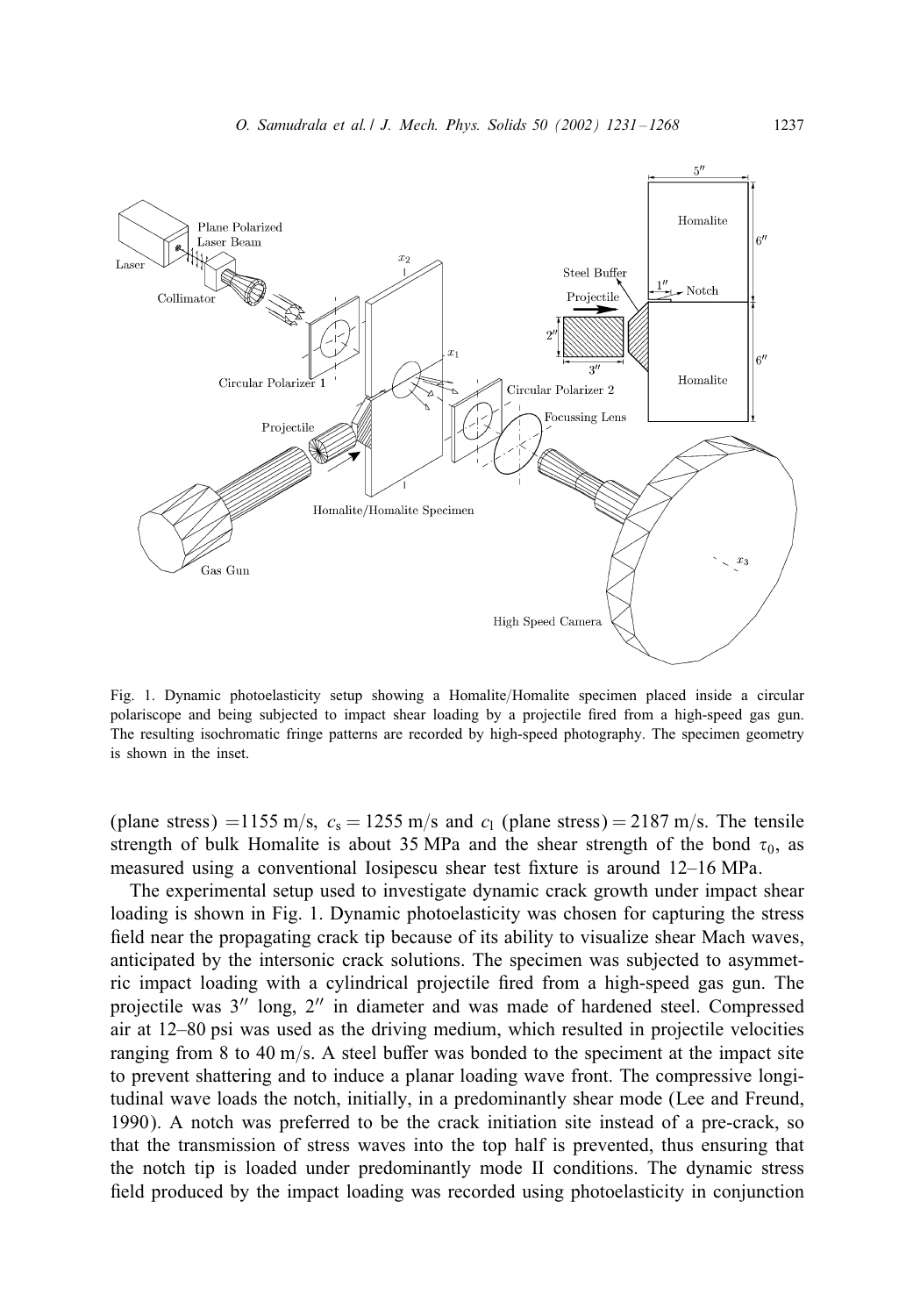

Fig. 2. Single edge notch/crack along a weak plane in Homalite under impact shear loading: (a) Impact speed = 11 m/s. A crack initiating from the notch kinks at  $39°$  to the weak plane. (b) Impact speed = 20 m/s. The pre-crack kinks at  $70^\circ$  to the weak plane. In addition a second crack is also seen propagating along the weak plane.

with high-speed photography. Photoelasticity is a common optical technique used in solid mechanics applications which provides real-time full field information about the stress state and the reader is referred to Dally and Riley (1991) for further details. The isochromatic fringe pattern was recorded by a rotating mirror-type high-speed camera capable of recording 80 frames at framing rates up to 2 million frames per second.

Fig. 2 shows the effect of projectile impact speed on crack initiation from the tip of the notch/pre-crack in the specimen. Fig. 2(a) shows the isochromatic fringe pattern around the notch at 109.9 µs (measured from time of impact), for a projectile impact speed of  $11 \text{ m/s}$ . Around 50  $\mu$ s after impact, a kinked crack was observed to initiate from the notch, inclined at an angle of  $39^\circ$  to the weak plane ahead. If we assume, that the kink angle observed follows the criterion of maximal energy dissipation (Hutchinson and Suo, 1992), it can be deduced that the mode mixity  $\psi = \tan^{-1}(K_{\rm II}/K_{\rm I})$  at initiation is  $\approx 24^{\circ}$ . Hence, at initiation, the magnitude of the mode I stress intensity factor,  $K_I$ was almost 2.25 times that of the mode II stress intensity factor,  $K_{II}$ . The opening dominated nature of the notch-tip fields can also be readily expected from the time taken for crack initiation after impact. Crack initiation occurs around 50  $\mu$ s, by which time unloading waves due to the finite width of the loading pulse ( $\approx$  28  $\mu$ s), reflections from the far end (with respect to the notch tip) of the buffer plate and also from the free surface to the left on the top half of the specimen, have arrived and impinged on the notch eventually changing its mode mixity to a predominantly opening mode. The kinked crack propagates with mode I symmetry at its tip, as seen from the symmetry of the two lobes oriented at 90° to the crack plane. The average speed of the kinked crack was  $\approx 0.26c_s$ . Fig. 2(b) shows the isochromatic fringe pattern around the pre-crack in a specimen subjected to projectile impact at  $20 \text{ m/s}$ . A kinked crack is observed to initiate from the loaded pre-crack at an angle of  $70^\circ$  to the crack plane. Again using the criterion of maximal energy dissipation, one can see that at initiation, mode mixity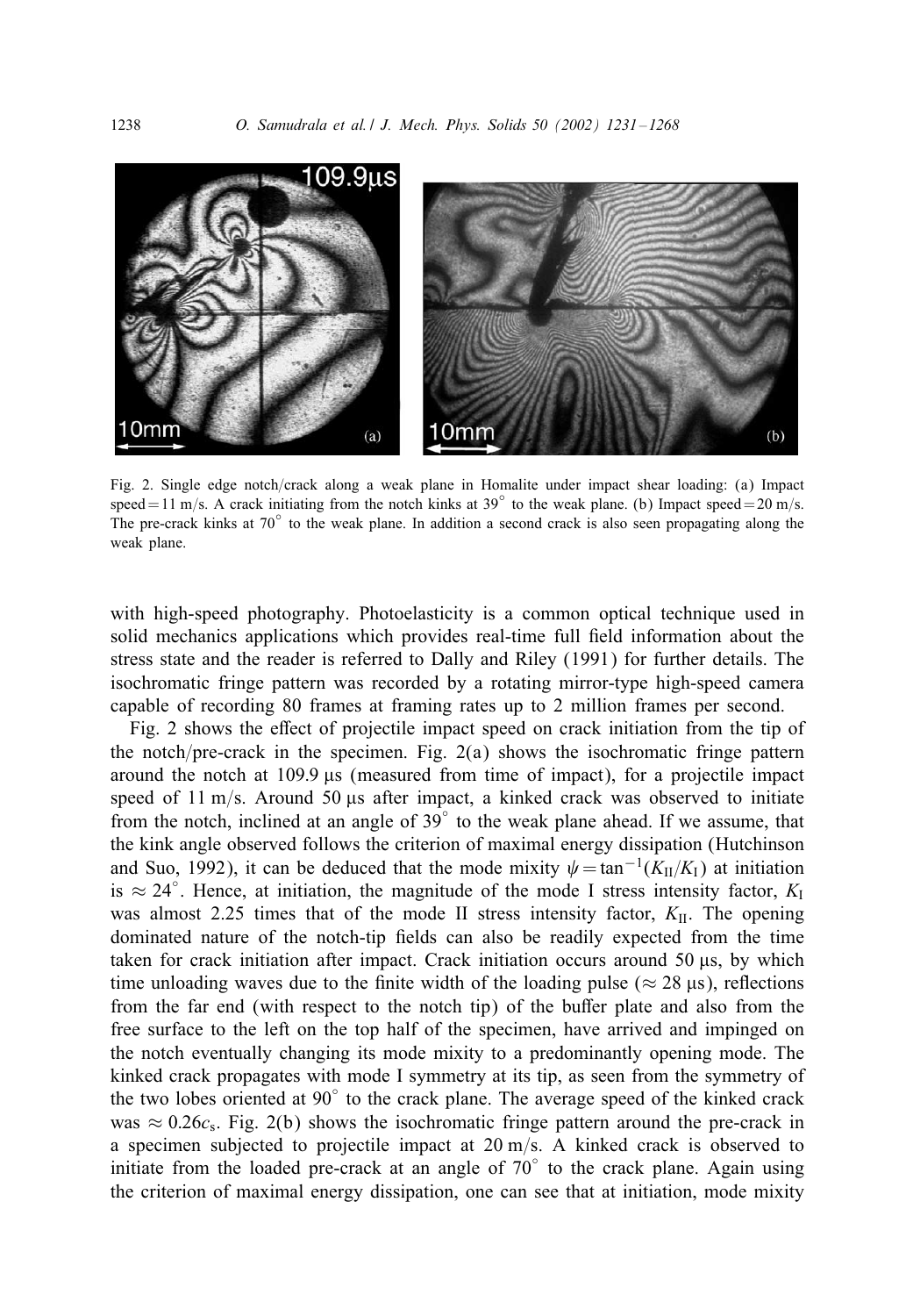$\psi \approx 72^{\circ}$ . Hence, at initiation, magnitude of  $K_{\text{II}}$  was almost 3.1 times that of  $K_{\text{I}}$ . Apart from the kinked crack, another crack can also be observed to propagate straight ahead, along the weak plane (see Fig.  $2(b)$ ). The crack along the weak plane is likely to be shear dominated, since it initiated from a shear dominated pre-crack, though the isochromatic fringe pattern is complicated by the presence of the kinked crack. Also the shear crack along the weak plane propagates at a substantially higher speed compared to the kinked crack. Schardin (1959) also reported a similar phenomenon, where a crack along a pre-existing scratch on a glass plate travels at a higher speed as compared to a crack in solid glass. This suggests that a higher impact speed resulting in initiation under predominantly shearing mode might result in a fast shear crack propagating ahead along the weak plane. Also, if the fracture energy of the weak plane is low compared to the monolithic material then the kinked crack might be eliminated. The substantial increase in the number of fringes observed is a reflection of the fact that the impact speed was higher and also due to the fact that the specimen thickness in the higher impact case was  $3/8''$ , where as the specimen thickness in the lower impact case was  $1/4''$ . Once a straight-ahead shear crack is initiated, and its directional stability is maintained, it is possible for it to achieve intersonic speeds as shown in Fig. 3.

Fig. 3(a) shows a selected isochromatic fringe pattern around a propagating mode II crack along the weak plane. At initiation, the notch is subjected to a mixed mode loading with a negative  $K_I$  and a negative  $K_{II}$  (Lee and Freund, 1990; Mason et al., 1992). After initiation, however, the nature of the crack tip deformation must be pure mode II. To sustain the expected negative  $K<sub>1</sub>$  at the propagating sharp crack tip, the crack faces must come closer from their initial configuration. A negative  $K_I$  is possible at the tip of a notch, where the notch faces are separated by a finite notch width, however for a sharp crack, the crack faces are already in contact (but traction free) in their rest configuration. Hence, a sharp crack tip cannot sustain a negative  $K_I$ , and pure mode II conditions must prevail at the tip, albeit with negative normal tractions acting on the crack faces (which annul the negative  $K_I$  required at the tip due to the mixity of far-field loading). The field of view shown in Fig.  $3(a)$  has a diameter of 50 mm and is centered on the weak plane, 38:2 mm ahead of the notch tip. Impact speed of the projectile was  $20.8 \text{ m/s}$ . The time after impact as well as the crack tip speed is shown in the figure. The crack speed is in the intersonic range. We can clearly distinguish two lines radiating from the crack tip, across which the fringe pattern changes abruptly (lines of stress field discontinuity). These two lines correspond to the two traveling shear Mach waves, which limit the spread of shear waves emanating from the crack tip as it propagates along the interface at intersonic speeds. The angle  $\xi$  the Mach waves make with the crack faces is related to the crack speed through

$$
\xi = \sin^{-1}(c_s/v). \tag{1}
$$

Our experimental observations on intersonic mode II crack growth have been reported in greater detail in Rosakis et al. (1999, 2000).

Fig. 3(b) shows the variation of crack speed as the shear crack propagates along the weak plane. Crack length includes length of the initial notch which was about 1". Data is shown for two similar experiments, varying in the position of the field of view. Experiment 9 corresponds to a projectile impact speed of  $26.8 \text{ m/s}$  and the field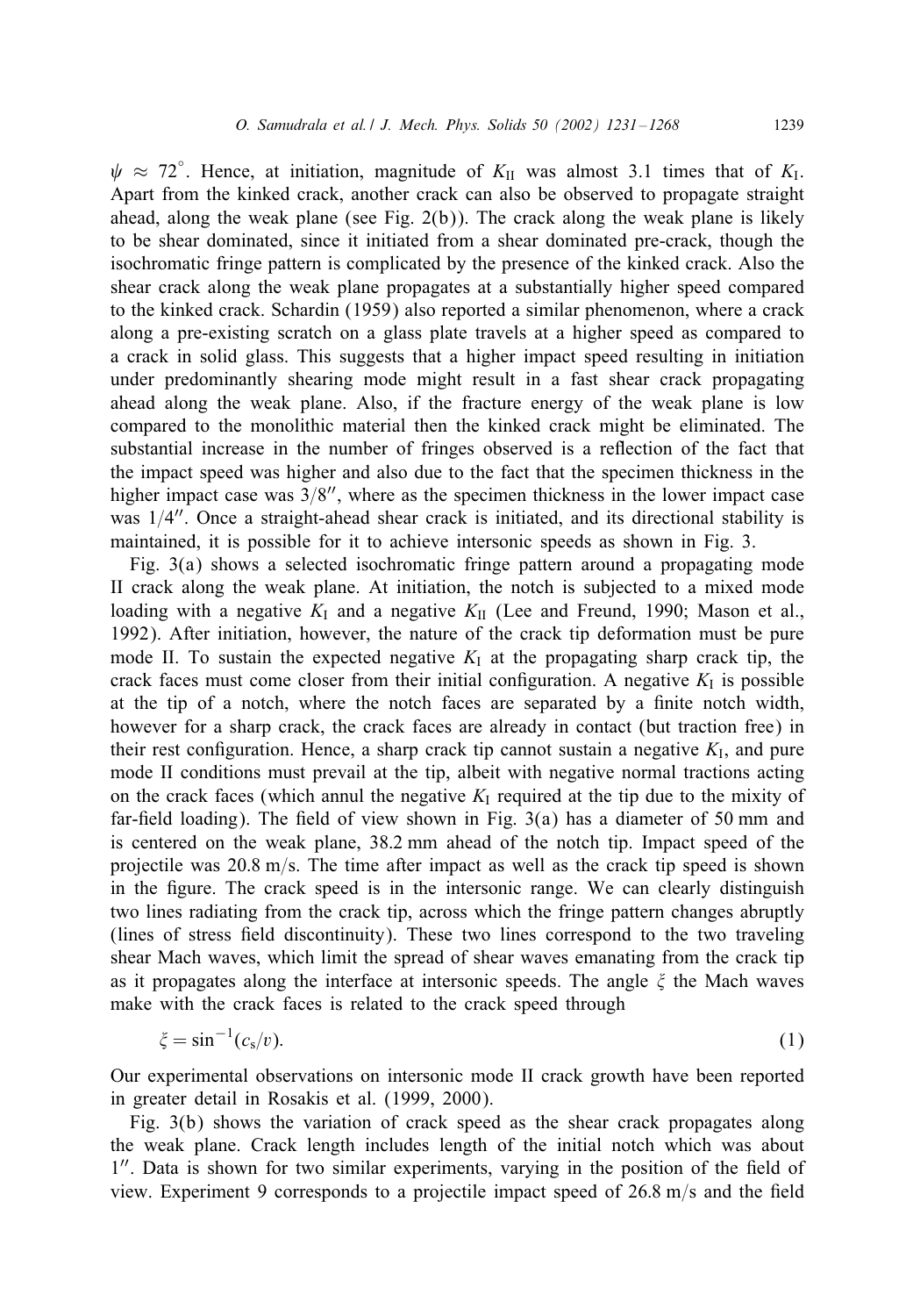

Fig. 3. (a) Isochromatic fringe pattern around a propagating intersonic crack along a weak plane in Homalite. (b) Evolution of crack speed as the crack propagates along the weak plane. Expt 9 corresponds to an impact speed of 26.8 m/s and the field of view of 50 mm was centered at 29.1 mm ahead of the notch tip. Crack speed data was obtained from crack length history. Expt 15 corresponds to an impact speed of  $27.7 \text{ m/s}$  and the field of view of 50 mm was centered at 63.1 mm ahead of the notch tip. Crack speed data was obtained from Mach angle measurements.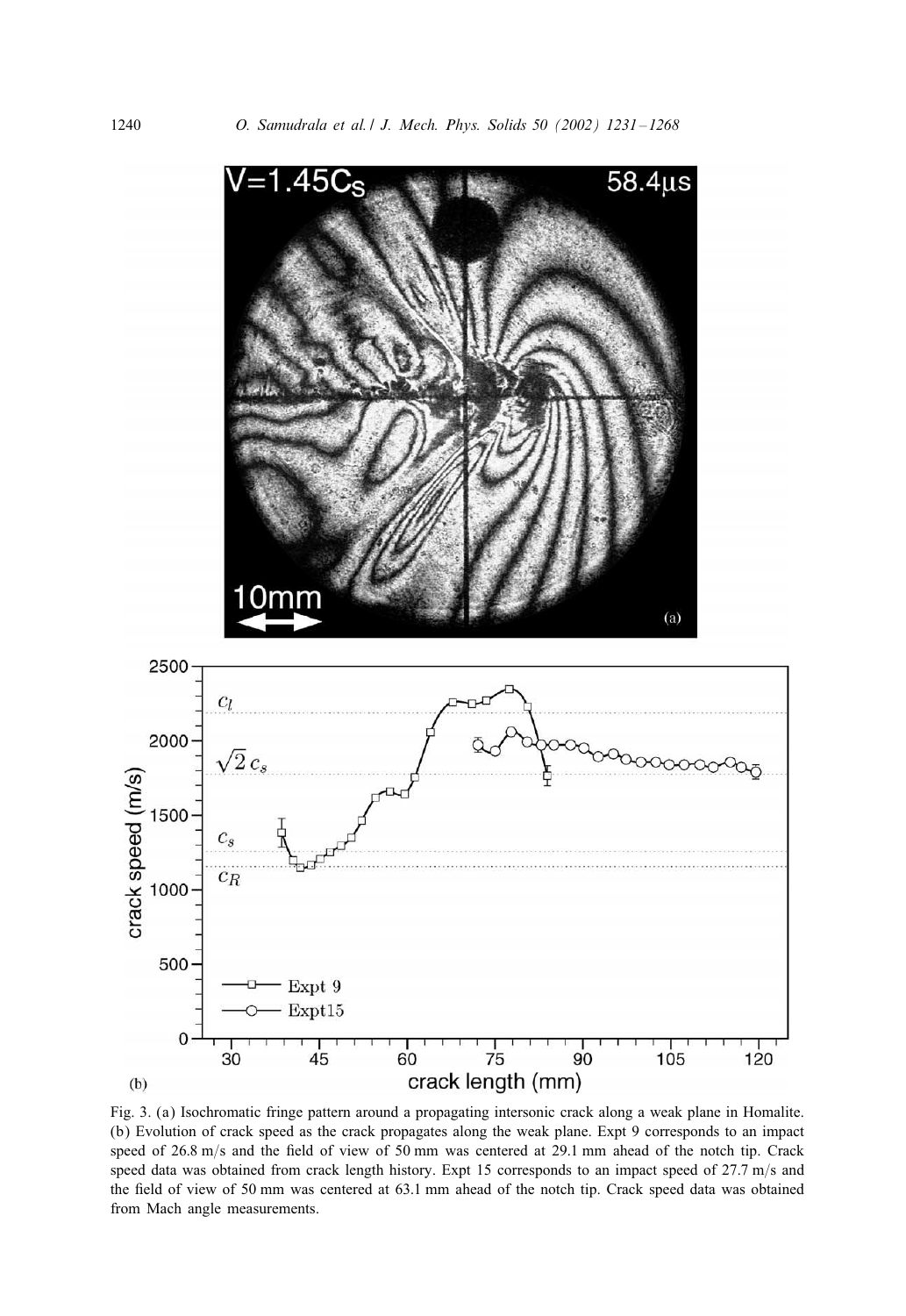of view of 50 mm was centered on the weak plane, 29:1 mm ahead of the notch tip. Crack speed data shown for this experiment was obtained from crack length history. A second-order interpolating polynomial is obtained for every three successive points in the crack length history, which is then differentiated to give the crack speed for the mid-point. Experiment 15 corresponds to an impact speed of  $27.7 \text{ m/s}$  and the field of view of 50 mm was centered on the weak plane, 63:1 mm ahead of the notch tip. The crack speed data shown for this experiment was obtained by measuring the Mach angle and using the relation (1). Crack speed estimates from Mach angle measurements are more accurate compared to those obtained from the crack length history due to the inherent propagation of errors in the differentiation process. In the case of Experiment 9, the crack had just initiated and the Mach waves had not been radiated over a sufficient distance to be clearly distinguished. Hence we had to resort to measuring the crack speed from crack length history.

From Fig. 3(b) we see that the initially recorded crack tip speed is close to the shear wave speed of Homalite (within experimental error of  $\pm 100$  m/s) beyond which it accelerates (at the order of  $10^8$  m/s<sup>2</sup>), thus becoming intersonic. Thereafter, it continues to accelerate up to the plane stress longitudinal wave speed of Homalite, following to accelerate up to the plane stress longitudinal wave speed of Homaille, following which it decelerates and ultimately reaches a steady-state value close to  $\sqrt{2}c_s$ . It should be recalled here that the speed regime between  $c_R$  and  $c_S$  is forbidden by theory, based on energy considerations. For this speed regime, the asymptotic singular solution predicts radiation of energy away from the crack tip (negative energy release rate), which is not possible on physical grounds. The non-singular solution predicts zero energy flux to the tip, which is also inadmissible since crack propagation requires finite energy dissipation in the tip region. Hence a crack with a smoothly varying crack speed cannot pass through this forbidden regime. According to this rationale, a crack will have to jump discontinuously from the subRayleigh regime to the intersonic regime. However, another possibility for generating such intersonic speeds is to bypass this forbidden regime by nucleating a crack from the initial notch that instantaneously starts to propagate at a speed above  $c_s$ . Within our experimental time resolution the second scenario seems to be the most probable.

The singular near-tip fields for an intersonic mode II crack were obtained by Freund (1979). A comparison of our experimentally recorded isochromatic fringe patterns with those predicted by the Freund's singular solution was reported in Rosakis et al. (1999, 2000). This comparison, although very favorable on many grounds, eventually serves to motivate the use of cohesive zone models in the analysis of intersonic fracture. Freund's singular solution predicts that the crack tip stress singularity  $q$  for an intersonic mode II crack is a function of crack speed. It is found that  $q$  increases monotonically from 0 at  $c_s$  to  $\frac{1}{2}$  at  $\sqrt{2}c_s$  and thereafter decreases monotonically to 0 at  $c_1$ . An implication of this behavior of  $q$  is that the dynamic energy release rate  $G$ , defined as the energy flux into the crack tip per unit crack advance per unit length along the crack front, is The interval of the crack the per unit crack advance per unit length along the crack front, is<br>zero every where in the intersonic regime except at  $\sqrt{2}c_s$  where it has a finite value.

For intersonic mode II cracks, the idealization of the crack tip process zone to a point-size dissipative region results in a physically unrealistic situation, wherein the point-size dissipative region results in a physically unrealistic situation, wherein the requirement of a positive energy flux to the crack tip region is met only at  $\sqrt{2}c_s$ . On the contrary, the experimental observations show crack growth at all intersonic speeds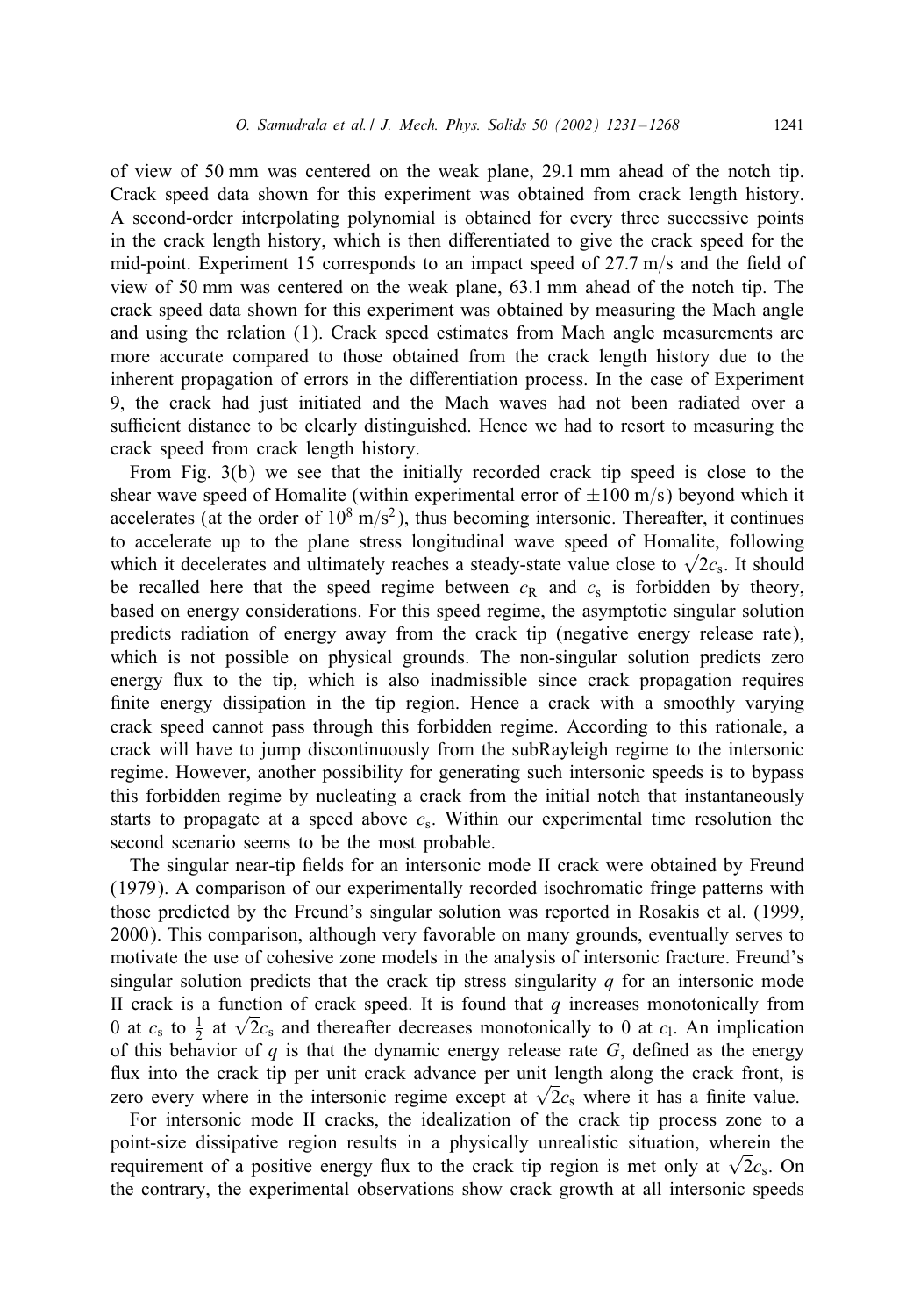(see Fig. 3(b)). Andrews (1976) pointed out that for intersonic cracks, where the crack tip stress singularity is less than  $1/2$ , a non-zero fracture energy is supported only for the case where the stress drop is not abrupt, i.e., the crack tip region must have a finite extent. A comparatively simple way to eliminate this difficulty would be to incorporate a dissipative zone of finite size in front of the tip (Andrews,  $1976$ ; Broberg, 1989). In such a case, they showed that positive energy flux to the dissipative zone results at all intersonic speeds except at  $c_s$  and  $c_l$ . A dissipative zone of finite extent can be incorporated readily by considering a line cohesive zone of finite extent in front of the tip.

Compared to the experimental results reported in Rosakis et al.  $(1999)$ , we find that when the impact speed is lower and the field of view is much closer to the initiation site (see Fig. 3(a)), then the Mach waves radiating from the tip are no longer very sharp and have structure with a finite width. The finite width of the Mach waves is not modeled by the singular solution, which predicts line Mach waves, along which the stress components are singular with the same order of singularity as at the crack tip. An intersonic mode II crack model incorporating a cohesive zone of finite extent is required to model the structure of the Mach waves as well as the crack tip process zone.

In the current paper, steady-state subsonic and intersonic mode II crack propagation with a rate-dependent cohesive zone is analyzed. A line cohesive zone is introduced in front of the crack tip, with the tractions on the cohesive surfaces depending linearly on the local sliding rate. Such a line cohesive zone has a natural motivation from the experiments described above, where the fracture process zone was mostly confined to a thin weak layer (the bond line) in front of the crack tip. The experiments were also conducted with a strongly rate-dependent constituents and bonds and hence a fast increase in shear stress within the fracture process zone may result in a substantial increase (or, perhaps in some cases decrease) in the cohesive shear strength of the material, motivating a cohesive law that takes rate effects into account. Data on the dependence of cohesive traction on sliding rate at the rates experienced during the experiments is rather obscure. However, in this paper we limit ourselves to those cases where the shear strength increases with sliding rate.

### 3. Propagating mode II crack with a line cohesive zone

Consider a semi-infinite mode II crack with a line cohesive zone of length  $L$  in front of the tip, propagating at a constant speed  $v$  through a homogeneous, isotropic, linear elastic medium under 2D plane strain or plane stress conditions (see Fig. 4(a)). The crack is constrained to propagate in its own plane (a situation that simulates the existence of a zone of lower toughness or a preferable crack path) and the crack speed can be either subsonic or intersonic  $(0 < v < c<sub>1</sub>)$ . For planar deformation, the displacement field  $u_{\alpha}$  with respect to a fixed coordinate system  $(x_1, x_2)$  can be expressed in terms of two displacement potentials  $\phi(x_1, x_2, t)$  and  $\psi(x_1, x_2, t)$  as

$$
u_{\alpha}(x_1, x_2, t) = \phi_{,\alpha}(x_1, x_2, t) + \varepsilon_{\alpha\beta}\psi_{,\beta}(x_1, x_2, t),
$$
\n(2)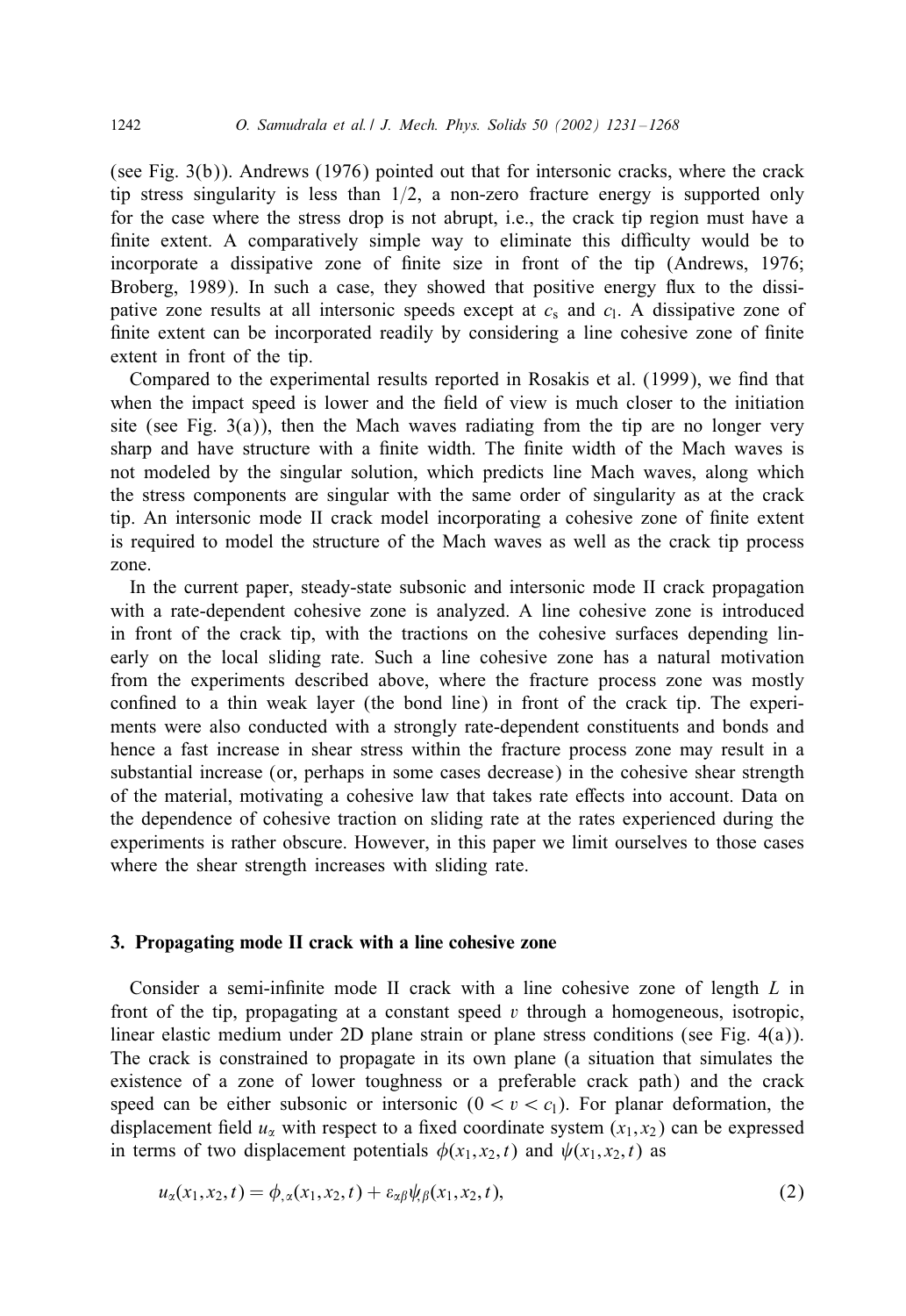

Fig. 4. Dynamic mode II crack in a homogeneous, isotropic, linear elastic solid with a rate-dependent line cohesive zone: (a) illustration showing the cohesive zone and the crack tip coordinate system; (b) rate-dependent cohesive law relating the shear traction to the local sliding displacement and the local sliding rate.

where  $\varepsilon_{\alpha\beta}$  is the 2D alternator with  $\varepsilon_{11} = \varepsilon_{22} = 0$  and  $\varepsilon_{12} = -\varepsilon_{21} = 1$ . The usual cartesian index notation is employed, wherein repeated indices imply summation. Greek indices take the values 1 & 2 and roman indices take the values 1, 2 & 3. Also  $(\cdot)_{,\alpha} = \partial(\cdot)/\partial x_{\alpha}$ and an overdot on any field quantity represents derivative with respect to time.

The strain field and stress field components can be expressed in terms of these displacement potentials using the strain–displacement relations and the generalized Hooke's law. By introducing a moving coordinate system  $(\eta_1, \eta_2)=(x_1-vt, x_2)$  centered at the front end of the cohesive zone (see Fig.  $4(a)$ ), and assuming that crack growth is steady state, one finds that the equations of motion in terms of  $\phi$  and  $\psi$  reduce to (Freund, 1990; Broberg, 1999a)

$$
\phi_{,11}(\eta_1,\eta_2) + \frac{1}{\alpha_1^2} \phi_{,22}(\eta_1,\eta_2) = 0, \quad 0 < v < c_1,\tag{3a}
$$

$$
\psi_{11}(\eta_1, \eta_2) + \frac{1}{\alpha_s^2} \psi_{22}(\eta_1, \eta_2) = 0, \quad 0 < v < c_s,\tag{3b}
$$

$$
\psi_{11}(\eta_1, \eta_2) - \frac{1}{\hat{\alpha}_s^2} \psi_{22}(\eta_1, \eta_2) = 0, \quad c_s < v < c_1,\tag{3c}
$$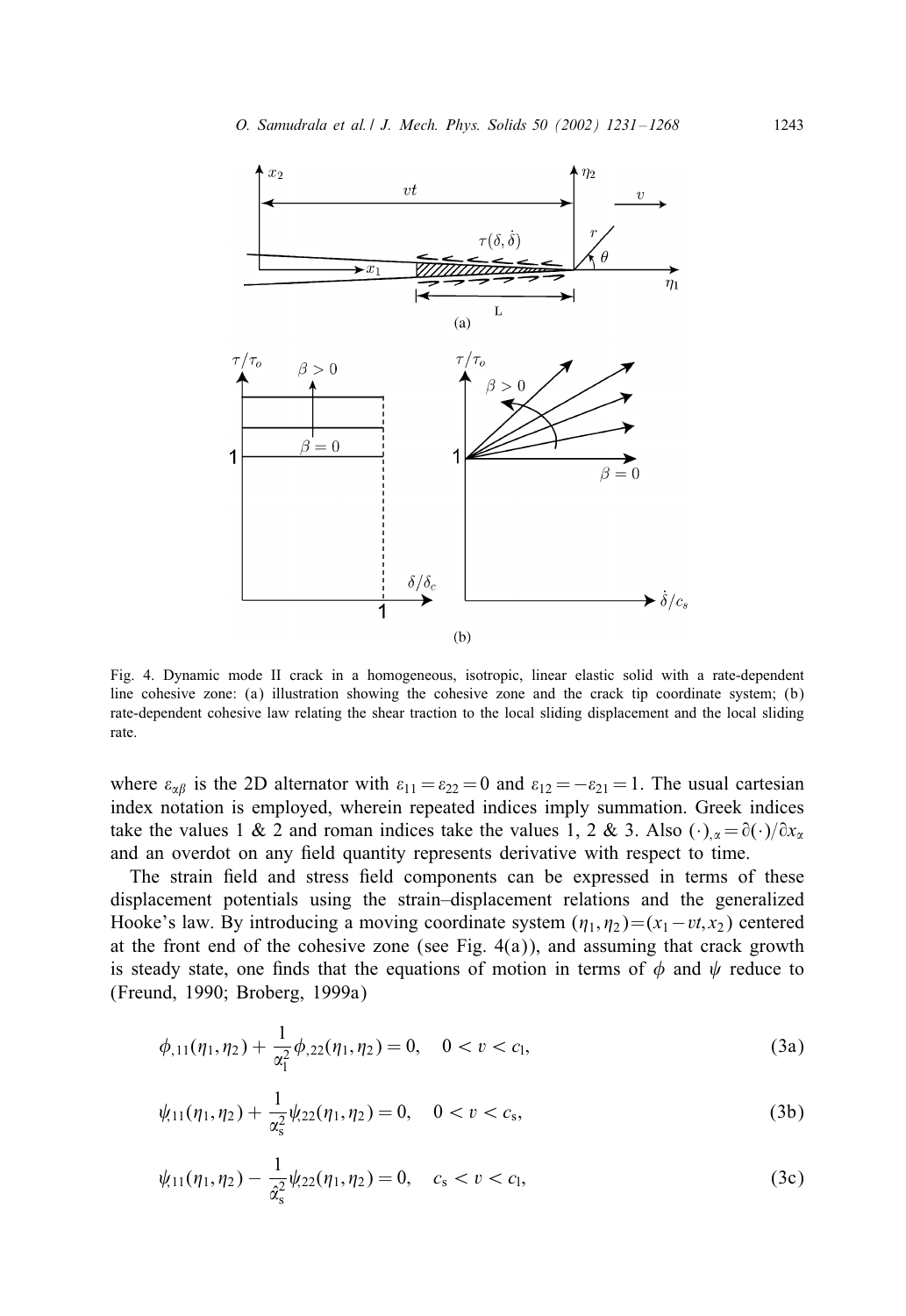where

$$
\alpha_{\rm l} = \sqrt{\left[1 - \frac{v^2}{c_1^2}\right]}, \quad \alpha_{\rm s} = \sqrt{\left[1 - \frac{v^2}{c_{\rm s}^2}\right]} \quad \text{and} \quad \hat{\alpha}_{\rm s} = \sqrt{\left[\frac{v^2}{c_{\rm s}^2} - 1\right]}.
$$
 (4)

Thus the motion is governed by two elliptic equations in the subsonic case, whereas for the intersonic case it is governed by an elliptic and a hyperbolic equation. Henceforth, the formulations for subsonic and intersonic cases are treated separately.

# *3.1. Subsonic case,*  $0 \le v < c_s$

The most general solutions for the displacement potentials are given by (Freund, 1990)

$$
\phi(\eta_1, \eta_2) = \text{Re}\{F(z_1)\},\tag{5a}
$$

$$
\psi(\eta_1, \eta_2) = \operatorname{Im}\{G(z_s)\},\tag{5b}
$$

where  $F(\cdot)$  is a function, analytic with respect to its argument,  $z_1 = \eta_1 + i\alpha_1\eta_2$  everywhere in the z<sub>1</sub>-plane except on the crack faces and  $G(\cdot)$  is a function, analytic with respect to its argument,  $z_s = \eta_1 + i\alpha_s\eta_2$  everywhere in the  $z_s$ -plane except on the crack faces. The stress and displacement fields may now be expressed in terms of the unknown functions  $F$  and  $G$ .

For a mode II crack, the displacement component  $u_1$  is anti-symmetric with respect to the crack plane, where as the component  $u_2$  is symmetric with respect to the crack plane. Hence

$$
F'^{-}(\eta_1) = -\bar{F}'^{-}(\eta_1), \tag{6a}
$$

$$
G'^-(\eta_1) = -\bar{G}'^-(\eta_1). \tag{6b}
$$

The superscripts "+" and "−" stand for the limits  $\eta_2 \to 0^+$  and  $\eta_2 \to 0^-$ , respectively. The traction boundary conditions on the cohesive surfaces and the crack faces are given by

$$
\sigma_{22}^{\pm}(\eta_1) = 0, \quad \eta_1 < 0,\tag{7a}
$$

$$
\sigma_{12}^{\pm}(\eta_1) = \begin{cases} \tau(\eta_1/L), & -L < \eta_1 < 0, \\ 0, & \eta_1 < L, \end{cases}
$$
 (7b)

where  $\tau(\eta_1/L)$  is the unknown cohesive traction distribution on the cohesive surfaces. Substituting for the stress fields in terms of  $F$  and  $G$  and incorporating the mode II symmetries from (6), we have

$$
(1 + \alpha_s^2) \{ F''^+(\eta_1) - F''^-(\eta_1) \} + 2\alpha_s \{ G''^+(\eta_1) - G''^-(\eta_1) \} = 0, \quad \eta_1 < 0,\tag{8a}
$$
\n
$$
i\mu \left[ \alpha_1 \{ F''^+(\eta_1) + F''^-(\eta_1) \} + \frac{(1 + \alpha_s^2)}{2} \{ G''^+(\eta_1) + G''^-(\eta_1) \} \right]
$$
\n
$$
= \begin{cases} \tau(\eta_1/L), & -L < \eta_1 < 0, \\ 0, & \eta_1 < -L. \end{cases} \tag{8b}
$$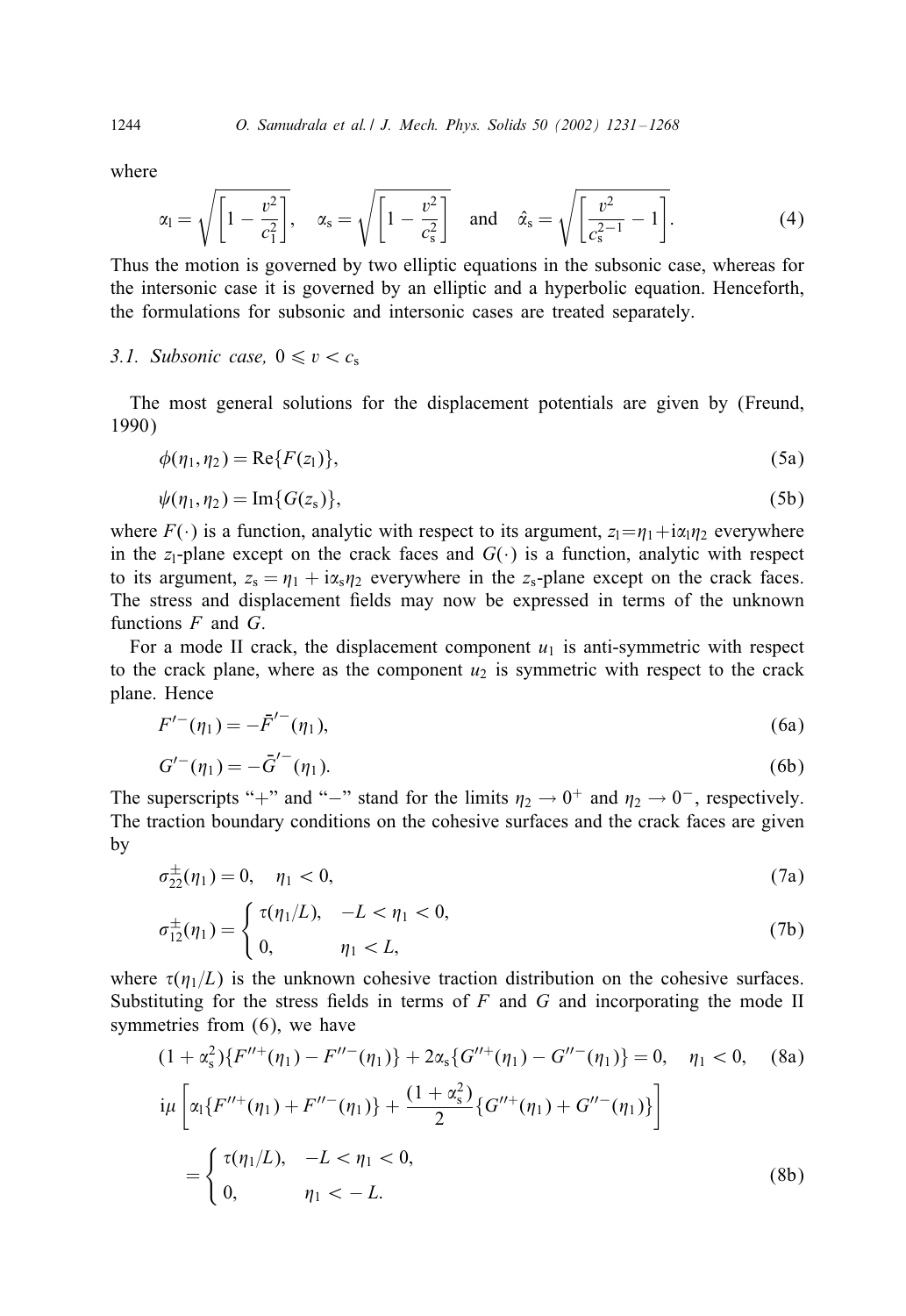The first of the two equations above implies that the function

$$
P(z) = (1 + \alpha_s^2)F''(z) + 2\alpha_s G''(z),
$$
\n(9)

which is analytic everywhere in the  $z = \eta_1 + i\eta_2$  plane, except possibly along the crack line, is continuous across the crack line and it does not have any poles there. Hence  $P(z)$  is an entire function. Furthermore, the vanishing of stress at remote points implies that  $P(z) \to 0$  as  $|z| \to \infty$ . Hence  $P(z)$  is a bounded entire function and by Liouville's theorem  $P(z)$  is a constant. In particular,  $P(z) = 0$  everywhere. Hence

$$
G''(z) = \frac{-(1+\alpha_s^2)}{2\alpha_s} F''(z). \tag{10}
$$

The second equation in (8) becomes

$$
iF''^{+}(\eta_{1}) - (-i)F''^{-}(\eta_{1}) = \begin{cases} \frac{4\alpha_{s}}{\mu R(v)} \tau(\eta_{1}/L), & -L < \eta_{1} < 0, \\ 0, & \eta_{1} < -L, \end{cases}
$$
(11)

where  $R(v) = 4\alpha_1\alpha_s - (1 + \alpha_s^2)^2$  is the Rayleigh function. This is an inhomogeneous Hilbert problem. The general solution of (11), considering only the singular terms, is given by (Muskhelishvili, 1963; Gakhov, 1990)

$$
F''(z) = \frac{A_0}{\sqrt{z}} + \frac{1}{2\pi i} \frac{4\alpha_s}{\mu R(v)} \frac{1}{\sqrt{z}} \int_{-L}^{0} \frac{\sqrt{|\xi|} \tau(\xi/L)}{\xi - z} d\xi.
$$
 (12)

Following (6) we can readily conclude that  $A_0$  is pure imaginary.

The shear stress ahead of the crack tip is given by

$$
\sigma_{12}(\eta_1 > 0, \eta_2 = 0)
$$
  
=  $\frac{i\mu R(v)}{2\alpha_s} \left\{ \frac{A_0}{\sqrt{|\eta_1|}} + \frac{1}{i\pi} \frac{2\alpha_s}{\mu R(v)} \frac{1}{\sqrt{|\eta_1|}} \int_{-L}^{0} \frac{\sqrt{|\xi|} \tau(\xi/L)}{\xi - |\eta_1|} d\xi \right\}.$  (13)

Far ahead of the crack tip, i.e., for  $\eta_1 = D \ge 1$ ,  $\eta_2 = 0$ , the solution must match the square root singular stress intensity factor field for steady subsonic crack growth.

$$
\sigma_{12}(\eta_1 = D, \eta_2 = 0) \approx \frac{\mu R(v)}{2\alpha_s} \frac{\mathrm{i} A_0}{\sqrt{D}} = \frac{K_{\mathrm{II}}^{\mathrm{d}}}{\sqrt{2\pi D}}.
$$
  

$$
\Rightarrow \mathrm{i} A_0 = \frac{1}{\sqrt{2\pi}} \frac{K_{\mathrm{II}}^{\mathrm{d}}}{\mu} \frac{2\alpha_s}{R(v)}.
$$
(14)

Also, with the presence of a cohesive zone, the stresses must be bounded at its front end and the stress intensity factor here should vanish.

$$
\lim_{\eta_1 \to 0^+} \sigma_{12}(\eta_1 > 0, \eta_2 = 0) \sqrt{2\pi \eta_1} = 0
$$
\n
$$
\Rightarrow \mathrm{i} A_0 = \frac{1}{\mu \pi} \frac{2\alpha_s}{R(v)} \int_{-L}^0 \frac{\tau(\xi/L)}{\sqrt{|\xi|}} \,\mathrm{d}\xi \tag{15}
$$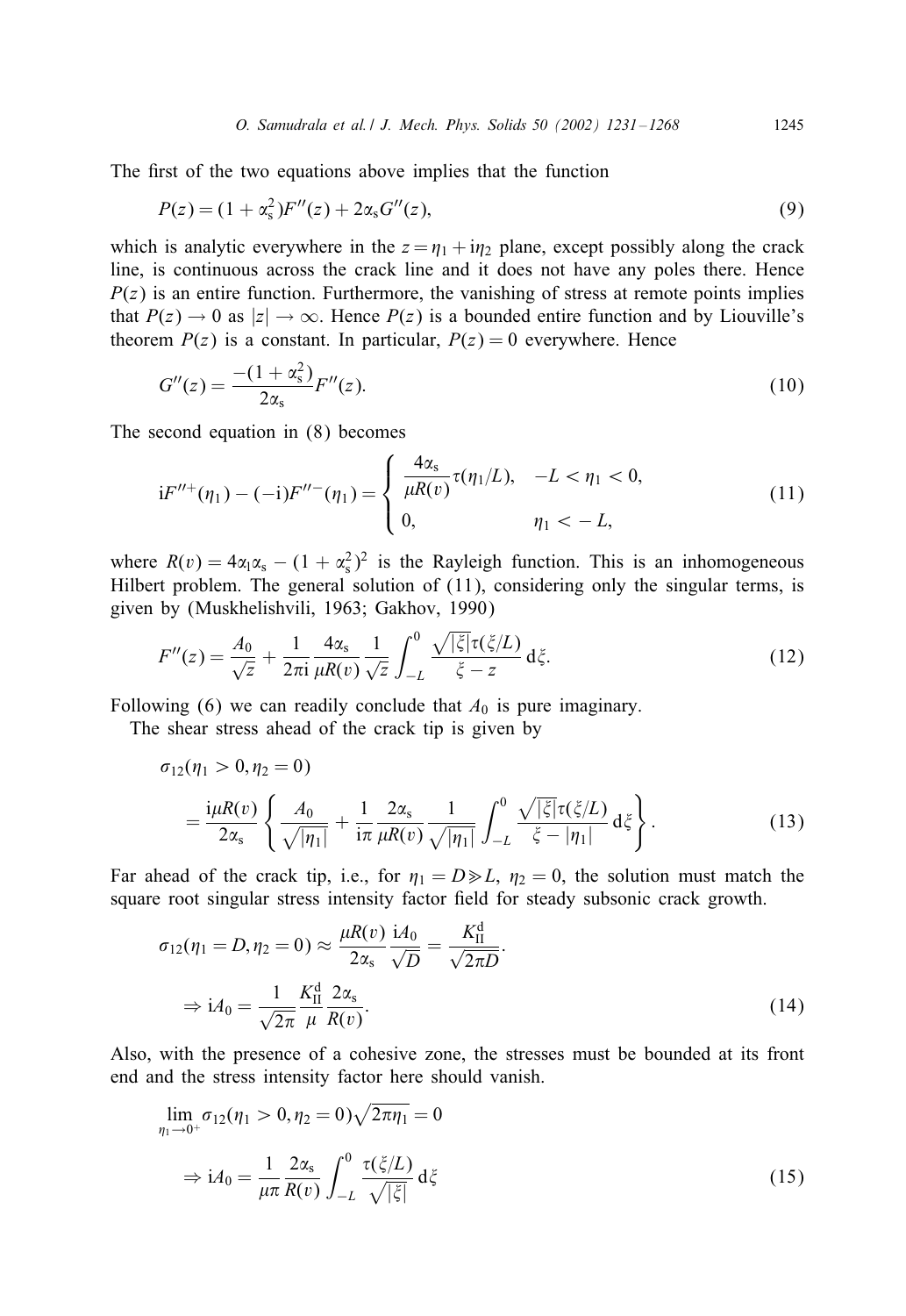1246 *O. Samudrala et al. / J. Mech. Phys. Solids 50 (2002) 1231 – 1268*

$$
\Rightarrow K_{\Pi}^{\mathbf{d}} = \sqrt{\frac{2}{\pi}} \int_{-L}^{0} \frac{\tau(\xi/L)}{\sqrt{|\xi|}} \,\mathrm{d}\xi. \tag{16}
$$

The  $\eta_1$ -gradient of the sliding displacement  $u_1$  along the upper cohesive surface is given by

$$
u_{1,1}(-L < \eta_1 < 0, \eta_2 \to 0^+) = -\frac{v^2}{c_s^2} \frac{\alpha_s}{R(v)} \frac{\sqrt{|\eta_1|}}{\mu \pi} \text{ pv} \int_{-L}^0 \frac{\tau(\zeta/L)}{\sqrt{|\zeta|}(\zeta + |\eta_1|)} d\zeta. \tag{17}
$$

For steady crack growth  $\dot{(\cdot)} = -v(\cdot)_{,1}$ . Hence the above result relates the rate of sliding within the cohesive zone to the cohesive traction resisting the sliding.

# *3.2. Intersonic case,*  $c_s < v < c_1$

Owing to the symmetry of the problem, we consider the solution to equations (3) only in the upper half-plane ( $\eta_2 \ge 0$ ). The general solutions for the displacement potentials are (Freund, 1990)

$$
\phi(\eta_1, \eta_2) = \text{Re}\{F(z_1)\},\tag{18a}
$$

$$
\psi(\eta_1, \eta_2) = g(\eta_1 + \hat{\alpha}_s \eta_2),\tag{18b}
$$

where F is the same function as in the subsonic case and  $g(\cdot)$  is a real function of its argument. The radiation condition is employed here, i.e., an intersonic crack is only capable of generating backward running shear waves (Freund, 1979; Liu et al., 1995). The displacement and stress fields may now be expressed in terms of the unknown functions,  $F$  and  $q$ .

Mode II symmetries, ahead of the crack tip reduce to

$$
F''^{+}(\eta_1) = -\overline{F}''^{-}(\eta_1), \quad \eta_1 > 0,
$$
\n(19a)

$$
g''^+(\eta_1) = 0, \quad \eta_1 > 0. \tag{19b}
$$

Following (19) we can define  $\theta(z)$  (by analytic continuation), a function analytic everywhere on the complex z-plane except on the crack faces as

$$
\theta(z) = \begin{cases} F''(z), & \text{Im}\{z\} \ge 0, \\ -\bar{F}''(z), & \text{Im}\{z\} < 0. \end{cases}
$$
 (20)

The traction boundary conditions on the upper crack face and the cohesive surface reduce to

$$
g''^{+}(\eta_1) = \frac{-(1 - \hat{\alpha}_s^2)}{4\hat{\alpha}_s} \{ F''^{+}(\eta_1) + \bar{F}''^{-}(\eta_1) \}, \quad \eta_1 < 0,\tag{21a}
$$

$$
\mu[-2\alpha_1 \operatorname{Im}\{F''^+(\eta_1)\} - (1 - \hat{\alpha}_s^2)g''^+(\eta_1)] = \begin{cases} \tau(\eta_1/L), & -L < \eta_1 < 0, \\ 0, & \eta_1 < -L. \end{cases}
$$
 (21b)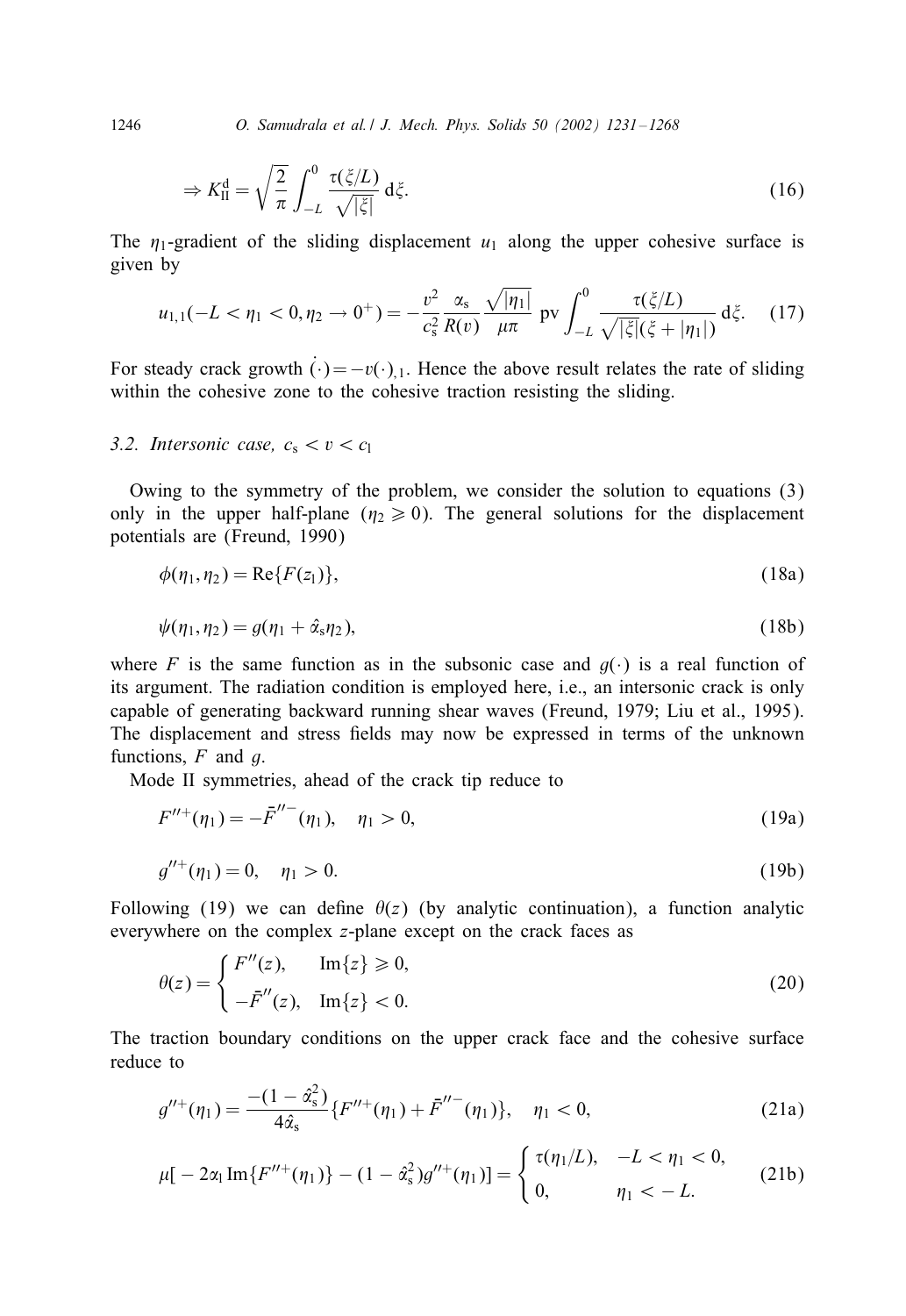The second of the above equations reduces to

$$
[(1 - \hat{\alpha}_{s}^{2})^{2} + 4i\alpha_{1}\hat{\alpha}_{s}]\theta^{+}(\eta_{1}) - [(1 - \hat{\alpha}_{s}^{2})^{2} - 4i\alpha_{1}\hat{\alpha}_{s}]\theta^{-}(\eta_{1})
$$
  
= 
$$
\begin{cases} \frac{4\hat{\alpha}_{s}}{\mu}\tau(\eta_{1}/L), -L < \eta_{1} < 0, \\ 0, \eta_{1} < -L. \end{cases}
$$
 (22)

Similar to the subsonic case, the general solution for the inhomogeneous Hilbert problem in the upper half-plane ( $\eta_2 \ge 0$ ), is given by

$$
\theta(z) = F''(z) = \frac{A_0}{z^q} + \frac{1}{2\pi i} \frac{4\hat{\alpha}_s}{\mu R_q} \frac{1}{z^q} \int_{-L}^0 \frac{|\xi|^q \tau(\xi/L)}{\xi - z} d\xi, \tag{23}
$$

where

$$
q = \frac{1}{\pi} \tan^{-1} \left[ \frac{4\alpha_1 \hat{\alpha}_s}{(1 - \hat{\alpha}_s^2)^2} \right],\tag{24a}
$$

$$
R_q = \sqrt{16\alpha_1^2 \hat{\alpha}_s^2 + (1 - \hat{\alpha}_s^2)^4}.
$$
 (24b)

From mode II symmetries we can readily conclude that  $A_0$  is pure imaginary.

The shear stress ahead of the crack tip is given by

$$
\sigma_{12}(\eta_1 > 0, \eta_2 = 0) = \frac{2\mu\alpha_1 i A_0}{|\eta_1|^q} + \frac{\sin q\pi}{\pi} \frac{1}{|\eta_1|^q} \int_{-L}^0 \frac{|\xi|^q \tau(\xi/L)}{\xi - |\eta_1|} d\xi.
$$
 (25)

Far ahead of the crack tip, i.e., for  $\eta_1 = D \gg L$ ,  $\eta_2 = 0$ , the solution must match the singular solution.

$$
\sigma_{12}(\eta_1 = D, \eta_2 = 0) \approx \frac{2\mu\alpha_1 i A_0}{D^q} = \frac{K_{\text{II}}^{\ast d}}{\sqrt{2\pi} D^q}.
$$
  

$$
\Rightarrow i A_0 = \frac{1}{\sqrt{2\pi}} \frac{K_{\text{II}}^{\ast d}}{2\mu \alpha_1}.
$$
 (26)

 $K_{\text{II}}^{*d}$  is the intersonic mode II stress intensity factor. Also, with the presence of a cohesive zone, the stresses must be bounded at the front end and the stress intensity factor here should vanish.

$$
\lim_{\eta_1 \to 0^+} \sigma_{12}(\eta_1 > 0, \eta_2 = 0) \sqrt{2\pi} \eta_1^q = 0
$$
\n
$$
\Rightarrow \mathrm{i} A_0 = \frac{1}{2\mu \alpha_1} \frac{\sin q\pi}{\pi} \int_{-L}^0 \frac{\tau(\xi/L)}{|\xi|^{1-q}} \,\mathrm{d}\xi \tag{27}
$$

$$
\Rightarrow K_{\text{II}}^{*d} = \sin q\pi \sqrt{\frac{2}{\pi}} \int_{-L}^{0} \frac{\tau(\xi/L)}{|\xi|^{1-q}} d\xi. \tag{28}
$$

The relation between the rate of sliding within the cohesive zone and the cohesive shear traction resisting the sliding is given by

$$
u_{1,1}(-L < \eta_1 < 0, \eta_2 \to 0^+) = \frac{(1 + \hat{\alpha}_{\rm s}^2) \sin^2 q \pi}{4 \pi \mu \alpha_1} \times \left\{ \frac{\pi \tau(\eta_1/L)}{\tan q \pi} - |\eta_1|^{1-q} \, \text{pv} \int_{-L}^0 \frac{\tau(\xi/L)}{|\xi|^{1-q} (\xi + |\eta_1|)} \, \text{d}\xi \right\}.
$$
 (29)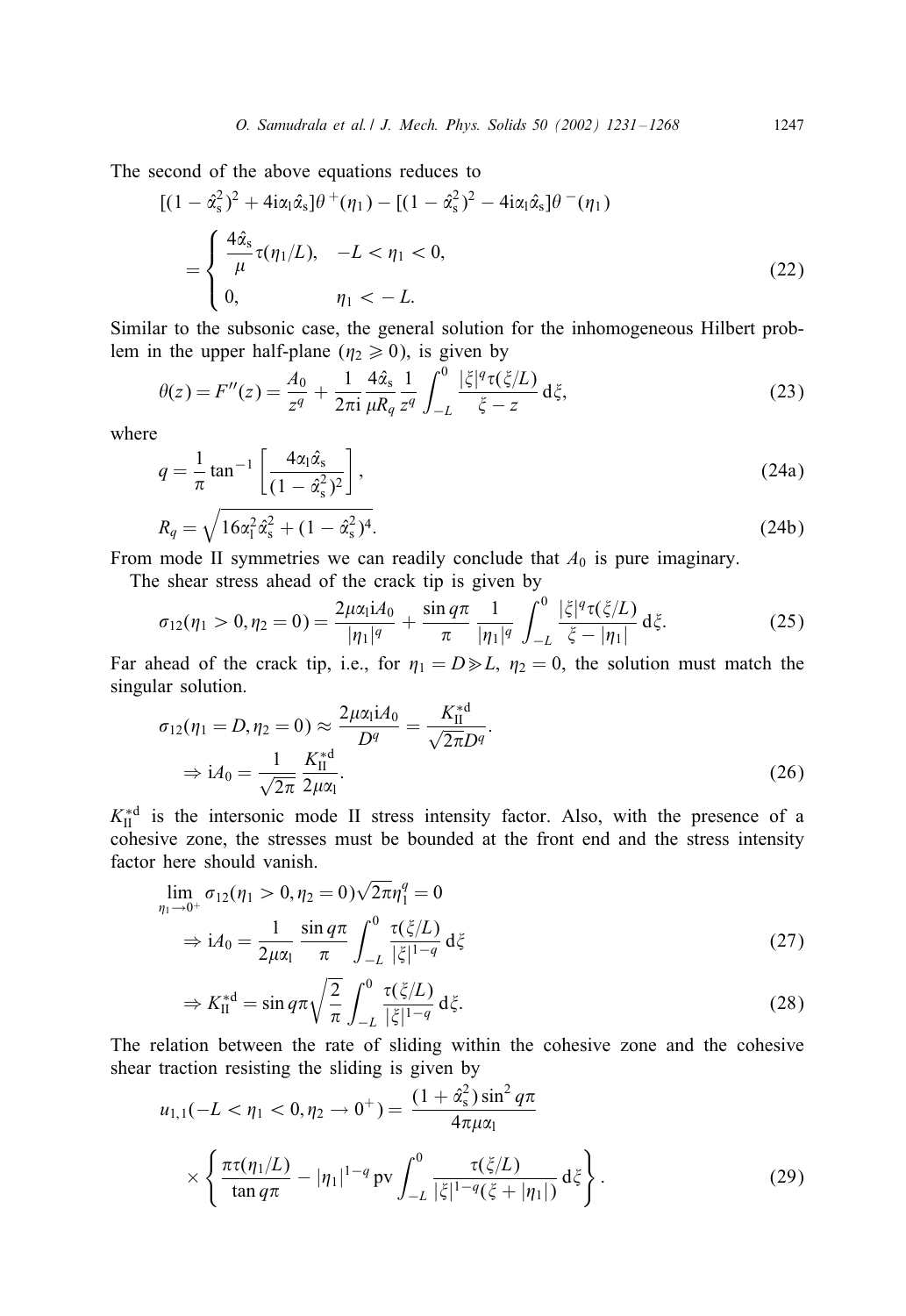### 4. Rate-dependent cohesive law

Rate-dependent cohesive constitutive relations, which relate the traction on a cohesive surface to the local displacement rate, have been used in the past for modeling elastic–viscoplastic material behavior (Glennie, 1971a,b; Freund and Lee, 1990). Glennie (1971a) analyzed the problem of a uniformly moving semi-infinite mode I crack in plane strain, with a rate-dependent cohesive zone in front of it. He used a strip yield zone, with the yield stress linearly dependent on strain rate to model thin plastic zones ahead of running mode I cracks in sheets of mild-steel. He suggested that the increased resistance to plastic flow at high crack speeds can explain the relatively low terminal speeds observed for running mode I cracks. Freund and Lee (1990) analyzed the same problem, and to model the failure mode transition observed in some ferritic steels, introduced two different fracture criteria, one for ductile fracture based on a critical crack tip opening displacement and another for brittle fracture based on a critical stress in front of the tip. They investigated the dependence of the far-field applied stress intensity factor, crack speed and a rate parameter on the failure mode selection.

The rate-dependent cohesive law used here is similar to the one used by Glennie (1971a,b) and Freund and Lee (1990). The cohesive constitutive relation, that relates the cohesive shear traction at any point within the cohesive zone to the local rate of sliding was chosen to be of the form (see Fig. 4(b))

$$
\tau(\dot{\delta}) = \tau_0 \left[ 1 + \beta C \frac{\dot{\delta}(\eta_1/L)}{c_s} \right], \quad -1 < \frac{\eta_1}{L} < 0,\tag{30}
$$

where  $\tau_0$  is the cohesive shear strength of the material under quasi-static sliding,  $\beta$  is a dimensionless rate parameter,  $\dot{\delta}(\eta_1/L) = \dot{u}_1(\eta_1/L, \eta_2 \to 0^+) - \dot{u}_1(\eta_1/L, \eta_2 \to 0^-)$  is the local sliding rate and C is another dimensionless parameter, chosen to be  $\mu/(2\tau_0)$ , so that at slip rates  $\dot{\delta}$  of the order 10<sup>1</sup> m/s,  $\beta$  has the order of unity. Thus the cohesive shear traction at any point within the cohesive zone is given by

$$
\tau\left(\frac{\eta_1}{L}\right) = \tau_0 \left[1 + \beta \frac{\mu}{2\tau_0} \frac{\dot{\delta}(\eta_1/L)}{c_s}\right], \quad -1 < \frac{\eta_1}{L} < 0. \tag{31}
$$

Noting that  $\dot{\delta}(\eta_1/L) = -2vu_{1,1}(\eta_1/L, \eta_2 \to 0^+)$  and substituting for  $u_{1,1}$  from (17) and (29), we obtain

$$
f(\eta_1) - \left\{ \beta \frac{v^3}{c_s^3} \frac{\alpha_s}{R(v)} \right\} \frac{1}{\pi} \text{pv} \int_{-L}^0 \frac{f(\xi)}{(\xi + |\eta_1|)} d\xi = \frac{1}{\sqrt{|\eta_1|}}, \quad 0 \le v < c_s,
$$
 (32a)  

$$
\hat{f}(\eta_1) \left\{ 1 + \beta \frac{v^3}{c_s^3} \frac{\hat{\alpha}_s}{R_q} \cos q\pi \right\} - \left\{ \beta \frac{v^3}{c_s^3} \frac{\hat{\alpha}_s}{R_q} \sin q\pi \right\} \frac{1}{\pi} \text{pv} \int_{-L}^0 \frac{\hat{f}(\xi)}{(\xi + |\eta_1|)} d\xi
$$

$$
= \frac{1}{|\eta_1|^{1-q}}, \quad c_s < v < c_l,
$$
 (32b)

where

$$
f(\eta_1) = \frac{\tau(\eta_1/L)}{\tau_0 \sqrt{|\eta_1|}}, \quad 0 \le v < c_{\rm s}, \tag{33}
$$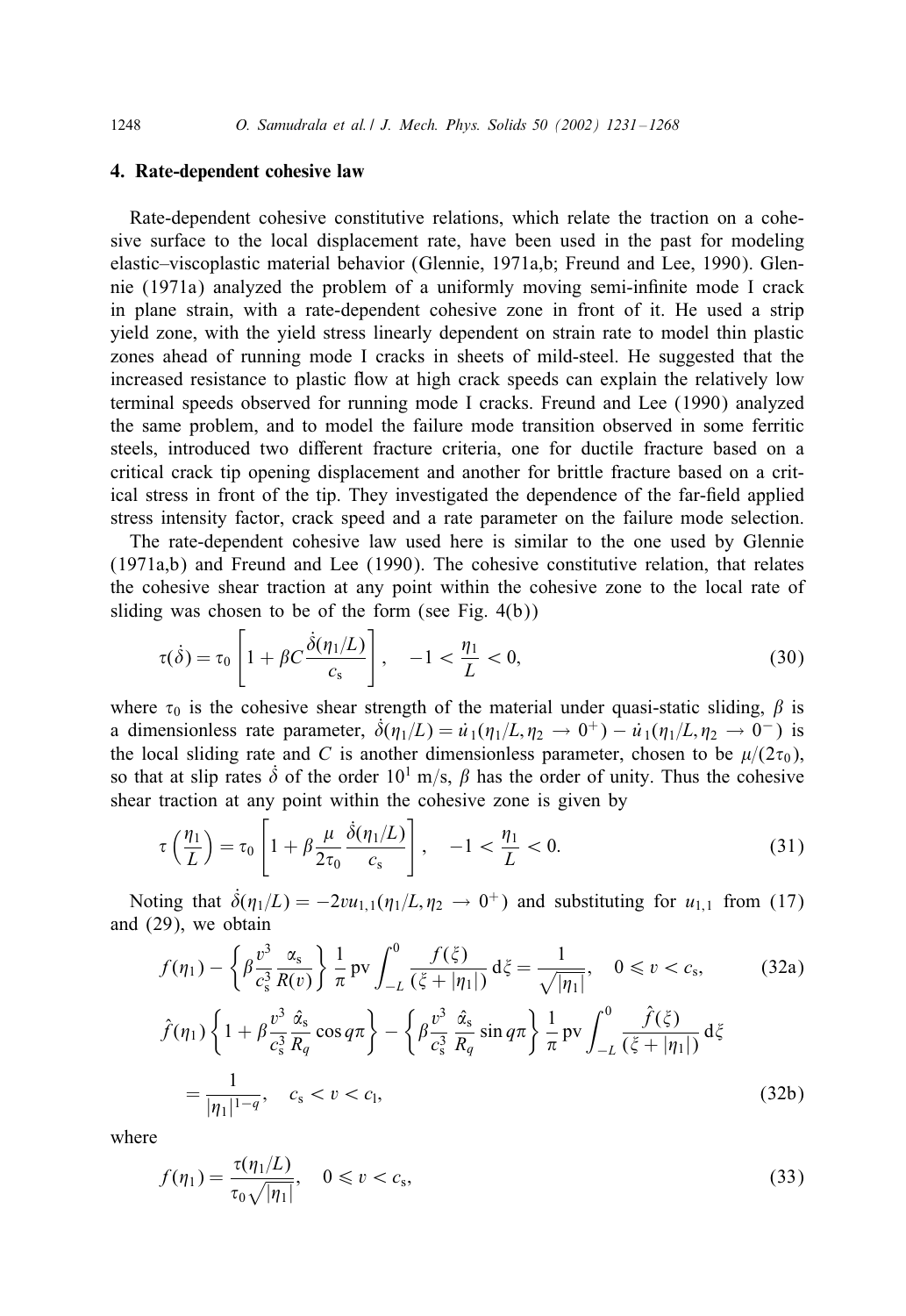*O. Samudrala et al. / J. Mech. Phys. Solids 50 (2002) 1231 – 1268* 1249

$$
\hat{f}(\eta_1) = \frac{\tau(\eta_1/L)}{\tau_0 |\eta_1|^{1-q}}, \quad c_s < v < c_1.
$$
\n(34)

Eq. (32) is a pair of singular integral equations of the Cauchy type, the solutions to which subject to the boundary conditions

$$
\tau\left(\frac{\eta_1}{L}\to 0^-\right)\to \tau_0,\quad \sqrt{1+\frac{\eta_1}{L}}\tau(\eta_1/L\to -1^+)\to 0,\quad 0\leq v
$$

$$
\tau\left(\frac{\eta_1}{L}\to 0^-\right)\to \tau_0 \quad \left(1+\frac{\eta_1}{L}\right)^q \tau(\eta_1/L\to -1^+) \to 0, \quad c_s < v < c_1 \tag{35b}
$$

give the unknown cohesive traction distributions,  $\tau(-1 < \eta_1/L < 0)$  for the subsonic and intersonic cases, respectively. The boundary conditions (35) ensure that the singularity exponent at the physical crack tip is smaller than that in the case of a no cohesive zone. The solution procedure follows the methods given in Muskhelishvili (1963), Gakhov (1990), and is omitted.

# 5. Solution

The cohesive shear traction distribution is given by

$$
\frac{\tau}{\tau_0}(-1 < \eta_1/L \le 0)
$$
\n
$$
= \begin{cases}\n1 + \frac{\sin \gamma \pi}{\pi} \frac{(-\eta_1/L)^{\gamma + 1/2}}{(1 + \eta_1/L)^{\gamma}} \int_0^1 \frac{(1 - s)^{\gamma}}{\sqrt{s}(1 + s\eta_1/L)} ds, & 0 \le v < c_R, \\
1 + \frac{\sin \lambda \pi}{\pi} \frac{(-\eta_1/L)^{1 - q + \lambda}}{(1 + \eta_1/L)^{\lambda}} \int_0^1 \frac{(1 - s)^{\lambda}}{s^q (1 + s\eta_1/L)} ds, & c_s < v < c_l,\n\end{cases}
$$
\n(36)

where

$$
\gamma = \frac{1}{\pi} \tan^{-1} \left\{ \beta \frac{v^3}{c_s^3} \frac{\alpha_s}{R(v)} \right\}, \quad 0 \le v < c_R,\tag{37}
$$

$$
\lambda = \frac{1}{\pi} \tan^{-1} \left\{ \frac{\beta \frac{v^3}{c_s^3} \frac{\hat{\alpha}_s}{R_q} \sin q\pi}{1 + \beta \frac{v^3}{c_s^3} \frac{\hat{\alpha}_s}{R_q} \cos q\pi} \right\}, \quad c_s < v < c_1 \tag{38}
$$

and the integrals in (36) converge for  $-1 \le \eta_1/L \le 0$ . As mentioned before, the crack speed regime  $c_R < v < c_s$  is inadmissible for running mode II cracks from energetic considerations and henceforth we restrict ourselves to subRayleigh ( $0 \le v < c_R$ ) and intersonic regimes only. Unless mentioned, all the plots in this section and the next one are plotted for 2D plane stress and for  $v = 0.34$  (Poisson's ratio of Homalite). From (36) one can see that  $\gamma$  and  $\lambda$  are the singularity exponents associated with shear stress at the physical crack tip ( $\eta_1 = -L$ ).  $\sigma_{12}$  is singular at the crack tip, except in the trivial case of  $\beta = 0$  (rate-independent Dugdale-type cohesive zone for which both  $\gamma$  and  $\lambda$ are identically zero). For a sharp crack (no cohesive zone), the singularity exponent at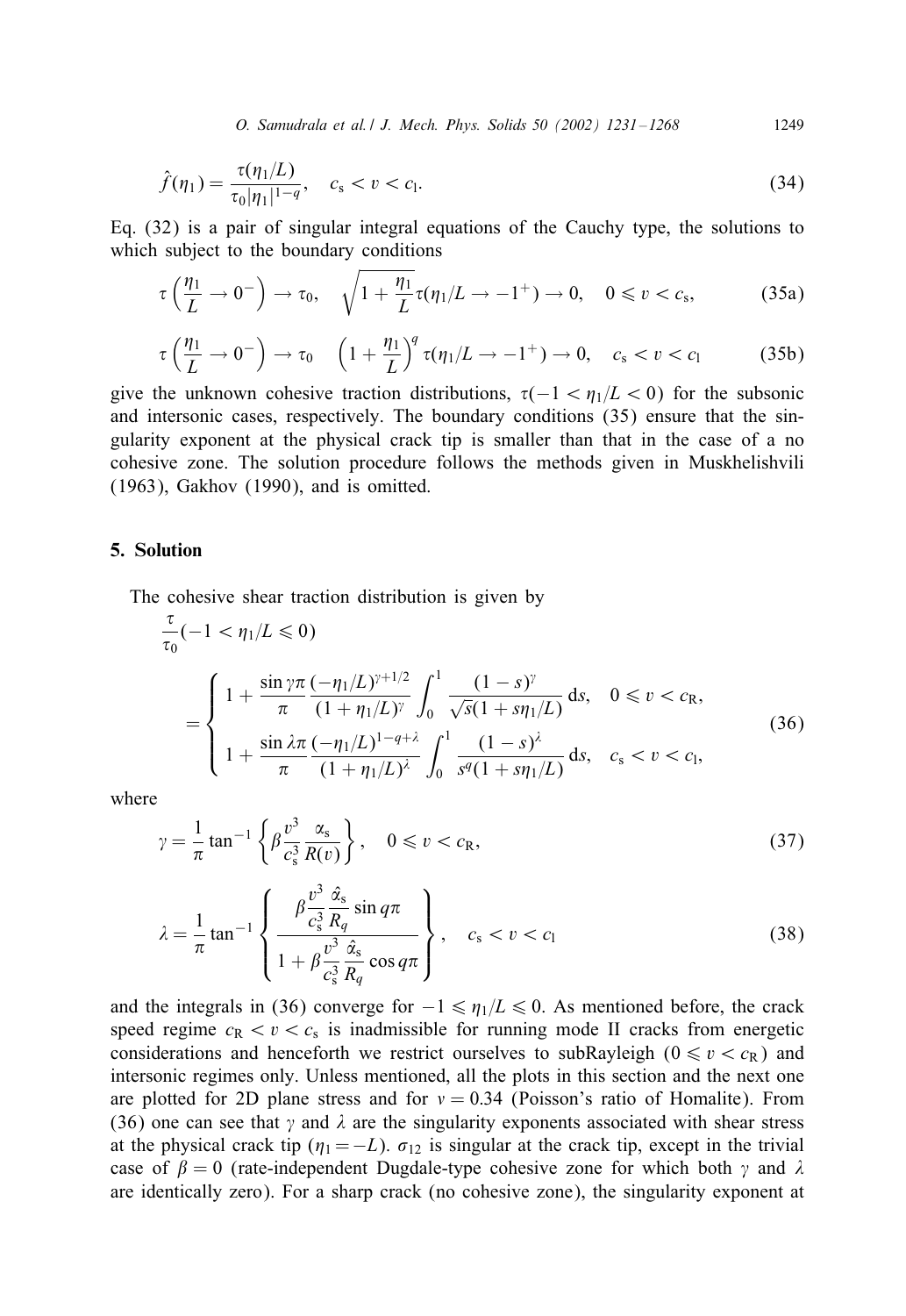subRayleigh speeds is  $\frac{1}{2}$ . With a rate-dependent cohesive zone, the singularity exponent  $\gamma$  is always less than  $\frac{1}{2}$  and moreover it is a function of crack speed. As  $v \to c_R$ ,  $\gamma \to \frac{1}{2}$ , i.e., as  $v \rightarrow c_R$ , the usual square root singular solution is recovered for any positive value of the rate parameter  $\beta$ . For a sharp crack with no cohesive zone, the singularity exponent at intersonic crack speeds is given by q, with its peak value of  $\frac{1}{2}$  attained at  $v = \sqrt{2}c_s$ . With a rate-dependent cohesive zone, the singularity exponent  $\lambda$  is always less than  $q$ , is a function of crack speed and its peak value is attained at a speed higher than  $\sqrt{2}c_s$ . As the influence of rate sensitivity becomes greater with other factors held fixed, the strength of the crack edge singularity increases and the fraction of the yield zone over which the singular solution dominates becomes greater.

With the known cohesive shear traction (36) one can compute  $F''$ ,  $G''$  and  $g''$  and thus obtain the dominant near-tip stress field. The stress field is given in Appendix A for both subRayleigh and intersonic crack speeds. The shear stress component  $\sigma_{12}$  on the crack plane  $(\eta_2 \rightarrow 0^+)$  is plotted in Fig. 5(a) for different intersonic crack speeds at a fixed  $\beta = 0$  (rate-independent cohesive zone). For  $\beta = 0$  and  $\eta_2/L \rightarrow 0$ :

$$
\frac{\sigma_{12}}{\tau_0}(\eta_1/L > 0) = \begin{cases} \frac{2}{\pi} \left(\frac{\eta_1}{L}\right)^{-1/2} \left[1 - \frac{1}{2} \int_0^1 \frac{\sqrt{\xi}}{\xi + \eta_1/L} d\xi\right], & 0 \le v < c_R, \\ \frac{\sin q\pi}{q\pi} \left(\frac{\eta_1}{L}\right)^{-q} \left[1 - q \int_0^1 \frac{\xi^q}{\xi + \eta_1/L} d\xi\right], & c_s < v < c_l, \end{cases}
$$
(39)

where  $\sigma_{12} = \tau_0$  within the cohesive zone and it vanishes on the crack faces. As seen,  $\sigma_{12}$  is bounded everywhere on the crack plane. Its variation is independent of crack speed in the subRayleigh regime, where as in the intersonic regime it is dependent on crack speed. The influence of the rate parameter  $\beta$  on the crack plane distribution of  $\sigma_{12}$  is shown in Fig. 5(b). The distribution is shown for different various values of  $\beta$  at a fixed intersonic speed  $v = 1.47c_s$ . For an intersonic mode II crack with a rate-dependent cohesive zone,  $\sigma_{12}$  on the crack plane ( $\eta_2 \rightarrow 0^+$ ) is given by

$$
\frac{\sigma_{12}}{\tau_0}(\eta_1/L > 0) = \frac{\sin q\pi}{\pi} \left(\frac{\eta_1}{L}\right)^{1-q} \left\{ \int_0^1 \frac{d\zeta}{\zeta^{1-q}(\zeta + \eta_1/L)} + \int_0^1 \frac{ds}{s^q(1+s\eta_1/L)} - \left(\frac{\eta_1/L}{1+\eta_1/L}\right)^{\lambda} \int_0^1 \frac{(1-s)^{\lambda}}{s^q(1+s\eta_1/L)} ds \right\},
$$
(40)

where  $\sigma_{12}$  within the cohesive zone is given in (36) and it vanishes on the crack faces. From Fig. 5(b) we can see that  $\sigma_{12}$  is singular at the physical crack tip, the strength of the singularity  $\lambda$  increasing with  $\beta$ . As  $\beta \to \infty$ , the distribution becomes the same as in the case of a singular solution with no cohesive zone.

The cohesive zone length  $L$  is determined by imposing a physical requirement that the stress intensity at the front end of the cohesive zone should vanish. Incorporating the known traction distribution from (36) into (16) and (28) one can obtain the length of the cohesive zone in terms of the far-field applied loading  $(\sigma_{12}^D)$ , shear strength of the crack plane ( $\tau_0$ ), crack speed (v) and the rate parameter ( $\beta$ ). Since the definition of stress intensity factor varies from subRayleigh to intersonic speeds, we choose  $\sigma_{12}^D$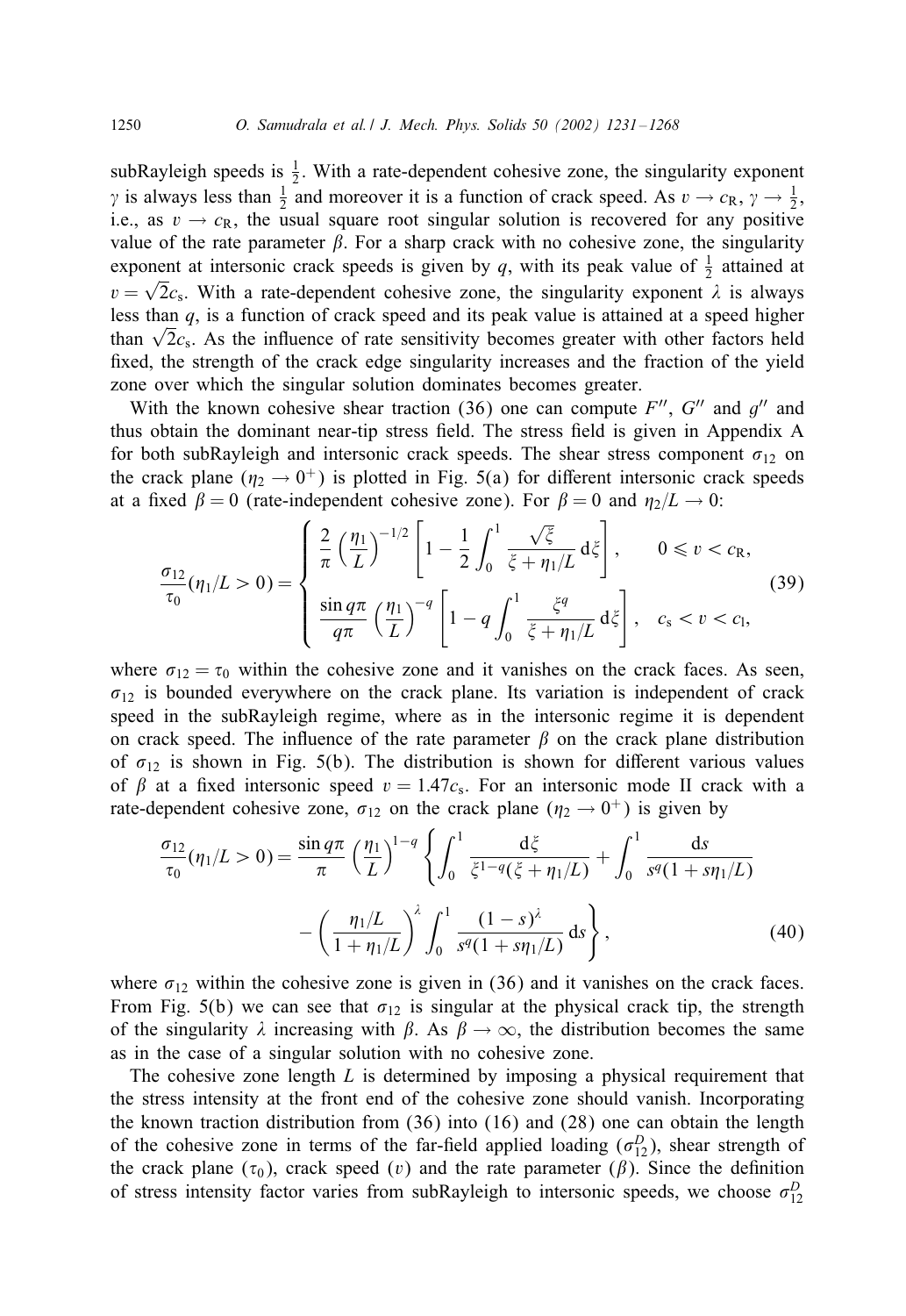

Fig. 5. Intersonically propagating mode II crack with a rate-dependent cohesive zone: (a) stress component  $\sigma_{12}$  on the crack plane for  $\beta = 0.0$  and for different values of crack speed v; (b) stress component  $\sigma_{12}$  on the crack plane for  $v/c_s = 1.47$  and for different values of rate parameter  $\beta$ .

as the measure of the amplitude of far-field applied loading.  $\sigma_{12}^D$  is the "remote" shear stress on the crack plane a distance  $D \gg L$  ahead of the crack tip, where the usual singular solution for the case of a mathematically sharp crack with no cohesive zone is expected to apply.

$$
\frac{L}{L_0} = \begin{cases}\n\frac{1}{\pi} \left[ \frac{\Gamma(\gamma + 1/2)}{\Gamma(\gamma + 1)} \right]^2, & 0 \le v < c_R, \\
\frac{4}{\pi^2} \left( \frac{q\pi}{\sin q\pi} \right)^{1/q} \left( \frac{\sigma_{12}^D}{\tau_0} \right)^{1/q - 2} \left[ \frac{\Gamma(\lambda - q + 1)}{\Gamma(1 - q)\Gamma(1 + \lambda)} \right]^{1/q}, & c_s < v < c_l,\n\end{cases}
$$
\n(41)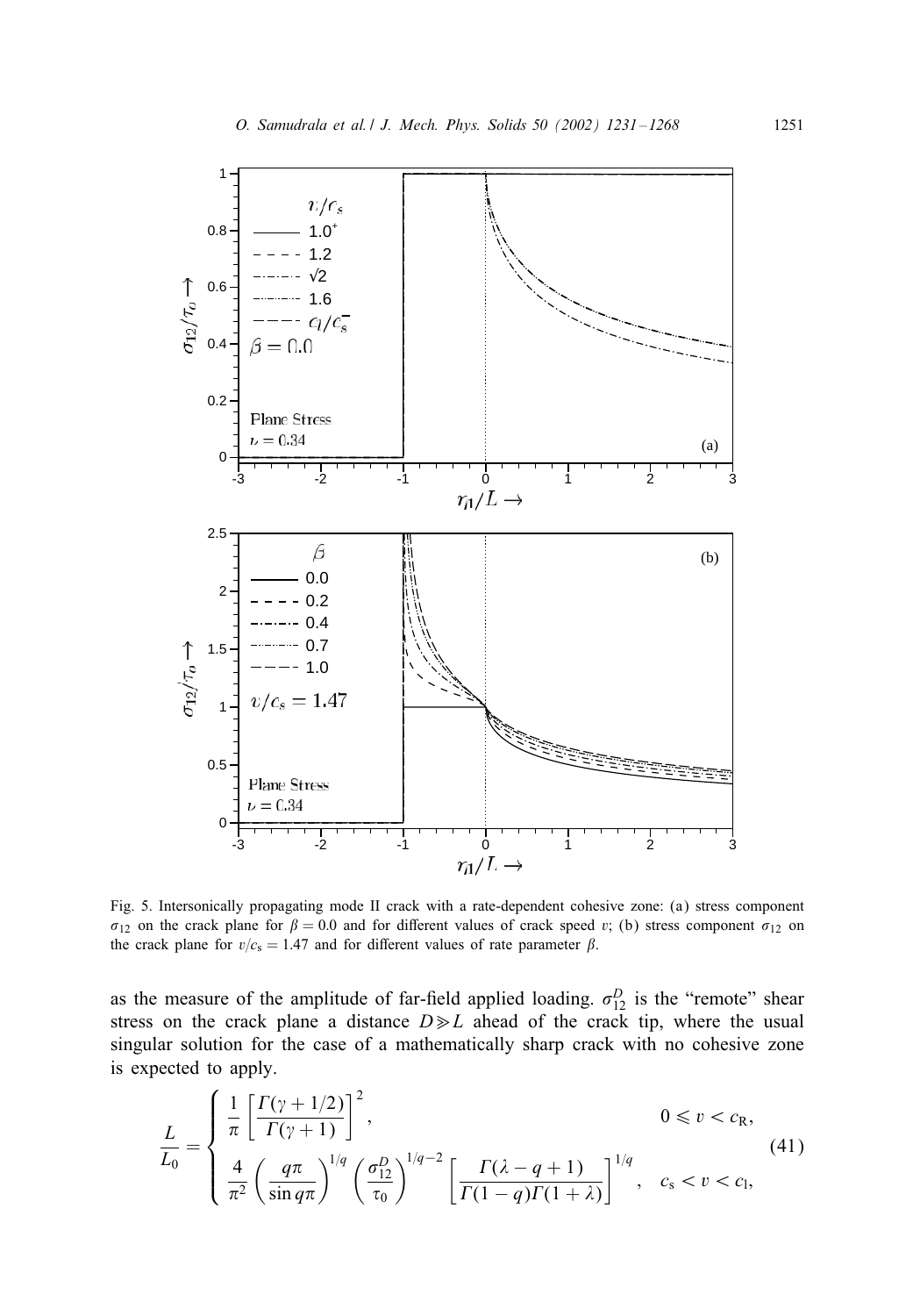where  $\Gamma(\cdot)$  is the standard Euler gamma function. The normalizing parameter  $L_0$  is the length of the cohesive zone associated with a quasi-statically growing crack with the same far-field applied loading  $\sigma_{12}^D$ . It is given by

$$
L_0 = \frac{\pi^2}{4} \left(\frac{\sigma_{12}^D}{\tau_0}\right)^2 D. \tag{42}
$$

In effect,  $L/L_0$  represents the dependence of the cohesive zone length on v,  $\beta$  and  $\tau_0$ under a constant  $\sigma_{12}^D$ .

Fig. 6(a) shows the sliding rate  $\dot{\delta}_1(=\dot{\delta})$  on the crack plane for various intersonic speeds with a rate-independent cohesive zone ( $\beta$ =0) and Fig. 6(b) shows the influence of the rate parameter  $\beta$  on  $\dot{\delta}_1$  at a particular value of the intersonic speed,  $v = 1.47c_s$ .

$$
\frac{\dot{\delta}_1}{c_s} \left( -1 < \frac{\eta_1}{L} \le 0 \right)
$$
\n
$$
= \begin{cases}\n\frac{2 \tau_0}{\beta} \frac{\sin \gamma \pi}{\mu} \frac{(-\eta_1/L)^{\gamma + 1/2}}{\pi} \int_0^1 \frac{(1 - s)^{\gamma}}{\sqrt{s} (1 + s \eta_1/L)} \, ds, & 0 \le v < c_R, \\
\frac{2}{\beta} \frac{\tau_0}{\mu} \frac{\sin \lambda \pi}{\pi} \frac{(-\eta_1/L)^{1 - q + \lambda}}{(1 + \eta_1/L)^{\lambda}} \int_0^1 \frac{(1 - s)^{\lambda}}{s^q (1 + s \eta_1/L)} \, ds, & c_s < v < c_l,\n\end{cases} \tag{43}
$$

where  $\dot{\delta}_1$  is singular at the crack tip, however through most of the cohesive zone,  $\dot{\delta}_1$ is about  $\approx$  2% of  $c_s$  for subRayleigh speeds and is about  $\approx$  4% of  $c_s$  for intersonic speeds. 2–4% of  $c_s$  corresponds to sliding rates of a few m/s, consistent with our expectation while choosing the cohesive law. Also the rate parameter does not seem to have much of an influence on the variation of  $\dot{\delta}_1$  within the cohesive zone, though the effect is a bit more pronounced for intersonic speeds.

The dynamic energy release rate  $G$ , defined as the energy flux into the crack tip region per unit crack advance per unit thickness may be expressed as (see Freund, 1990)

$$
G = 2 \int_0^{-L} \sigma_{12}(\eta_1, \eta_2 \to 0^+) u_{1,1}(\eta_1, \eta_2 \to 0^+) d\eta_1.
$$
 (44)

With a rate-independent cohesive zone ( $\beta = 0$ ), the dynamic energy release rate G is given by

$$
\frac{G}{G_0} = \begin{cases}\n\frac{2\alpha_s(\alpha_1^2 - \alpha_s^2)}{R(v)}, & 0 \le v < c_R, \\
\frac{4}{\pi^2} \frac{\hat{\alpha}_s(\alpha_1^2 + \hat{\alpha}_s^2)}{R_q} \frac{\sin q\pi}{1 - q} \left(\frac{q\pi}{\sin q\pi}\right)^{1/q} \left(\frac{\sigma_{12}^D}{\tau_0}\right)^{1/q - 2}, & c_s < v < c_l,\n\end{cases}
$$
\n(45)

where  $G_0$  is the energy release rate associated with a quasi-statically propagating crack with the same far-field applied load  $\sigma_{12}^D$ .  $G_0$  is given by

$$
G_0 = \frac{\pi(\kappa + 1)}{4} \frac{\sigma_{12}^{D^2} D}{\mu}.
$$
\n(46)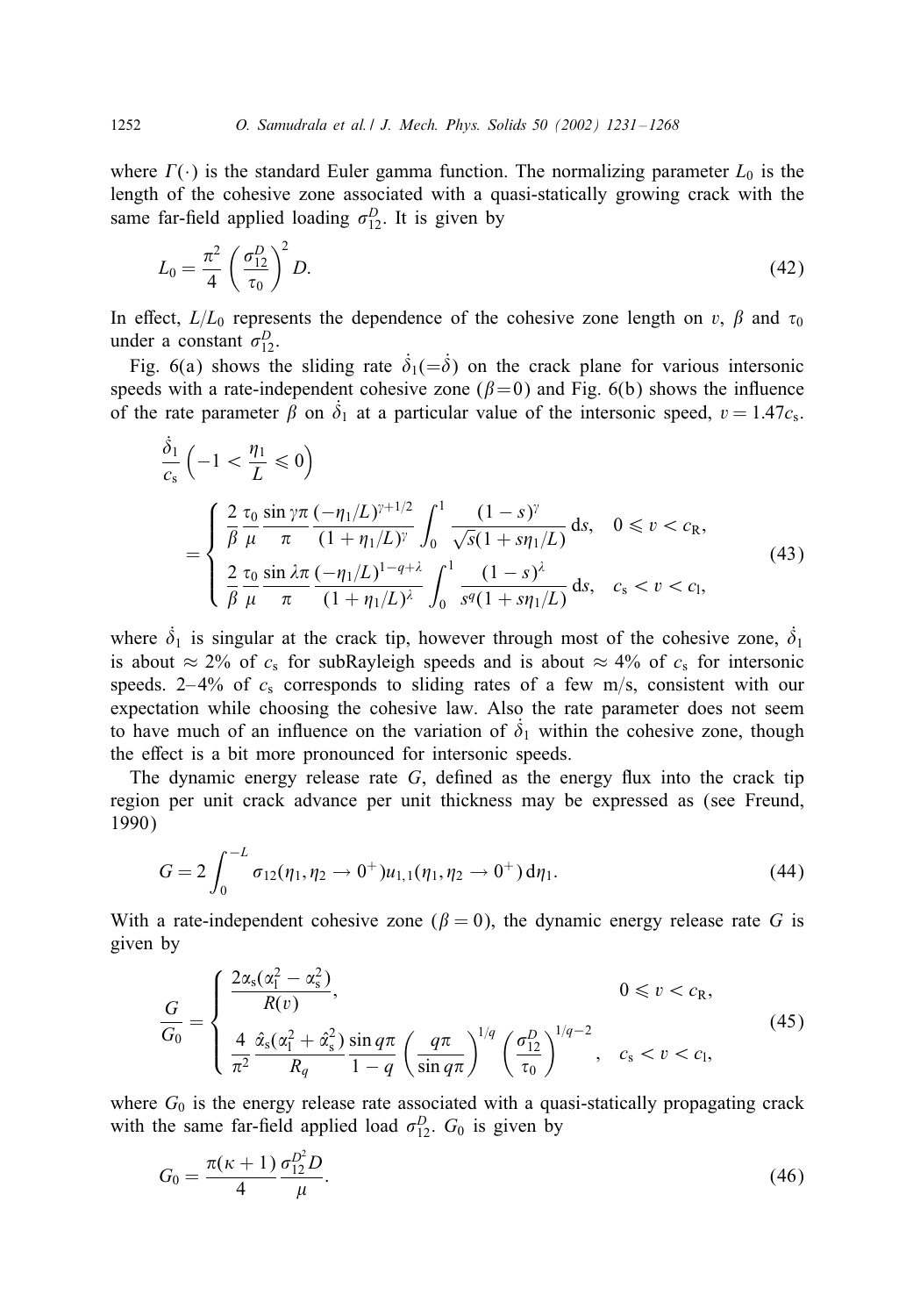

Fig. 6. Intersonically propagating mode II crack with a rate-dependent cohesive zone: (a) Relative sliding rate  $\delta_1$  on the crack plane for  $\beta = 0.0$  and different values of the intersonic crack speed v; (b) relative sliding rate  $\dot{\delta}_1$  on the crack plane for  $v/c_s = 1.47$  and different values of the rate parameter  $\beta$ .

Fig. 7 shows the variation of the  $G/G_0$  with crack speed for different values of  $\sigma_{12}^D/\tau_0$ . For steady subRayleigh crack growth  $G$  is path independent and hence the process zone characteristics need not be taken into account as long as an annular region around the crack tip exists, where the square root singular fields are dominant. However, for intersonic speeds, G is dependent on the size and characteristics of the process zone. As seen from Fig. 7, the dynamic energy release rate  $G$  is finite through out the intersonic regime except for crack speeds close to  $c_s$  and  $c_l$ , where it vanishes. Hence, based on the requirement of a positive energy 8ux, the entire intersonic regime is admissible for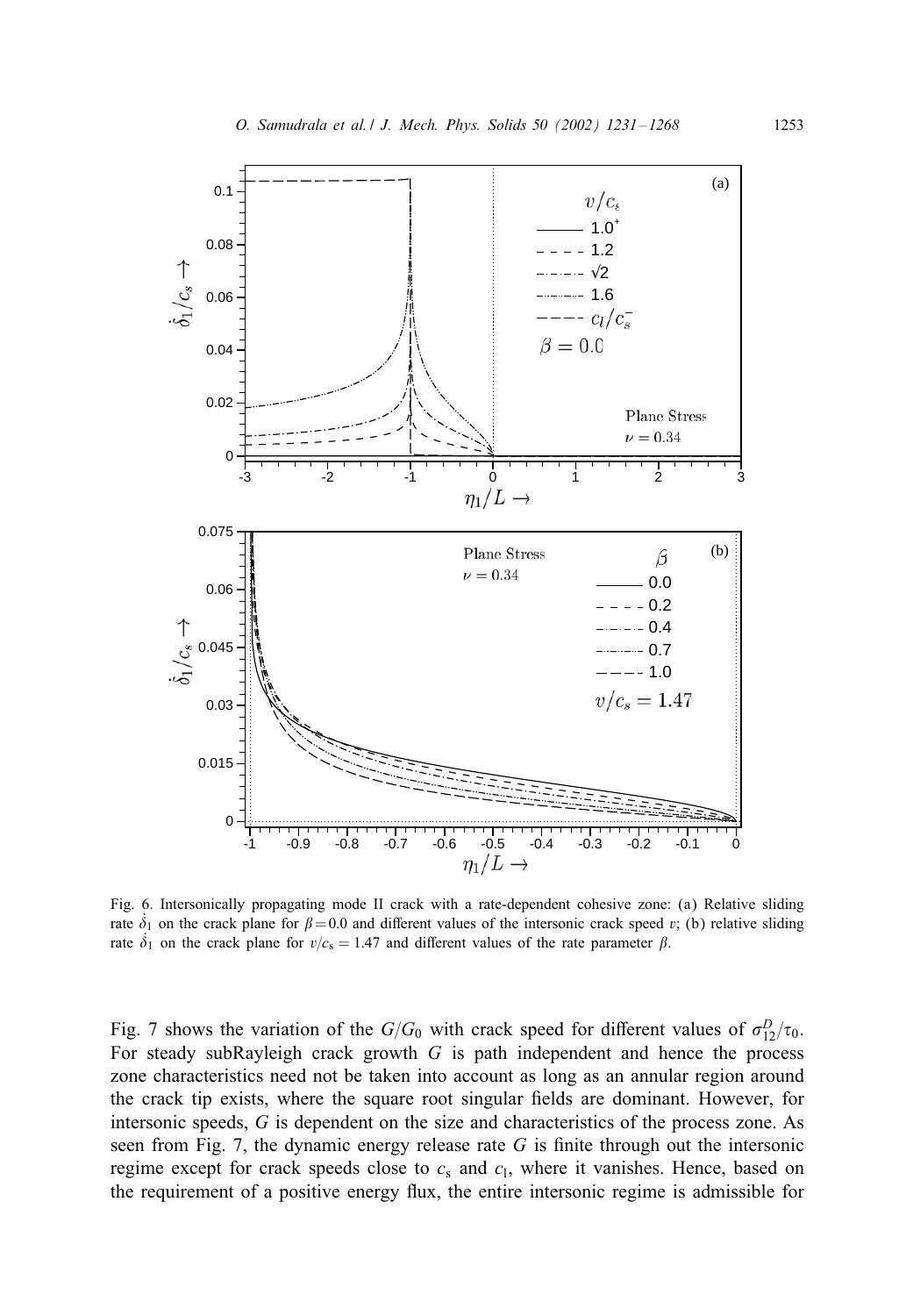

Fig. 7. Dynamically propagating mode II crack with a Dugdale-type cohesive zone—dependence of the normalized energy release rate  $G/G_0$  on crack speed v, plotted for different values of  $\sigma_{12}^D/\tau_0$ .

mode II crack growth. The variation of  $G/G_0$  for intersonic speeds depends strongly on the shear strength of the fracture plane  $\tau_0$ . As  $\tau_0 \rightarrow \infty$ , the singular solution with no cohesive zone is recovered and once again there exists only one intersonic speed  $v = \sqrt{2c_s}$ , at which the dynamic energy release rate is finite. With a lower shear strength more of the intersonic regime becomes admissible, the energy flux into the crack tip more or the intersonic regime becomes admissible, the energy flux into the crack tip increases and also the energy flux attains its peak at a speed higher than  $\sqrt{2}c_s$ . At increases and also the energy flux attains its peak at a speed nigher than  $\sqrt{2}c_s$ . At  $v = \sqrt{2}c_s$ , an intersonic crack behaves "subsonic like", i.e., the explicit dependence on  $\tau_0$  disappears and G attains a constant value equal to  $2/\sqrt{(1 + \kappa)(3 - \kappa)}G_0$ .

For a rate-dependent cohesive zone ( $\beta > 0$ ):

$$
\frac{G}{G_0} = \begin{cases}\n\frac{1}{\beta} \frac{(\alpha_1^2 - \alpha_s^2)}{v^3/c_s^3} \left[ \frac{\Gamma(\gamma + 1/2)}{\Gamma(1 + \gamma)} \right]^2 g(\gamma), & 0 \le v < c_R, \\
\frac{4}{\pi} \frac{1}{\beta} \frac{(\alpha_1^2 + \hat{\alpha}_s^2)}{v^3/c_s^3} \left( \frac{q\pi}{\sin q\pi} \right)^{1/q} \left( \frac{\sigma_{12}^D}{\tau_0} \right)^{1/q - 2} \\
\times \left[ \frac{\Gamma(\lambda - q + 1)}{\Gamma(1 - q)\Gamma(1 + \lambda)} \right]^{1/q} g^*(\lambda, q), & c_s < v < c_1,\n\end{cases} \tag{47}
$$

where

$$
g(\gamma) = 2\gamma + \frac{\sin^2 \gamma \pi}{\pi^2} \int_0^1 \frac{\xi^{2\gamma + 1}}{(1 - \xi)^{2\gamma}} \left[ \int_0^1 \frac{(1 - s)^{\gamma}}{\sqrt{s}(1 - s\xi)} ds \right]^2 d\xi, \quad 0 \leq v < c_R, \quad (48a)
$$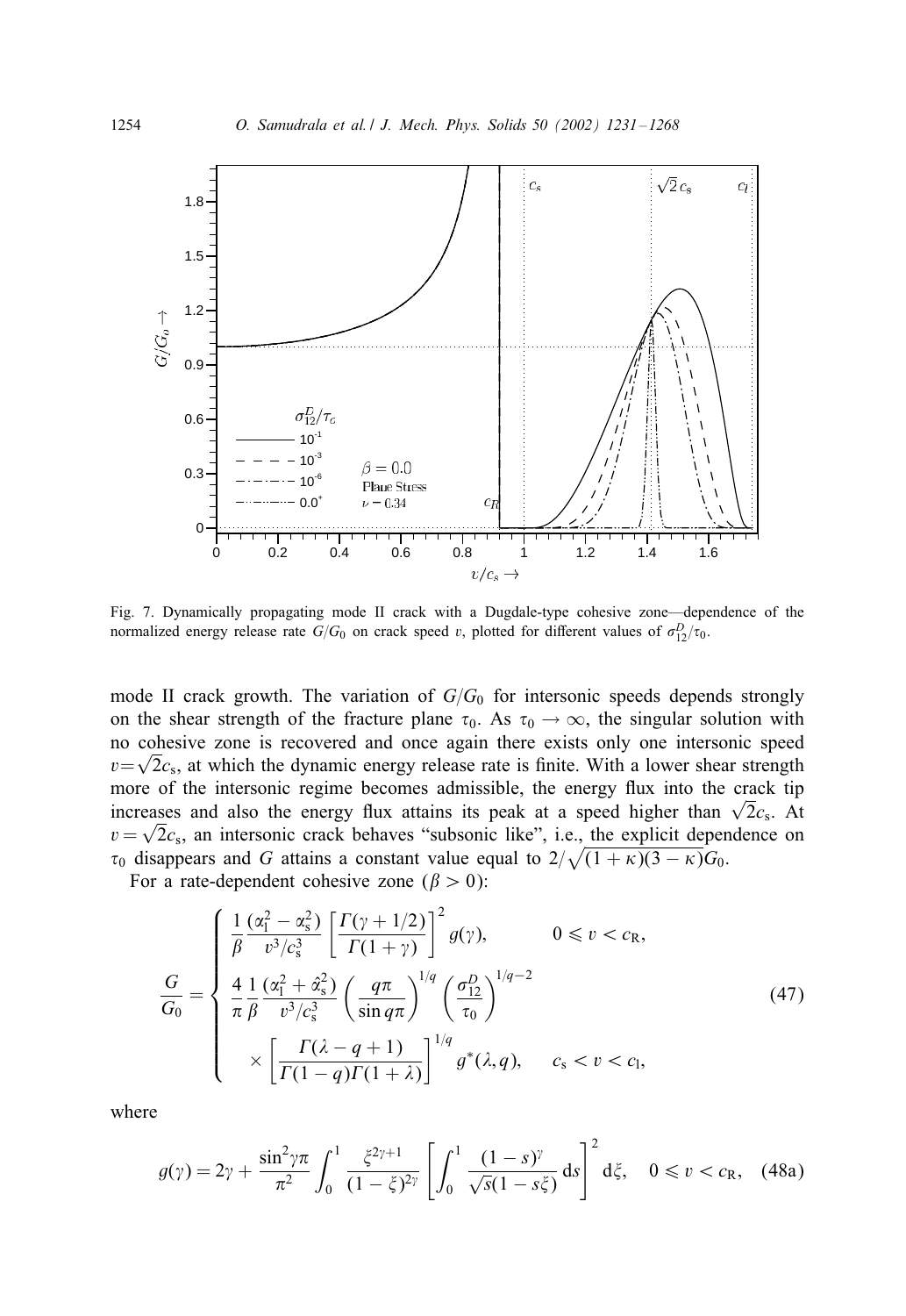*O. Samudrala et al. / J. Mech. Phys. Solids 50 (2002) 1231 – 1268* 1255

$$
g^*(\lambda, q) = \frac{\lambda}{1 - q} + \frac{\sin^2 \lambda \pi}{\pi^2} \int_0^1 \frac{\xi^{2 - 2q + 2\lambda}}{(1 - \xi)^{2\lambda}} \left[ \int_0^1 \frac{(1 - s)^{\lambda}}{s^q (1 - s \xi)} ds \right]^2 d\xi, \quad c_s < v < c_1.
$$
\n(48b)

For subRayleigh crack speeds,  $G$  is path independent and hence there is no effect of  $\beta$ , whereas for intersonic speeds, the influence of  $\beta$  is small.

#### 6. Critical crack tip sliding displacement criterion

Now we implement the second part of our cohesive law, i.e., we introduce a propagation criterion, which states that sustained dynamic mode II crack growth at any subRayleigh or intersonic speed, occurs under a constant crack tip sliding displacement (see Fig. 4(b)).

$$
\delta_{t} = u_{1}(\eta_{1} = -L, \eta_{2} \to 0^{+}) - u_{1}(\eta_{1} = -L, \eta_{2} \to 0^{-}) = \delta_{t}^{c},
$$
\n(49)

where  $\delta_t^c$  is the critical crack tip sliding displacement, a material-specific parameter. Such a propagation criterion, which is concerned only with the local state in the vicinity of the crack tip is more convenient (as compared to a non-local criterion like the Griffith's criterion) for modeling the actual physical mechanism of crack growth as well as for application to practical problems using numerical techniques. Also, unlike in the subsonic case, for an intersonic crack, the process zone characteristics need to be known to determine the energy flux to the tip region and hence the advantage of employing a small-scale yielding type approach is lost. The crack tip sliding displacement,  $\delta_t$  can be obtained by integrating (43) along the cohesive surface

$$
\frac{\delta_{\rm t}}{\delta_{\rm t}^0} = \begin{cases}\n\frac{2\gamma}{\beta} \frac{(\alpha_{\rm l}^2 - \alpha_{\rm s}^2)}{(\upsilon^3/c_{\rm s}^3)} \left[ \frac{\Gamma(\gamma + 1/2)}{\Gamma(\gamma + 1)} \right]^2, & 0 \le \upsilon < c_{\rm R}, \\
\frac{4\lambda}{\pi \beta (1 - q)} \frac{(\alpha_{\rm l}^2 + \hat{\alpha}_{\rm s}^2)}{(\upsilon^3/c_{\rm s}^3)} \left( \frac{q\pi}{\sin q\pi} \right)^{1/q} \\
\times \left( \frac{\sigma_{\rm l2}^D}{\tau_0} \right)^{1/q - 2} \left[ \frac{\Gamma(\lambda - q + 1)}{\Gamma(1 - q)\Gamma(1 + \lambda)} \right]^{1/q}, & c_{\rm s} < \upsilon < c_{\rm l},\n\end{cases} \tag{50}
$$

where  $\delta_t^0$  is the crack tip sliding displacement associated with a quasi-statically growing mode II crack under a far-field loading  $\sigma_{12}^D$  and a shear strength  $\tau_0$ :

$$
\delta_t^0 = \frac{\pi(\kappa + 1)}{4} \frac{\tau_0}{\mu} \left(\frac{\sigma_{12}^D}{\tau_0}\right)^2 D. \tag{51}
$$

The critical crack tip sliding displacement criterion (49) states that  $\delta_t = \delta_t^0 = \delta_t^c$ . Hence (50) gives a relationship between the critical values (required to satisfy the criterion) of  $\sigma_{12}^D$ , v,  $\beta$  and  $\tau_0$ .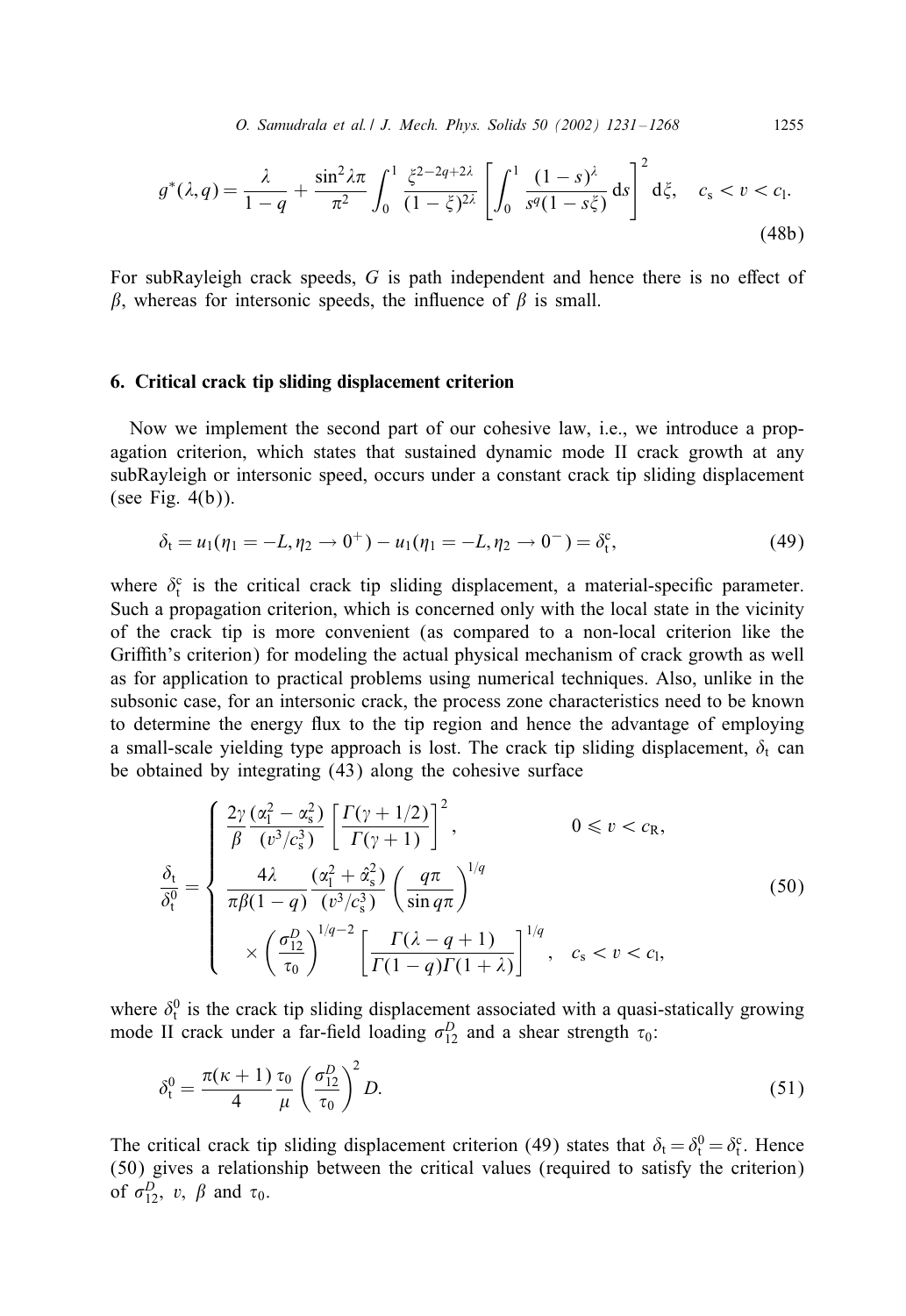

Fig. 8. Dynamically propagating mode II crack with a Dugdale-type cohesive zone—stability of crack growth. Dependence of the critical far-field load (required to sustain dynamic crack growth) on crack tip speed  $v$ , plotted for different values of the interface strength parameter  $(\mu \delta_t^c)/(\tau_0 D)$ .

Fig. 8 shows the variation of the critical far-field load  $(\sigma_{12}^D)_{dyn}^c$  (required to satisfy the critical crack tip sliding displacement criterion  $(49)$ ) with crack speed, for different values of  $\tau_0$  and at  $\beta = 0$ . The ratio  $(\sigma_{12}^D)_{dyn}^c / (\sigma_{12}^D)_{0}^c$  is given by (for  $\beta = 0$ )

$$
\frac{(\sigma_{12}^{D})_{\text{dyn}}^{c}}{(\sigma_{12}^{D})_{0}^{c}} = \begin{cases} \sqrt{\left[\frac{R(v)}{2\alpha_{\text{s}}(\alpha_{1}^{2} - \alpha_{\text{s}}^{2})}\right]}, & 0 \le v < c_{\text{R}},\\ \left(\frac{\mu \delta_{\text{t}}^{c}}{D\tau_{0}}\right)^{q-1/2} \sqrt{\left[\frac{\pi}{2}\frac{(1+\hat{\alpha}_{\text{s}}^{2})}{(\alpha_{1}^{2} + \hat{\alpha}_{\text{s}}^{2})}\right]} & (\text{52})\\ \times \left(\frac{\sin q\pi}{q\pi}\right) \left[\frac{2\pi\alpha_{\text{l}}(1-q)}{(1+\hat{\alpha}_{\text{s}}^{2})\sin^{2}q\pi}\right]^{q}, & c_{\text{s}} < v < c_{\text{I}}, \end{cases}
$$

where the critical far-field load required for quasi-static crack propagation,  $(\sigma_{12}^D)^c$  is given by

$$
(\sigma_{12}^D)_0^c = \tau_0 \sqrt{\frac{4}{(\kappa+1)\pi} \frac{\mu \delta_t^c}{D\tau_0}}.
$$
\n
$$
(53)
$$

As seen from Fig. 8, for a subRayleigh crack, the far-field load required to sustain a small acceleration in crack speed is lower compared to its previous value. This situation may be interpreted as an instability and it can be expected that a subsonic mode II crack would accelerate rapidly to  $c<sub>R</sub>$ . This explains the reason for non-observation of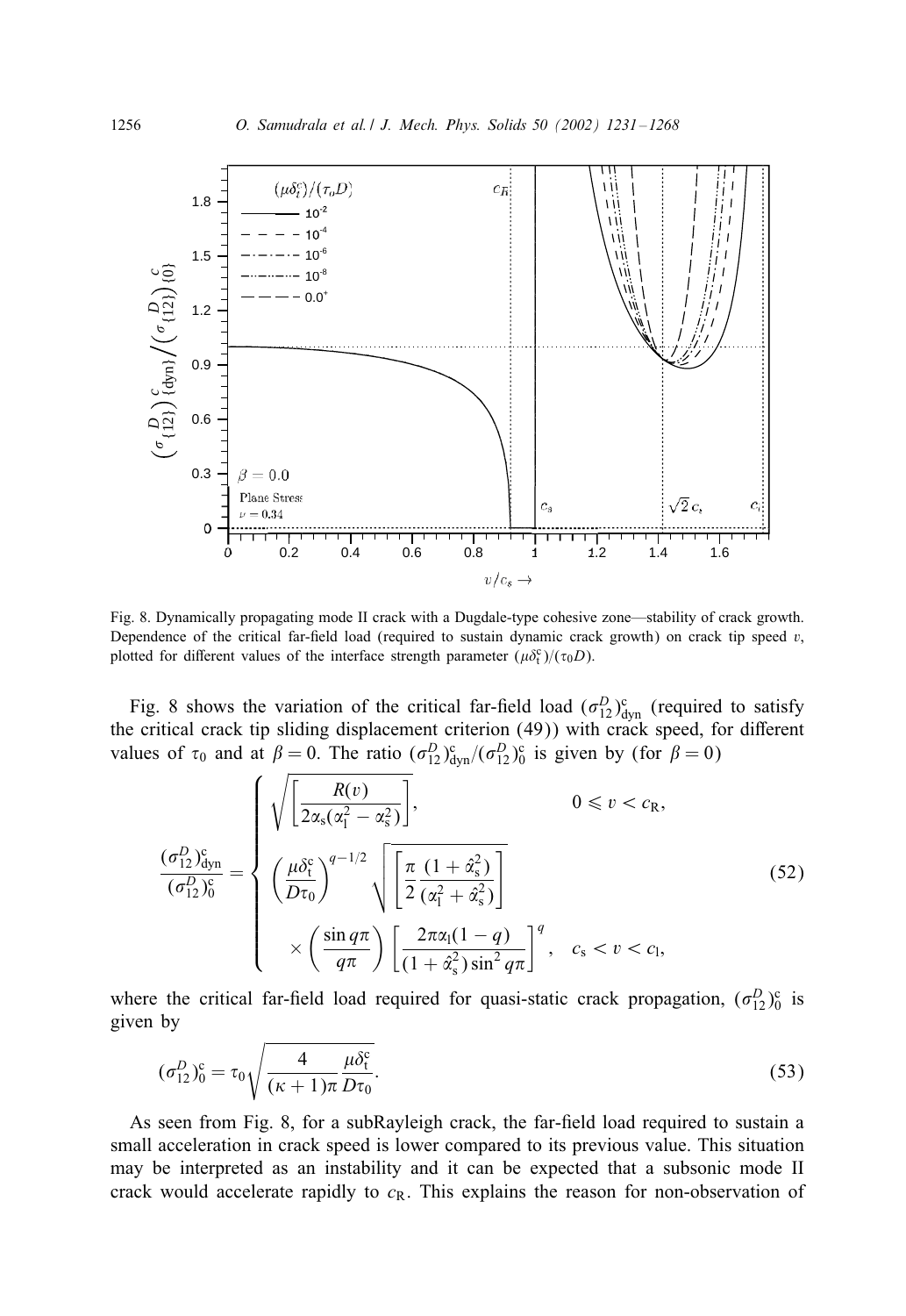any subsonic crack speeds for mode II shear cracks propagating along a weak plane in Homalite (see Fig. 3(b)). Even if the shear crack initiating from the notch initially propagated at subRayleigh speeds, it would immediately accelerate to  $c_R$  and beyond. By the same interpretation, for an intersonic crack, there is an initially unstable speed regime followed by a stable speed regime. The critical far-field load  $(\sigma_{12}^D)_{dyn}^c/(\sigma_{12}^D)_{0}^c$  is also a function of a material parameter  $(\mu \delta_t^c)/(\tau_0 D)$  in the intersonic regime.  $\mu$  and  $\delta_t^c$ are material constants and  $D$  is an arbitrary distance ahead of the crack tip at which the singular solution with no cohesive zone dominates. Hence the parameter  $(\mu \delta_t^c)/(\tau_0 D)$ may be interpreted as a measure of shear strength of the fracture plane. It is seen that the entire speed regime  $c_s < v < \sqrt{2}c_s$  is unstable and the speed at which intersonic crack propagation becomes stable depends on the shear strength of the fracture plane. For  $\tau_0 \rightarrow 0$ , i.e., for the case of vanishing shear strength of the fracture plane, almost the entire intersonic regime becomes unstable, indicating that a mode II crack on a weak plane of vanishing strength should propagate at speeds close to  $c_1$ . On the other hand, for  $\tau_0 \to \infty$ , the singular solution with no cohesive zone is recovered and the onset of stability occurs at  $v = \sqrt{2}c_s$ . Similar observations that the speed regime  $\sqrt{2}c_s < v < c_1$ is stable for intersonic mode II crack growth were made by Burridge et al. (1979), Freund (1979). For more realistic values of the parameter  $(\mu \delta_t^c)/(\tau_0 D) \approx 10^{-2} - 10^{-3}$ , the critical load required to sustain intersonic crack propagation is a minimum between √  $\sqrt{2}c_s$  and 1.5. This explains the observed experimental behavior of crack speed, where the intersonic mode II crack was found to accelerate to speeds close to  $c_1$  and then as the intersonic mode if crack was found to accelerate to speeds close to  $c_1$  and then as the loading pulse was cut-off, settled down to a stable propagation speed close to  $\sqrt{2}c_s$ . Such a crack speed behavior was also observed by Needleman 1999 in his numerical simulations of mode II crack growth along a weak plane. A portion of rupture front simulations of mode if crack growth along a weak plane. A portion of rupture front during the 1999 Turkey Earthquake was also found to propagate at  $\sqrt{2}c_s$  (Bouchon et al., 2001).

Fig. 9 shows the effect of the rate parameter  $\beta$  on the critical far-field load for both subRayleigh and intersonic mode II crack propagation, with a chosen value of the material parameter  $(\mu \delta_{t}^{c})/(\tau_{0}D) = 0.01$ .

$$
\frac{(\sigma_{12}^D)^c_{\text{dyn}}}{(\sigma_{12}^D)^c_{0}} = \begin{cases} \sqrt{\left[\frac{1}{2}\frac{\beta}{\gamma}\frac{v^3/c_s^3}{\alpha_1^2 - \alpha_s^2}\right]} \frac{\Gamma(\gamma + 1)}{\Gamma(\gamma + 1/2)}, & 0 \le v < c_{\text{R}},\\ \left(\frac{\mu \delta_t^c}{D\tau_0}\right)^{q - 1/2} \left[\frac{\beta}{2\lambda} \frac{v}{c_s} (1 - q)\right]^q \sqrt{\left[\frac{\pi}{2}\frac{1 + \hat{\alpha}_s^2}{\alpha_1^2 + \hat{\alpha}_s^2}\right]} \\ \times \left(\frac{\sin q\pi}{q\pi}\right) \frac{\Gamma(1 - q)\Gamma(1 + \lambda)}{\Gamma(\lambda - q + 1)}, & c_{\text{s}} < v < c_{\text{I}}. \end{cases} \tag{54}
$$

Unlike for a rate-independent cohesive zone, subRayleigh mode II crack growth with a rate-dependent cohesive zone is stable up to a threshold speed, beyond which it would accelerate unstably to  $c_R$ . As  $v \to c_R$ ,  $(\sigma_{12}^D)^c_{dyn}/(\sigma_{12}^D)^c_0$  attains a finite value equal to  $\sqrt{\beta c_R \pi/(2c_s(1 + v))}$ . For intersonic mode II crack growth with a rate-dependent cohesive zone, it is seen that increasing rate sensitivity increases the level of the critical load required as well as moves the crack speed corresponding to the onset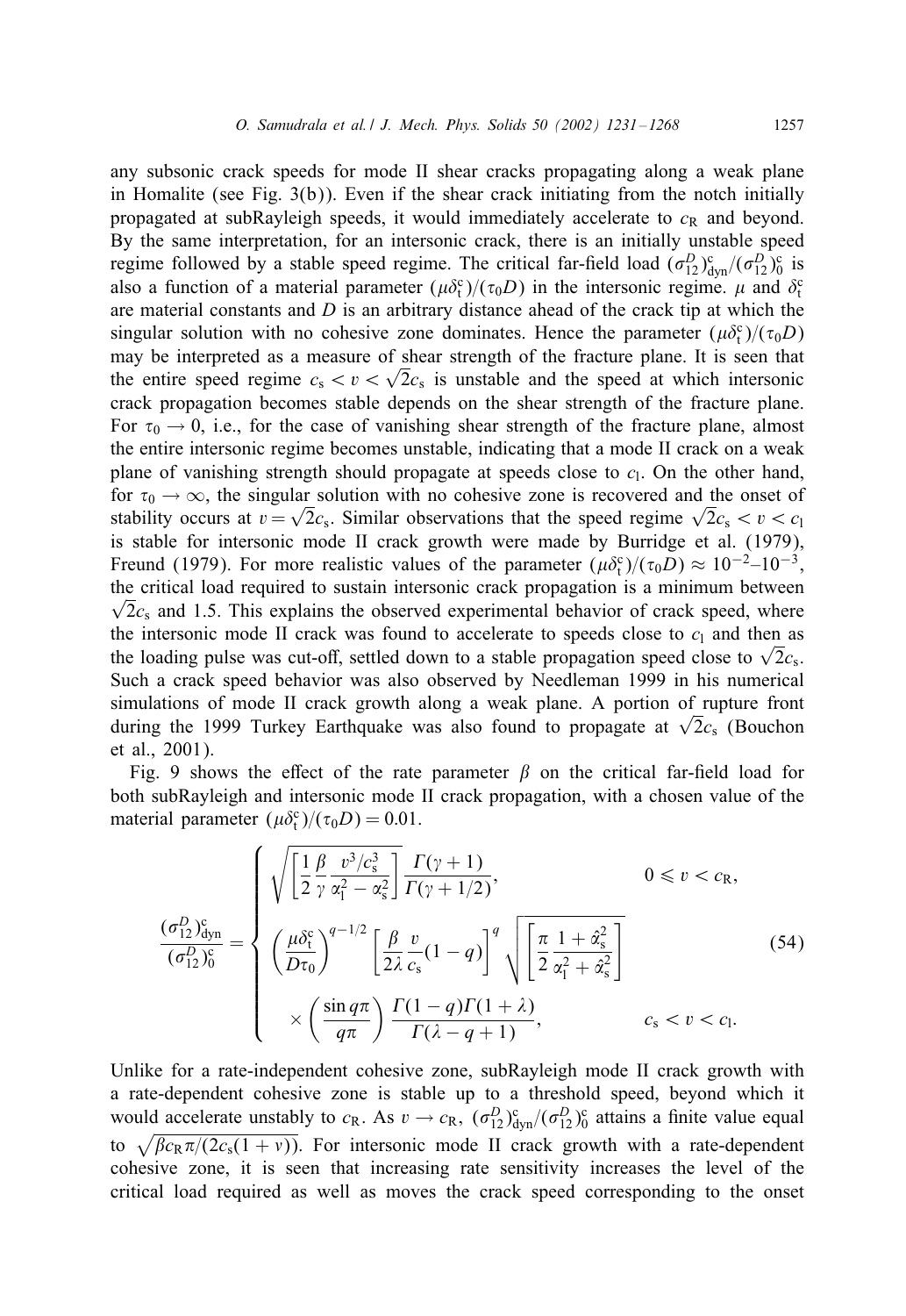

Fig. 9. Dynamically propagating mode II crack with a rate-dependent cohesive zone—stability of crack growth. Dependence of the critical far-field load (required to sustain dynamic crack growth) on crack tip speed v, plotted for  $(\mu \delta_t^c)/(\tau_0 D) = 10^{-2}$  and for different values of the rate parameter  $\beta$ .

of instability closer towards  $\sqrt{2}c_s$ . Here, it must be understood that stability results obtained for a steadily moving semi-infinite crack may be significantly different from those for cracks with more realistic geometries. Broberg (1994, 1995) showed that for a symmetrically expanding mode II crack under uniform remote shear loading, the entire intersonic regime is unstable and that such a crack would accelerate all the way up to  $c_1$ . Burridge et al. (1979) argued that instability is more pronounced in the case of finite cracks undergoing transient crack growth. If a particular speed regime is found to be unstable for a moving steady-state semi-infinite crack, then the possibility that it would also be unstable for an expanding finite crack is very high.

The normalized critical cohesive zone length,  $L_{dyn}^c/L_0^c$  is given by

$$
\frac{L_{\text{dyn}}^{\text{c}}}{L_0^{\text{c}}} = \begin{cases}\n\frac{1}{2\pi} \frac{\beta}{\gamma} \frac{v}{c_s} \frac{1 - \alpha_s^2}{\alpha_1^2 - \alpha_s^2}, & 0 \le v < c_{\text{R}},\\ \n\frac{1 - q}{\pi} \frac{\beta}{\lambda} \frac{v}{c_s} \frac{1 + \hat{\alpha}_s^2}{\alpha_1^2 + \hat{\alpha}_s^2}, & c_s < v < c_{\text{I}},\n\end{cases}
$$
\n(55)

where, the critical cohesive zone length for quasi-static crack propagation

$$
L_0^c = \frac{\pi(\kappa + 1)}{16} \left(\frac{\mu \delta_t^c}{\tau_0}\right). \tag{56}
$$

The critical cohesive zone size for subRayleigh speeds, was found to decrease monotonically up to  $c_R$ . It vanishes at  $c_R$  in the case of a rate-independent cohesive zone,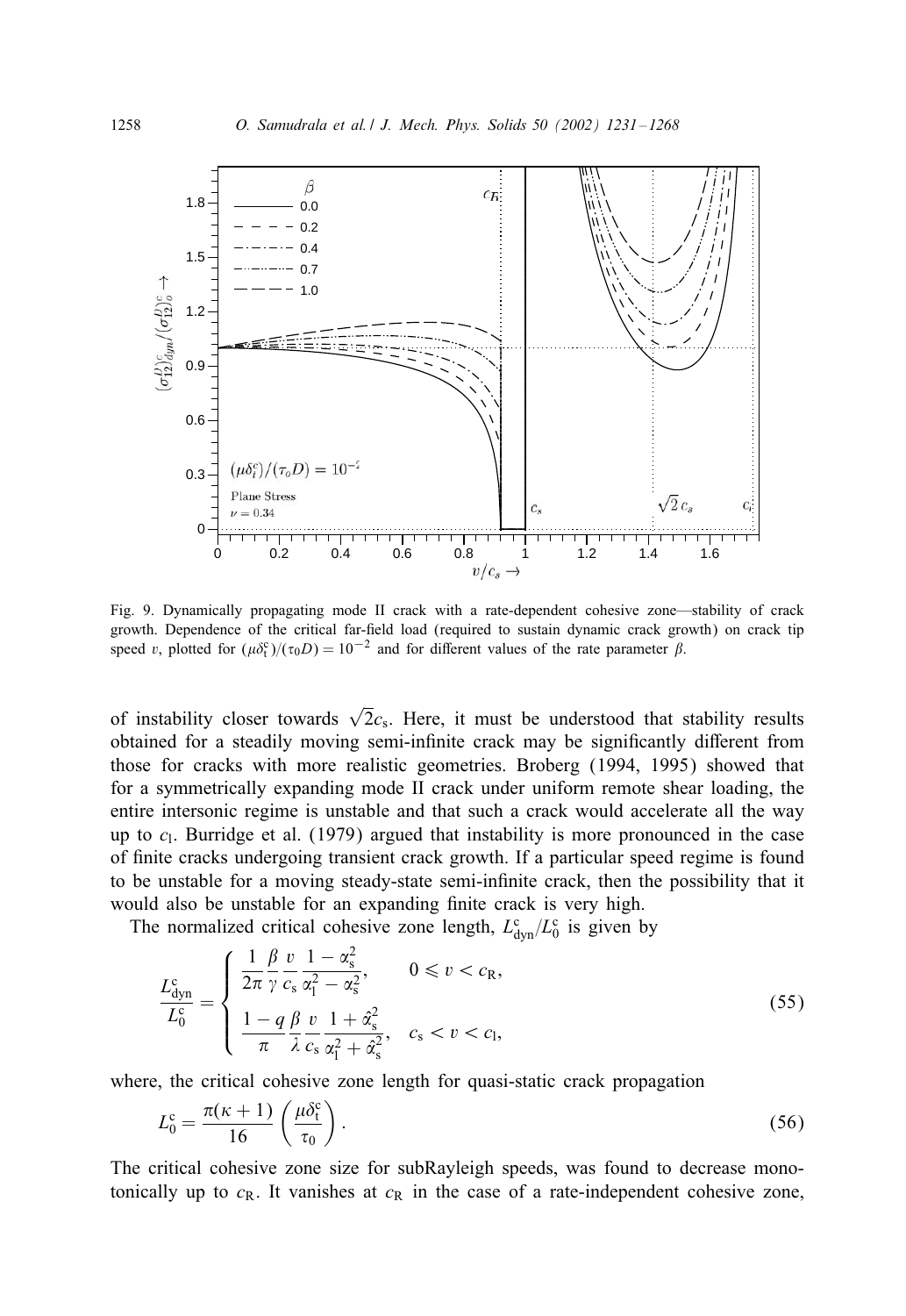

Fig. 10. Dynamically propagating mode II crack with a rate-dependent cohesive zone—variation of the critical dynamic energy release rate (fracture energy required to sustain dynamic crack growth) with crack tip speed v, plotted for different values of the rate parameter  $\beta$ .

whereas it attains a finite value equal to  $2\beta c_R/(\pi(1 + v)c_s)$  at  $c_R$  for any +ve  $\beta$ . Andrews (1976) in a numerical simulation of a symmetrically expanding mode II crack under the action of remote uniform shear stresses found that the cohesive zone size decreases continuously with crack speed in the subRayleigh regime attaining its minimum value at  $c_R$ . Such a behavior was also observed in the numerical simulations of Geubelle and Kubair (2001). In the intersonic case, the cohesive zone size is always finite and positive. Such an observation was used by Yu and Suo  $(2000)$  to justify the admissibility of mode II intersonic crack growth. The critical cohesive zone length is found to be rather insensitive to the rate parameter  $\beta$ .

Fig. 10 shows the variation of critical dynamic energy release rate (rate-dependent fracture energy) with crack speed for different values of the rate parameter  $\beta$ .

$$
\frac{G_{\text{dyn}}^{\text{c}}}{G_0^{\text{c}}} = \begin{cases} \frac{1}{2\gamma} g(\gamma) = \frac{\beta}{\gamma} \frac{v^3}{c_s^3} \frac{\alpha_s}{R(v)} \left[ \frac{\Gamma(\gamma + 1)}{\Gamma(\gamma + 1/2)} \right]^2, & 0 \le v < c_{\text{R}},\\ \frac{1 - q}{\lambda} g^*(\lambda, q), & c_{\text{s}} < v < c_{\text{I}}, \end{cases}
$$
(57)

where the critical energy release rate for quasi-static crack propagation

$$
G_0^c = \tau_0 \delta_t^c. \tag{58}
$$

The material/specimen dependent "fracture energy vs crack speed" curve is strongly influenced by the rate parameter  $\beta$ . It is found that for a rate-dependent cohesive zone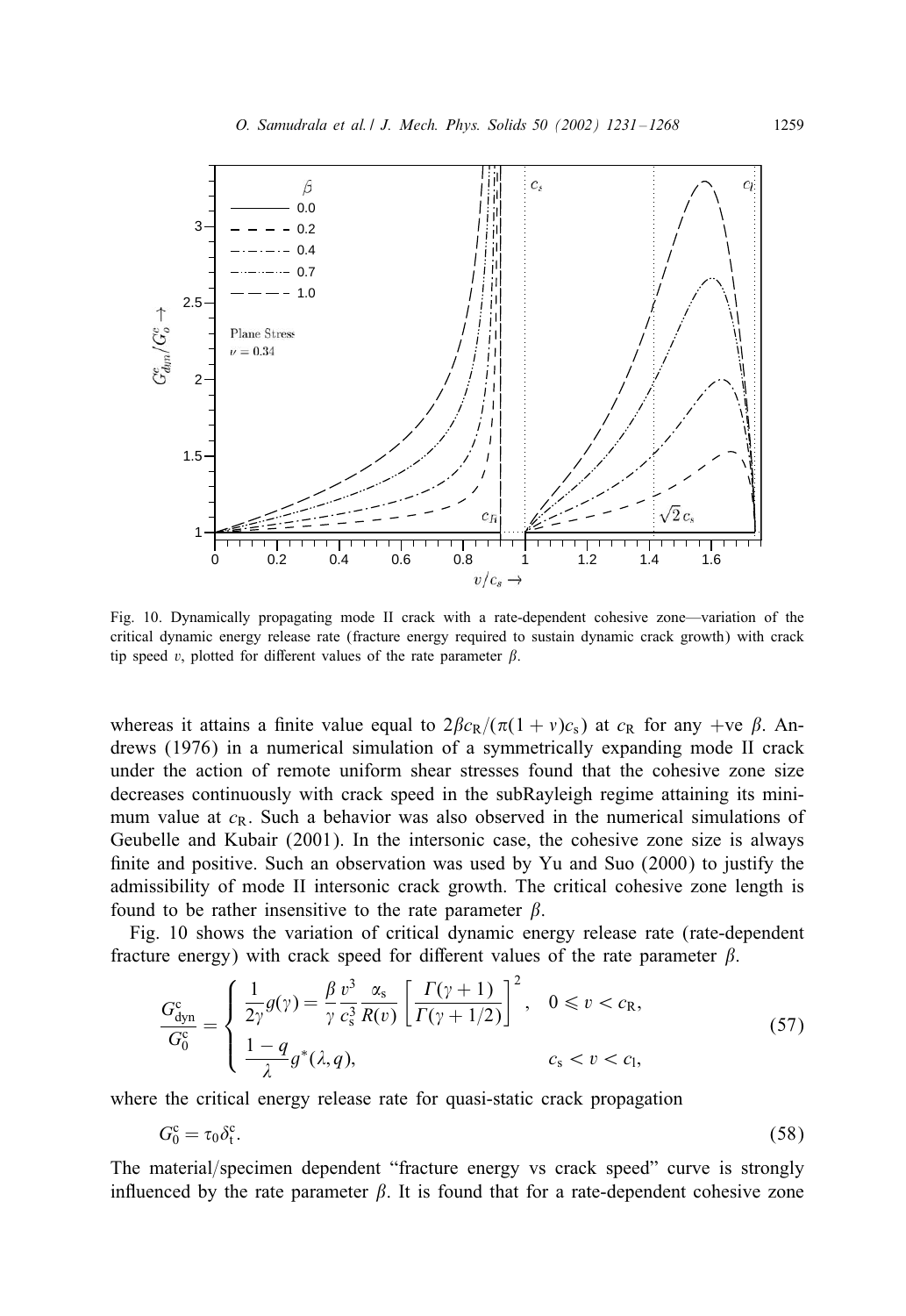

Fig. 11. Isochromatic fringe pattern around a propagating intersonic mode II crack with a rate-dependent cohesive zone. The propagating crack obeys a critical crack tip sliding displacement criterion with  $\delta_t^c \approx 21 \text{ }\mu\text{m}$ and  $\mu/\tau_0 = 136$ . Also  $v/c_s = 1.47$ ,  $\beta = 0.4$  and  $L_{dyn}^c = 2.5$  mm. A magnified view of the region around the crack tip (enclosed in the black rectangle) is shown on the right.

 $(\beta > 0)$ , the dissipated fracture energy (required to sustain mode II crack growth) into the tip region blows up as  $v \rightarrow c_R$ , suggesting that a subsonic mode II crack would encounter ever increasing resistance as it approaches  $c_R$ . In the intersonic regime,  $G_{dyn}^c/G_0^c$  is finite and positive throughout, with a peak in dissipated fracture energy  $\sigma_{dyn}/\sigma_0$  is mine and positive anoughout, while peak in dissipated intetare energy at a speed higher than  $\sqrt{2}c_s$ . The fracture energy is found to depend strongly on the rate parameter  $\beta$ , with higher energy dissipated with increasing rate sensitivity. Thus The importance of the curious speed of  $\sqrt{2}c_s$  (vis-a-vis energy flux into the tip) is diminished.

Fig. 11 shows the theoretically predicted isochromatic fringe pattern around an intersonically propagating mode II crack. The crack propagates with a line cohesive zone in front of the tip and also obeys the critical crack tip sliding displacement criterion. The intersonic crack was assumed to be propagating at  $1.47c<sub>s</sub>$  and the cohesive law was assumed to be rate dependent ( $\beta = 0.4$ ). In both cases, the ratio of shear modulus to the shear strength of the weak plane  $(\mu/\tau_0)$  was chosen to be 136, approximating the case of Homalite/Homalite bonded specimen used in the experiments. The critical crack tip sliding displacement was chosen to be  $21 \mu m$ . This ensures that the critical cohesive zone length determined from (55) and (56) would lie between 2 and 3 mm Conesive zone length determined from (55) and (56) would be between 2 and 3 mm<br>(for intersonic speeds close to  $\sqrt{2}c_s$ ), which is approximately the width of the Mach wave seen in Fig. 3(a).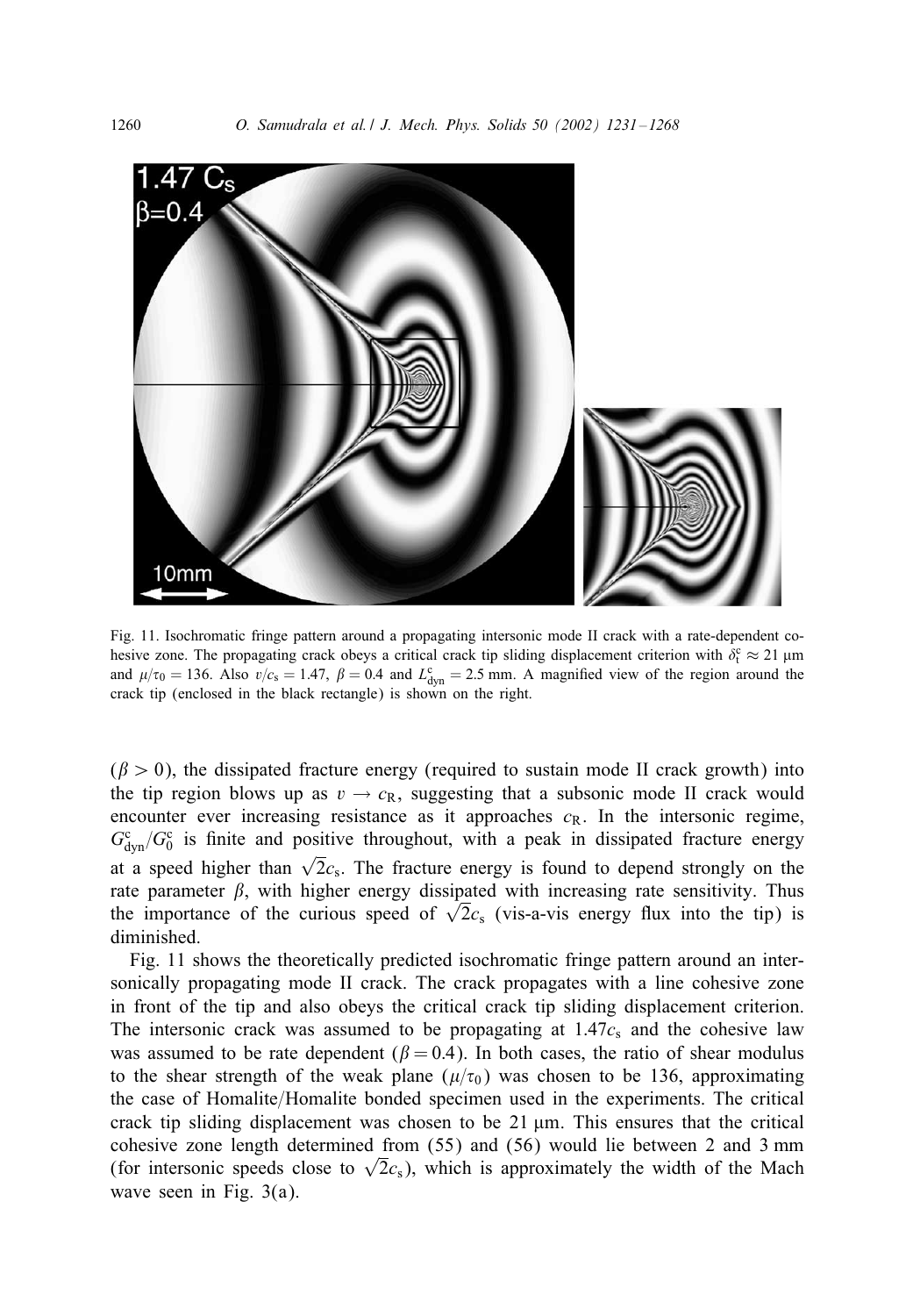The field of view shown in Fig. 11 has a 50 mm diameter and the front end of the cohesive zone is located on the horizontal diameter about 35 mm from the left edge of the field of view. The cohesive zone length ( $v = 1.47c_s$ ) was found to be 2.5 mm for  $\beta = 0.4$ . We see that the presence of a cohesive zone gives a finite width to the Mach waves emanating from the tip region. Comparing it with the experimental fringe pattern shown in Fig. 3(a), we see that the patterns are similar in a small region close to the crack tip. Also, the fringe pattern within the finite width of the Mach waves, seems to be qualitatively similar. The range of dominance of the current solution seems to be of the order of about 20 mm.

## 7. Summary

- 1. Experimental evidence is provided of intersonic mode II cracks along a weak plane joining two identical Homalite-100 plates.
- 2. The observed mode II crack speeds span the entire intersonic regime. Also the Mach waves radiating from the intersonic crack tip have a finite width. Such features could not be explained based on the Freund's singular solution for an intersonic mode II crack, thus motivating our study based on a cohesive zone model.
- 3. Subsonic and Intersonic mode II crack propagation with a rate-dependent cohesive zone is analyzed. A cohesive law is chosen, wherein the cohesive shear traction depends linearly on the local sliding rate. Complete decohesion is assumed to occur when the crack tip sliding displacement reaches a material-specific critical value. Explicit expressions are obtained for the near-tip stress and particle velocity fields.
- 4. With the rate-dependent cohesive zone model, it is found that the fracture energy is with the rate-dependent conesive zone model, it is found that the fracture energy is finite through out the intersonic regime. The importance of the curious speed  $\sqrt{2}c_s$ is diminished, and the energy dissipated is found to be higher at intersonic speeds closer to  $c_1$ . Fracture energy was found to be a strong function of rate sensitivity, increasing with increasing value of the rate parameter.
- 5. Investigation of the behavior of required far-field loads, indicated that the subsonic regime is inherently unstable for mode II cracks. However, with increasing rate sensitivity, stable mode II crack growth was found to be possible at low subsonic speeds. Mode II crack growth at intersonic speeds was found to be unstable up to speeds. Mode II crack growth at intersonic speeds was found to be unstable up to a critical speed higher than  $\sqrt{2}c_s$ , beyond which it was found to be stable, thus explaining the observed crack speed behavior in the experiments. With decreasing strength of the crack plane, it was found that an intersonic mode II crack would accelerate all the way up to  $c_1$ , whereas increasing strength of the crack plane seems accelerate all the way up to  $c_1$ , whereas increasing stre<br>to favor stable crack growth at speeds close to  $\sqrt{2}c_s$ .
- 6. Isochromatic fringe patterns were generated using the crack tip fields around an intersonic mode II crack with a rate-dependent cohesive zone. They agree reasonably well with the experimentally recorded patterns, especially close to the crack tip. The Mach waves were found to be of finite width, the isochromatic fringe pattern within which was also qualitatively similar to that observed in the experimental patterns.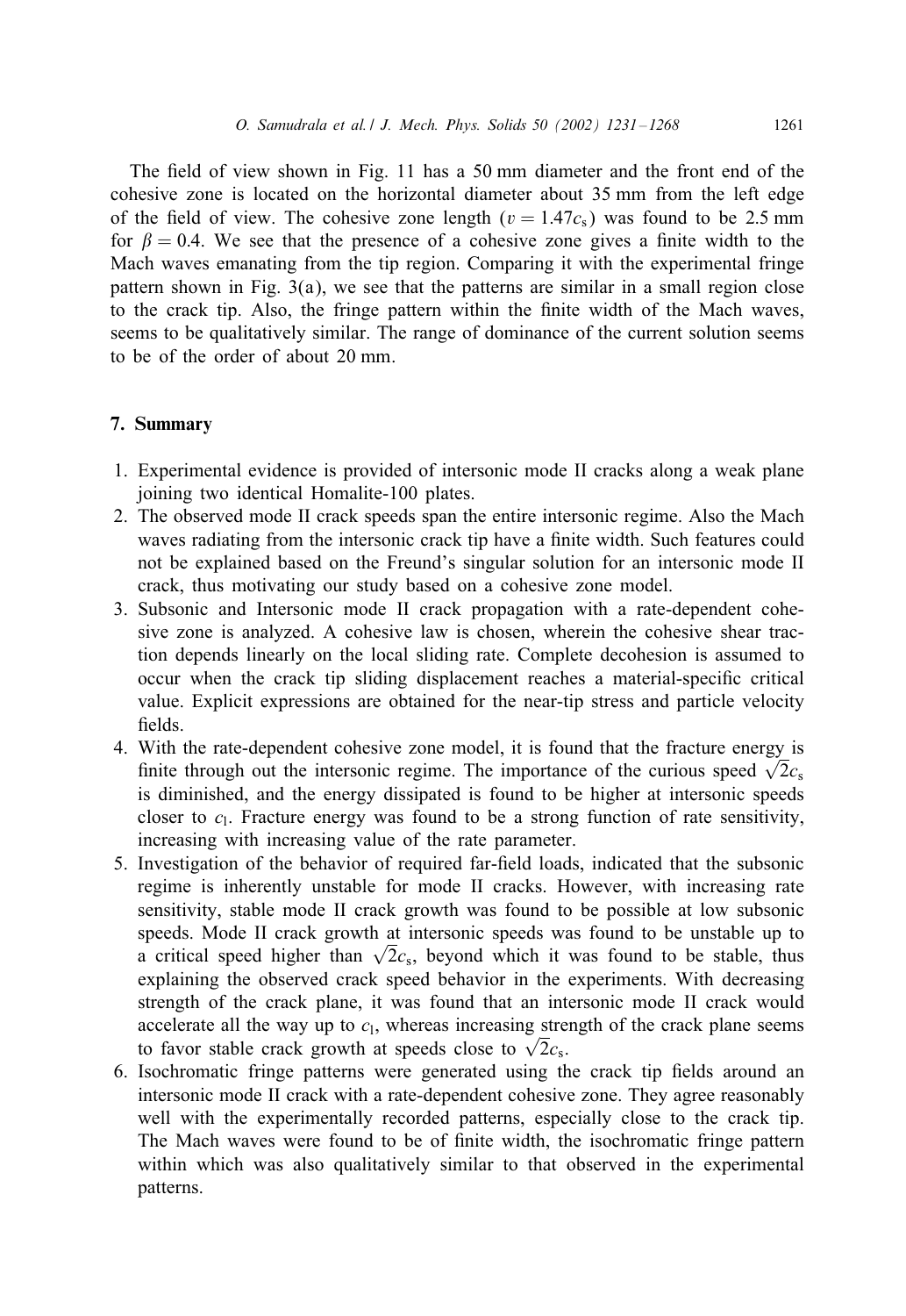# Acknowledgements

The authors gratefully acknowledge the support of the National Science Foundation (Grant No. CMS9813100 and Grant No. CMS9983779) and of the Office of Naval Research (Grant No. N00014-95-1-0453, Dr. Y.D.S. Rajapakse, Project Monitor). Many helpful discussions with Prof. J.R. Rice of Harvard University and Prof. A. Needleman of Brown University are also acknowledged.

## Appendix A. Near-tip stress fields

For a subsonic mode II crack with a rate-independent cohesive zone ( $\beta = 0$ ):

$$
\frac{\sigma_{11}}{\tau_{0}} = \frac{4\alpha_{s}}{\pi R(v)} \left[ \frac{(1+2\alpha_{1}^{2} - \alpha_{s}^{2})}{\sqrt{r_{1}/L}} \left\{ -\sin\left(\frac{\theta_{1}}{2}\right) \right.\n+ \frac{1}{2} \int_{0}^{1} \frac{\sqrt{\zeta}[\zeta \sin(\theta_{1}/2) + (r_{1}/L) \sin(3\theta_{1}/2)]}{\zeta^{2} + (r_{1}/L)^{2} + 2\zeta(r_{1}/L) \cos\theta_{1}} d\zeta \right\} - \frac{(1+\alpha_{s}^{2})}{\sqrt{r_{s}/L}}\n\times \left\{ -\sin\left(\frac{\theta_{s}}{2}\right) + \frac{1}{2} \int_{0}^{1} \frac{\sqrt{\zeta}[\zeta \sin(\theta_{s}/2) + (r_{s}/L) \sin(3\theta_{s}/2)]}{\zeta^{2} + (r_{s}/L)^{2} + 2\zeta(r_{s}/L) \cos\theta_{s}} d\zeta \right\} \right], (A.1a)
$$
\n
$$
\frac{\sigma_{22}}{\tau_{0}} = \frac{4\alpha_{s}(1+\alpha_{s}^{2})}{\pi R(v)} \left[ \frac{-1}{\sqrt{r_{1}/L}} \left\{ -\sin\left(\frac{\theta_{1}}{2}\right) \right.\n+ \frac{1}{2} \int_{0}^{1} \frac{\sqrt{\zeta}[\zeta \sin(\theta_{1}/2) + (r_{1}/L) \sin(3\theta_{1}/2)]}{\zeta^{2} + (r_{1}/L)^{2} + 2\zeta(r_{1}/L) \cos\theta_{1}} d\zeta \right\} - \frac{(1+\alpha_{s}^{2})}{\sqrt{r_{s}/L}}\n\times \left\{ -\sin\left(\frac{\theta_{s}}{2}\right) + \frac{1}{2} \int_{0}^{1} \frac{\sqrt{\zeta}[\zeta \sin(\theta_{s}/2) + (r_{s}/L) \sin(3\theta_{s}/2)]}{\zeta^{2} + (r_{s}/L)^{2} + 2\zeta(r_{s}/L) \cos\theta_{s}} d\zeta \right\} \right], (A.1b)
$$
\n
$$
\frac{\sigma_{12}}{\tau_{0}} = \frac{2}{\pi R(v)} \left[ \frac{-4\alpha_{1}\alpha_{s}}{\sqrt{r_{1}/L}} \left\{ -\cos\left(\frac{\
$$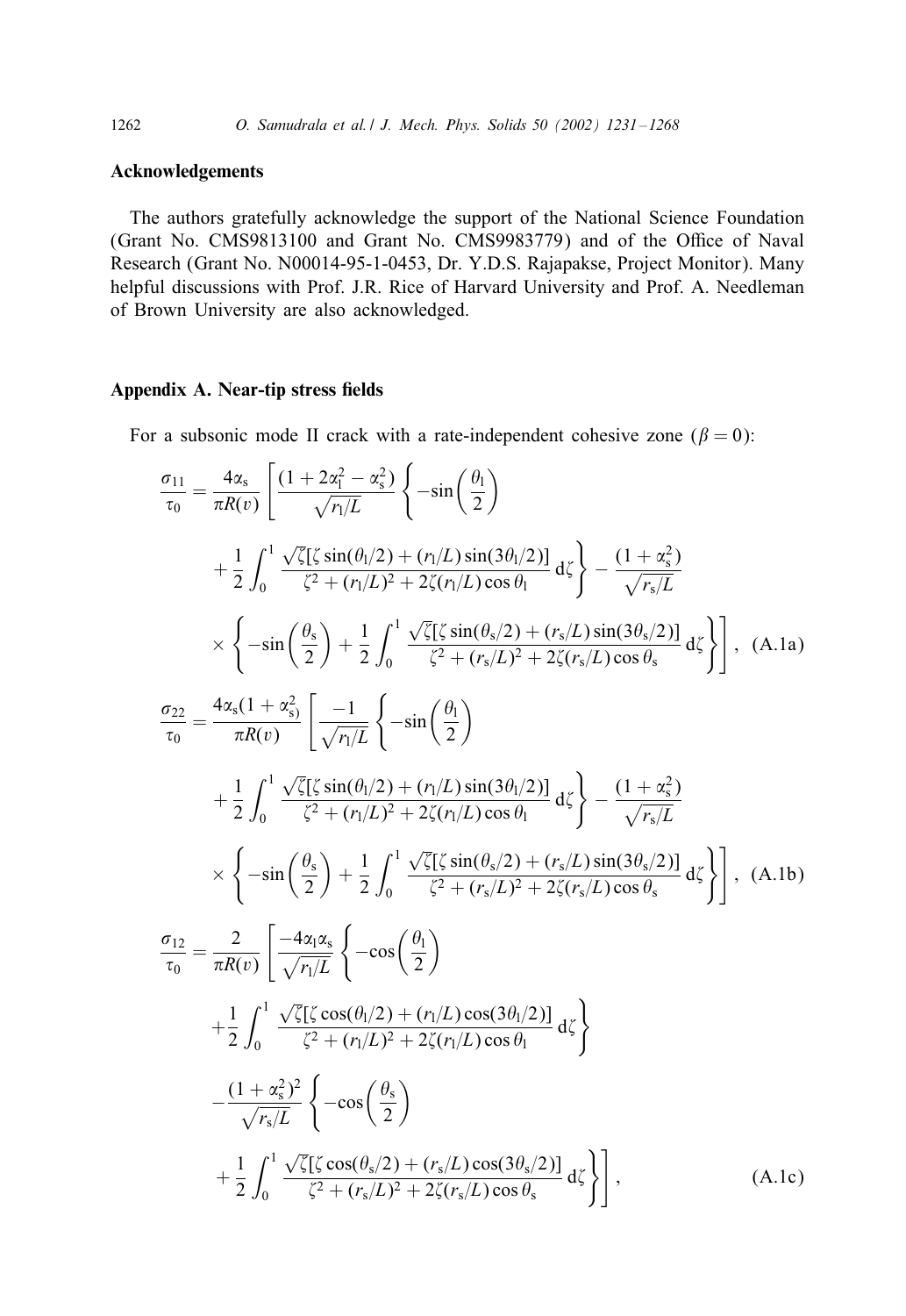where

$$
r_{s} = \sqrt{\eta_{1}^{2} + \alpha_{s}^{2} \eta_{2}^{2}}, \quad \theta_{s} = \tan^{-1} \left[ \frac{\alpha_{s} \eta_{2}}{\eta_{1}} \right],
$$
 (A.2a)

$$
r_1 = \sqrt{\eta_1^2 + \alpha_1^2 \eta_2^2}, \quad \theta_1 = \tan^{-1} \left[ \frac{\alpha_1 \eta_2}{\eta_1} \right].
$$
 (A.2b)

For a subsonic mode II crack with a rate-dependent cohesive zone ( $\beta > 0$ ):

$$
\frac{\sigma_{11}}{\tau_0} = \frac{2\alpha_s}{\pi R(v)} \left[ (1 + 2\alpha_1^2 - \alpha_s^2) \sqrt{\frac{r_1}{L}} \sin\left(\frac{\theta_1}{2}\right) \right]
$$
\n
$$
\times \left\{ \int_0^1 \frac{[\zeta - (r_1/L)]}{\sqrt{\zeta} [\zeta^2 + (r_1/L)^2 + 2\zeta(r_1/L) \cos \theta_1]} d\zeta + \frac{\sin \gamma \pi}{\pi} \int_0^1 \left(\frac{\zeta}{1 - \zeta}\right)^{\gamma} d\zeta \right\}
$$
\n
$$
\times \frac{[\zeta - (r_1/L)]}{[\zeta^2 + (r_1/L)^2 + 2\zeta(r_1/L) \cos \theta_1]} \int_0^1 \frac{(1 - s)^{\gamma}}{\sqrt{s} (1 - s\zeta)} ds d\zeta \right\}
$$
\n
$$
-(1 + \alpha_s^2) \sqrt{\frac{r_s}{L}} \sin\left(\frac{\theta_s}{2}\right) \left\{ \int_0^1 \frac{[\zeta - (r_s/L)]}{\sqrt{\zeta} [\zeta^2 + (r_s/L)^2 + 2\zeta(r_s/L) \cos \theta_s]} d\zeta + \frac{\sin \gamma \pi}{\pi} \int_0^1 \left(\frac{\zeta}{1 - \zeta}\right)^{\gamma} \frac{[\zeta - (r_s/L)]}{[\zeta^2 + (r_s/L)^2 + 2\zeta(r_s/L) \cos \theta_s]} d\zeta
$$
\n
$$
\times \int_0^1 \frac{(1 - s)^{\gamma}}{\sqrt{s} (1 - s\zeta)} ds d\zeta \right\}, \qquad (A.3a)
$$

$$
\frac{\sigma_{22}}{\tau_0} = \frac{2\alpha_s}{\pi R(v)} \left[ -(1 + \alpha_s^2) \sqrt{\frac{r_1}{L}} \sin\left(\frac{\theta_1}{2}\right) \right]
$$
  

$$
\times \left\{ \int_0^1 \frac{[\zeta - (r_1/L)]}{\sqrt{\zeta} [\zeta^2 + (r_1/L)^2 + 2\zeta(r_1/L) \cos \theta_1]} d\zeta + \frac{\sin \gamma \pi}{\pi} \int_0^1 \left(\frac{\zeta}{1 - \zeta}\right)^{\gamma} d\zeta \right\}
$$
  

$$
\times \frac{[\zeta - (r_1/L)]}{[\zeta^2 + (r_1/L)^2 + 2\zeta(r_1/L) \cos \theta_1]} \int_0^1 \frac{(1 - s)^{\gamma}}{\sqrt{s}(1 - s\zeta)} ds d\zeta \right\}
$$
  
+ 
$$
(1 + \alpha_s^2) \sqrt{\frac{r_s}{L}} \sin\left(\frac{\theta_s}{2}\right) \left\{ \int_0^1 \frac{[\zeta - (r_s/L)]}{\sqrt{\zeta} [\zeta^2 + (r_s/L)^2 + 2\zeta(r_s/L) \cos \theta_s]} d\zeta \right\}
$$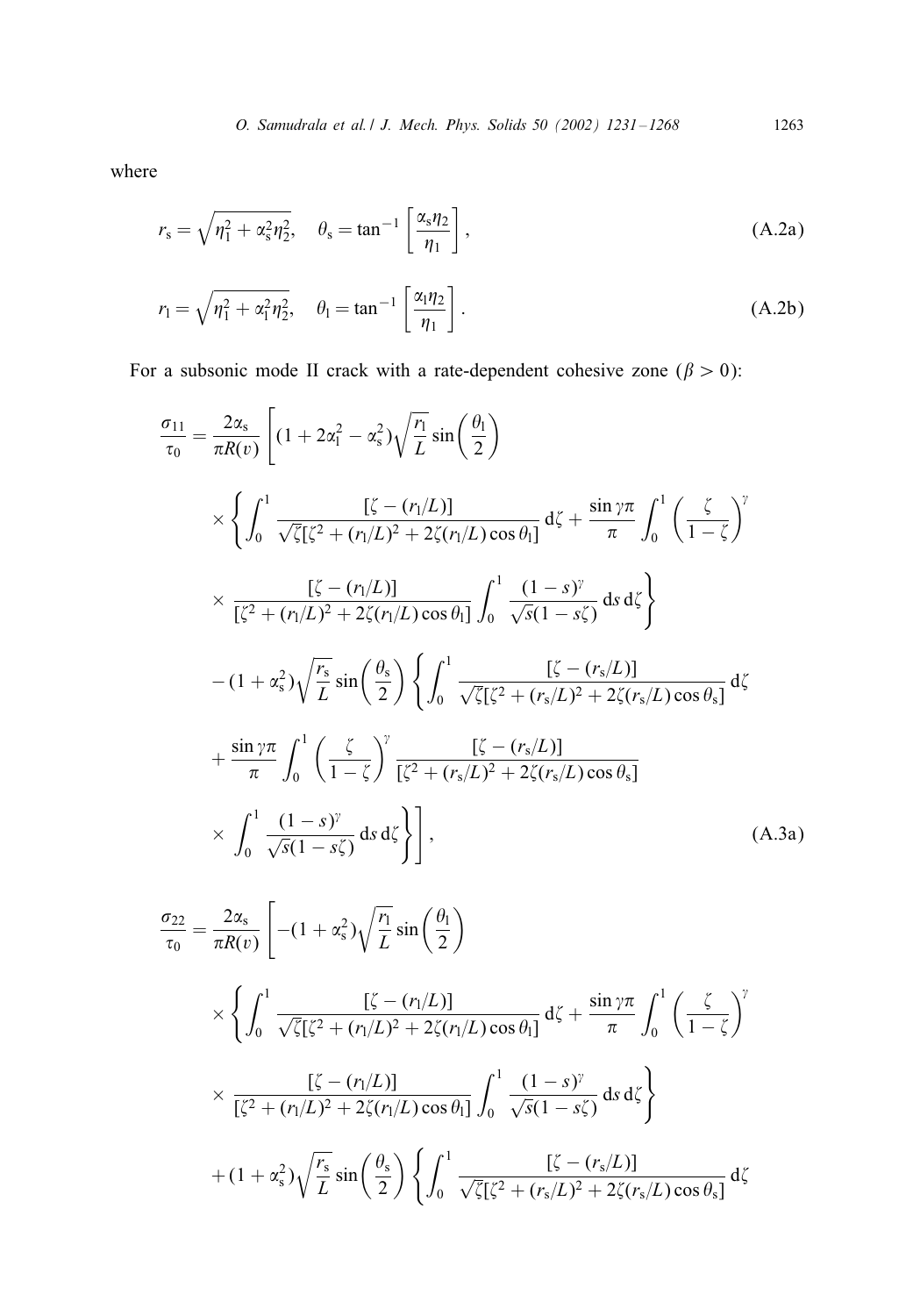1264 *O. Samudrala et al. / J. Mech. Phys. Solids 50 (2002) 1231 – 1268*

$$
+\frac{\sin\gamma\pi}{\pi}\int_0^1\left(\frac{\zeta}{1-\zeta}\right)^{\gamma}\frac{[\zeta-(r_s/L)]}{[\zeta^2+(r_s/L)^2+2\zeta(r_s/L)\cos\theta_s]}
$$

$$
\times\int_0^1\frac{(1-s)^{\gamma}}{\sqrt{s}(1-s\zeta)}\,ds\,d\zeta\Bigg\}\Bigg],
$$
(A.3b)

$$
\frac{\sigma_{12}}{\tau_0} = \frac{1}{\pi R(v)} \left[ 4\alpha_1 \alpha_s \sqrt{\frac{r_1}{L}} \cos\left(\frac{\theta_1}{2}\right) \left\{ \int_0^1 \frac{[\zeta + (r_1/L)]}{\sqrt{\zeta} [\zeta^2 + (r_1/L)^2 + 2\zeta (r_1/L) \cos \theta_1]} d\zeta \right. \right. \\
\left. + \frac{\sin \gamma \pi}{\pi} \int_0^1 \left( \frac{\zeta}{1 - \zeta} \right)^{\gamma} \frac{[\zeta + (r_1/L)]}{[\zeta^2 + (r_1/L)^2 + 2\zeta (r_1/L) \cos \theta_1]} d\zeta \right] \\
\times \int_0^1 \frac{(1 - s)^{\gamma}}{\sqrt{s} (1 - s\zeta)} ds d\zeta \right\} - (1 + \alpha_s^2)^2 \sqrt{\frac{r_s}{L}} \cos\left(\frac{\theta_s}{2}\right) \\
\times \left\{ \int_0^1 \frac{[\zeta - (r_s/L)]}{\sqrt{\zeta} [\zeta^2 + (r_s/L)^2 + 2\zeta (r_s/L) \cos \theta_s]} d\zeta + \frac{\sin \gamma \pi}{\pi} \int_0^1 \left( \frac{\zeta}{1 - \zeta} \right)^{\gamma} d\zeta \right\} d\zeta \right\} \\
\times \frac{[\zeta + (r_s/L)]}{[\zeta^2 + (r_s/L)^2 + 2\zeta (r_s/L) \cos \theta_s]} \int_0^1 \frac{(1 - s)^{\gamma}}{\sqrt{s} (1 - s\zeta)} ds d\zeta \right]. \tag{A.3c}
$$

For an intersonic mode II crack with a rate independent cohesive zone ( $\beta = 0$ ):

$$
\frac{\sigma_{11}}{\tau_0} = \frac{\sin q\pi}{q\pi} \left[ \frac{(1 + 2\alpha_1^2 + \hat{\alpha}_s^2)}{2\alpha_1} \frac{1}{(r_1/L)^q} \times \left\{ -\sin q\theta_1 + q \int_0^1 \frac{\zeta^q [\zeta \sin q\theta_1 + (r_1/L) \sin(q+1)\theta_1]}{\zeta^2 + (r_1/L)^2 + 2\zeta(r_1/L) \cos \theta_1} d\zeta \right\} \n- \frac{(1 - \hat{\alpha}_s^2)}{2\alpha_1} \frac{\sin q\pi}{((-\eta_1 - \hat{\alpha}_s \eta_2)/L)^q} \n\times \left\{ -1 + q \text{pv} \int_0^1 \frac{\zeta^q}{\zeta + ((-\eta_1 + \hat{\alpha}_s \eta_2)/L)} d\zeta \right\} H(-\eta_1 - \hat{\alpha}_s \eta_2) \right], \quad \text{(A.4a)}
$$

$$
\frac{\sigma_{22}}{\tau_0} = \frac{\sin q\pi}{q\pi} \left[ \frac{-(1-\hat{\alpha}_{\rm s}^2)}{2\alpha_1} \frac{1}{(r_1/L)^q} \times \left\{ -\sin q\theta_1 + q \int_0^1 \frac{\zeta^q[\zeta \sin q\theta_1 + (r_1/L)\sin(q+1)\theta_1]}{\zeta^2 + (r_1/L)^2 + 2\zeta(r_1/L)\cos\theta_1} d\zeta \right\}
$$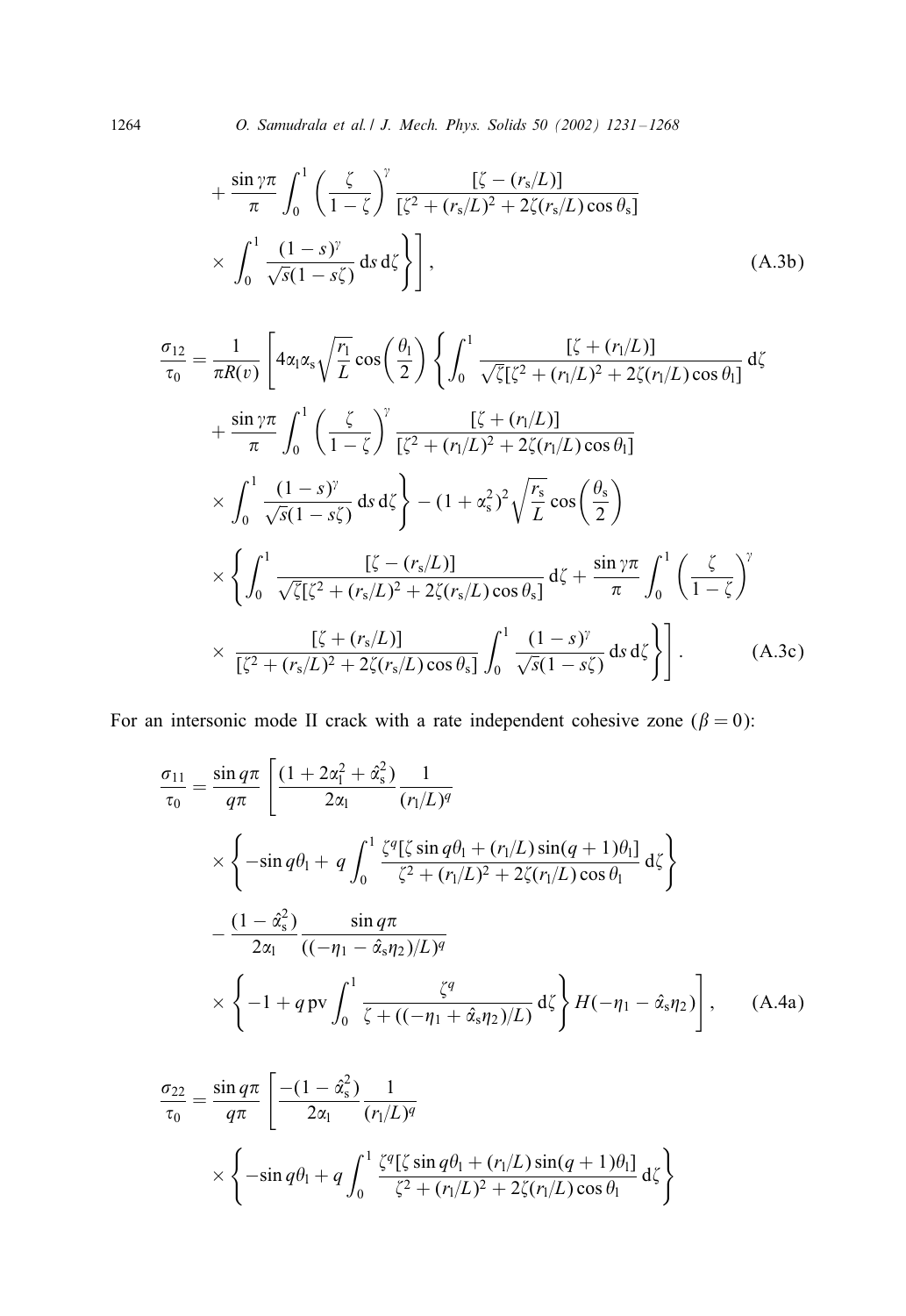*O. Samudrala et al. / J. Mech. Phys. Solids 50 (2002) 1231 – 1268* 1265

$$
+\frac{(1-\hat{\alpha}_{s}^{2})}{2\alpha_{1}}\frac{\sin q\pi}{((-\eta_{1}-\hat{\alpha}_{s}\eta_{2})/L)^{q}}\times\left\{-1+q\,\text{pv}\int_{0}^{1}\frac{\zeta^{q}}{\zeta+((-\eta_{1}+\hat{\alpha}_{s}\eta_{2})/L)}\,\mathrm{d}\zeta\right\}H(-\eta_{1}-\hat{\alpha}_{s}\eta_{2})\right\},\qquad\text{(A.4b)}
$$

$$
\frac{\sigma_{12}}{\tau_0} = \frac{\sin q\pi}{q\pi} \left[ \frac{-1}{(r_1/L)^q} \left\{ -\cos q\theta_1 + q \int_0^1 \frac{\zeta^q [\zeta \cos q\theta_1 + (r_1/L) \cos(q+1)\theta_1]}{\zeta^2 + (r_1/L)^2 + 2\zeta(r_1/L) \cos \theta_1} d\zeta \right\} + \frac{\cos q\pi}{((-\eta_1 - \hat{\alpha}_s \eta_2)/L)^q} \left\{ -1 + q \operatorname{pv} \int_0^1 \frac{\zeta^q}{\zeta + ((-\eta_1 + \hat{\alpha}_s \eta_2)/L)} d\zeta \right\} + H(-\eta_1 - \hat{\alpha}_s \eta_2) \right],
$$
\n(A.4c)

For an intersonic mode II crack with a rate-dependent cohesive zone ( $\beta > 0$ ):

$$
\frac{\sigma_{11}}{\tau_0} = \frac{\sin q \pi}{2 \pi \alpha_1} \left[ (1 + 2\alpha_1^2 + \alpha_s^2) \left( \frac{r_1}{L} \right)^{1-q} \times \left\{ \int_0^1 \frac{[\zeta \sin(1 - q)\theta_1 - (r_1/L) \sin q\theta_1]}{\zeta^{1-q} [\zeta^2 + (r_1/L)^2 + 2\zeta(r_1/L) \cos \theta_1]} d\zeta + \frac{\sin \lambda \pi}{\pi} \int_0^1 \left( \frac{\zeta}{1 - \zeta} \right)^{\lambda} \times \frac{[\zeta \sin(1 - q)\theta_1 - (r_1/L) \sin q\theta_1]}{[\zeta^2 + (r_1/L)^2 + 2\zeta(r_1/L) \cos \theta_1]} \int_0^1 \frac{(1 - s)^{\lambda}}{s^q (1 - s\zeta)} ds d\zeta \right\}
$$

$$
- (1 - \hat{\alpha}_s^2) \sin q \pi \xi^{1-q} \left\{ \int_0^1 \frac{d\zeta}{\zeta^{1-q} (\zeta - \xi)} + \int_0^1 \frac{ds}{s^q (1 - s\zeta)}
$$

$$
- Q(\xi, \lambda) \int_0^1 \frac{(1 - s)^{\lambda}}{s^q (1 - s\zeta)} ds \right\} H(\xi) \right], \tag{A.5a}
$$

$$
\frac{\sigma_{22}}{\tau_0} = \frac{\sin q\pi}{2\pi\alpha_1} \left[ -(1 - \hat{\alpha}_s^2) \left(\frac{r_1}{L}\right)^{1-q} \times \left\{ \int_0^1 \frac{\left[\zeta \sin(1-q)\theta_1 - (r_1/L)\sin q\theta_1\right]}{\zeta^{1-q}\left[\zeta^2 + (r_1/L)^2 + 2\zeta(r_1/L)\cos \theta_1\right]} d\zeta + \frac{\sin \lambda \pi}{\pi} \right\}
$$

$$
\times \int_0^1 \left(\frac{\zeta}{1-\zeta}\right)^{\lambda} \frac{\left[\zeta \sin(1-q)\theta_1 - (r_1/L)\sin q\theta_1\right]}{\left[\zeta^2 + (r_1/L)^2 + 2\zeta(r_1/L)\cos \theta_1\right]} \int_0^1 \frac{(1-s)^{\lambda}}{s^q(1-s\zeta)} ds d\zeta \right\}
$$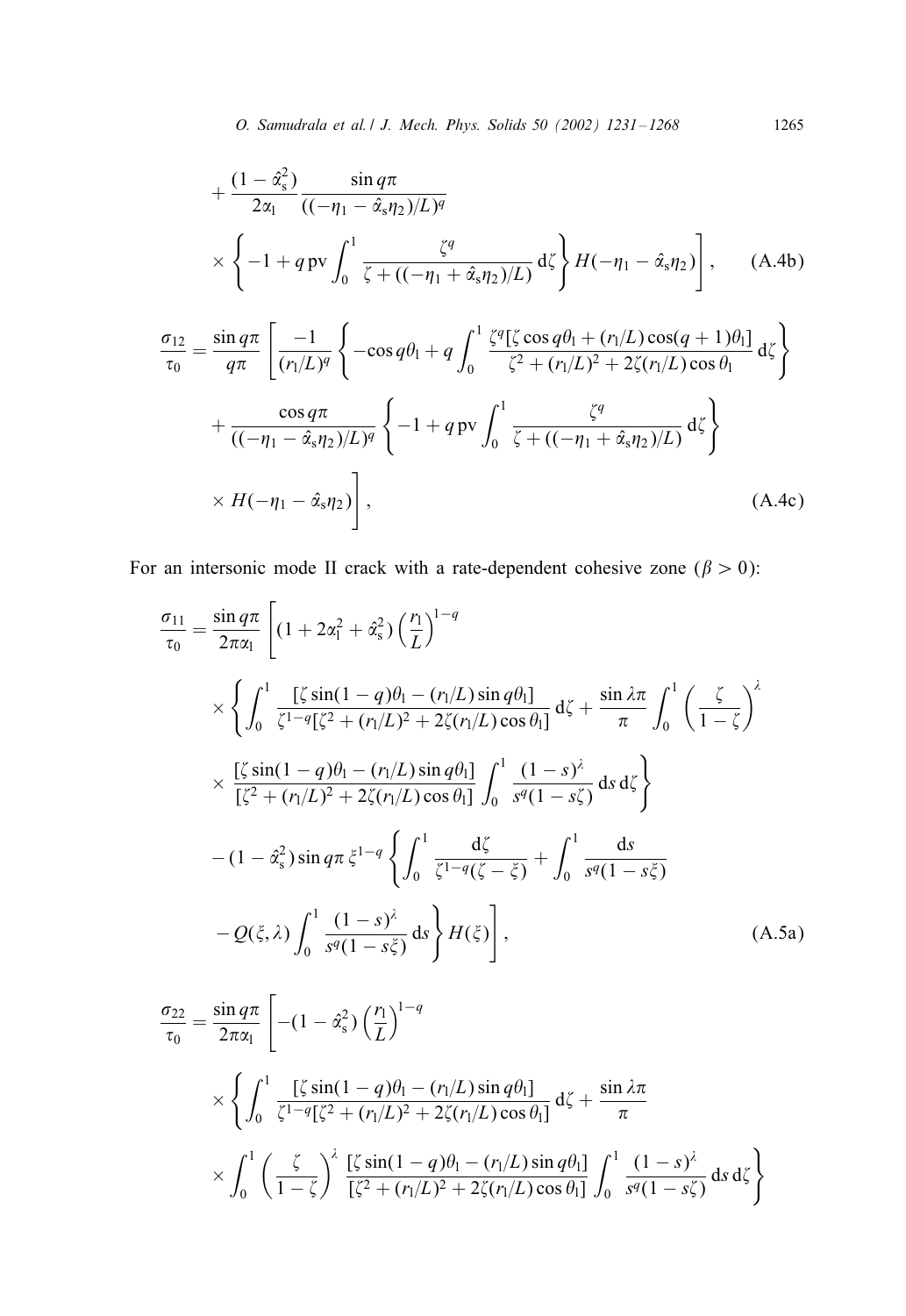1266 *O. Samudrala et al. / J. Mech. Phys. Solids 50 (2002) 1231 – 1268*

$$
+(1-\hat{\alpha}_s^2)\sin q\pi\xi^{1-q}\left\{\int_0^1\frac{d\zeta}{\zeta^{1-q}(\zeta-\xi)}+\int_0^1\frac{ds}{s^q(1-s\xi)}\\-\mathcal{Q}(\xi,\lambda)\int_0^1\frac{(1-s)^{\lambda}}{s^q(1-s\xi)}ds\right\}H(\xi)\right\},\tag{A.5b}
$$

$$
\frac{\sigma_{12}}{\tau_0} = \frac{\sin q \pi}{\pi} \left[ \left(\frac{r_1}{L}\right)^{1-q} \left\{ \int_0^1 \frac{[\zeta \cos(1-q)\theta_1 + (r_1/L)\cos q\theta_1]}{\zeta^{1-q} [\zeta^2 + (r_1/L)^2 + 2\zeta(r_1/L)\cos \theta_1]} d\zeta \right. \right.\left. + \frac{\sin \lambda \pi}{\pi} \int_0^1 \left( \frac{\zeta}{1-\zeta} \right)^{\lambda} \frac{[\zeta \cos(1-q)\theta_1 + (r_1/L)\cos q\theta_1]}{[\zeta^2 + (r_1/L)^2 + 2\zeta(r_1/L)\cos \theta_1]} d\zeta \right.\left. \times \int_0^1 \frac{(1-s)^{\lambda}}{s^q (1-s\zeta)} ds d\zeta \right\} + \cos q \pi \zeta^{1-q} \left\{ \int_0^1 \frac{d\zeta}{\zeta^{1-q} (\zeta-\zeta)} + \int_0^1 \frac{ds}{s^q (1-s\zeta)} -Q(\zeta,\lambda) \int_0^1 \frac{(1-s)^{\lambda}}{s^q (1-s\zeta)} ds \right\} H(\zeta) \right],
$$
\n(A.5c)

where

$$
Q(\xi, \lambda) = \begin{cases} \cos \pi \lambda \left( \frac{\xi}{1 - \xi} \right)^{\lambda}, & \xi < 1, \\ \left( \frac{-\xi}{1 - \xi} \right)^{\lambda}, & \xi > 1, \end{cases}
$$
(A.6a)  

$$
\xi = \frac{-\eta_1 - \hat{\alpha}_s \eta_2}{L}.
$$
(A.6b)

## References

Abraham, F.F., Gao, H.J., 2000. How fast can cracks propagate? Phys. Rev. Lett. 84 (14), 3113–3116.

- Andrews, D.J., 1976. Rupture velocity of plane strain shear cracks. J. Geophys. Res. 81 (32), 5679–5687.
- Archuleta, R.J., 1984. A faulting model for the 1979 Imperial-valley earthquake. J. Geophys. Res. 89 (6), 4559–4585.
- Bouchon, M., Toksöz, N., Karabulut, H., Bouin, M.P., Dietrich, M., Aktar, M., Edie, M., 2000. Seismic imaging of the 1999 Izmit (Turkey) rupture inferred from the near-fault recordings. Geophys. Res. Lett. 27 (18), 3013–3016.
- Bouchon, M., Bouin, M.P., Karabulut, H., Toksöz, M.N., Dietrich, M., Rosakis, A.J., 2001. How fast is rupture during an earthquake? New insights from the 1999 Turkey earthquakes. Geophys. Res. Lett. 28 (14), 2723–2726.

Broberg, K.B., 1987. On crack paths. Eng. Fracture Mech. 28 (5-6), 663-679.

- Broberg, K.B., 1989. The near-tip field at high crack velocities. Int. J. Fracture 39  $(1-3)$ ,  $1-13$ .
- Broberg, K.B., 1994. Intersonic bilateral slip. Geophys. J. Int. 119 (3), 706–714.
- Broberg, K.B., 1995. Intersonic mode II crack expansion. Arc. Mech. 47, 859–871.

Broberg, K.B., 1996. How fast can a crack go? Mater. Sci. 32 (1), 80–86.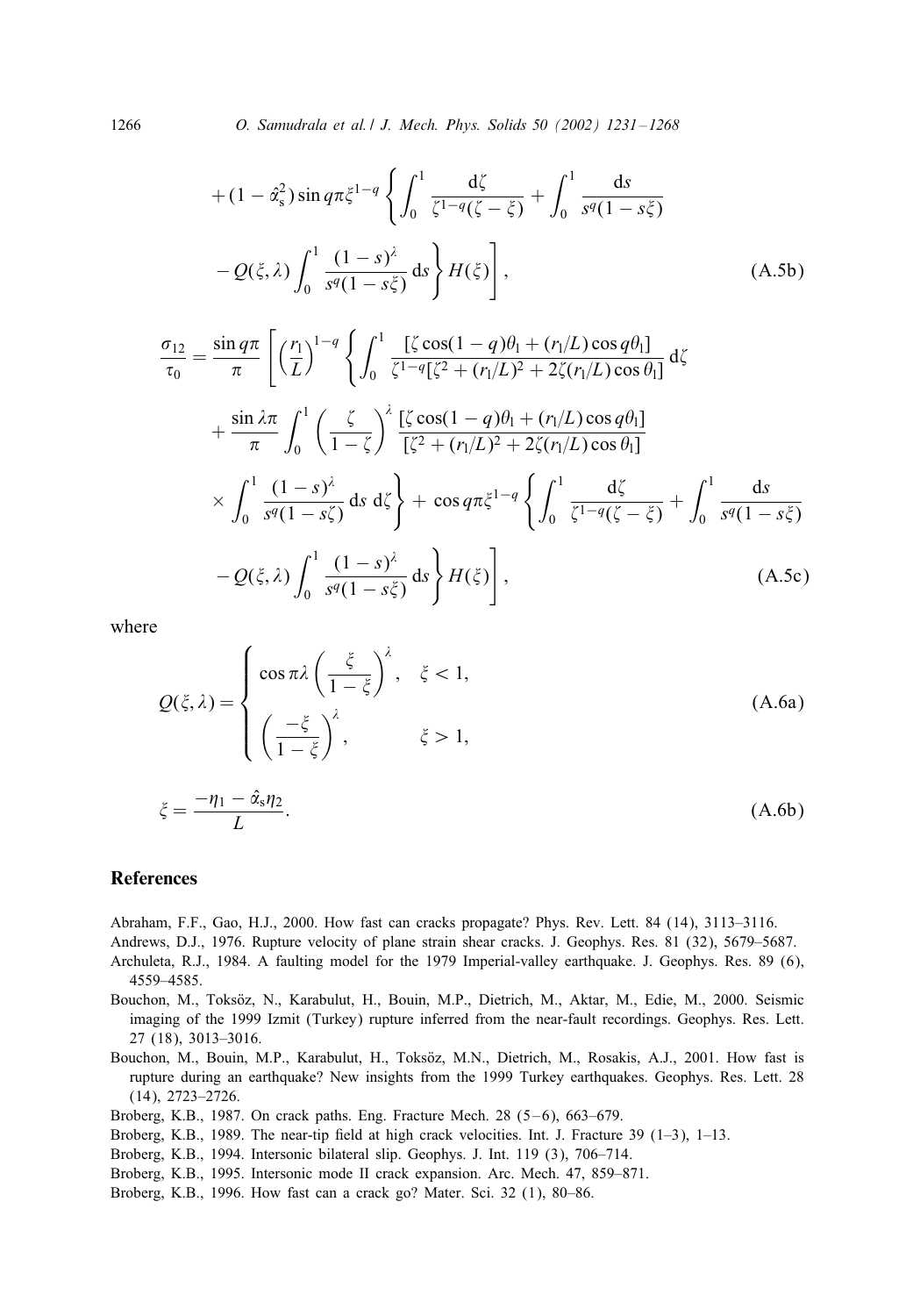- Broberg, K.B., 1999a. Cracks and Fracture. Academic Press, London.
- Broberg, K.B., 1999b. Intersonic mode II crack acceleration. Fatigue Fracture Eng. Mater. Struct. 22 (1), 17–24.
- Burridge, R., 1973. Admissible speeds for plane strain shear cracks with friction but lacking cohesion. Geophys. J. Roy. Astron. Soc. 35, 439–455.
- Burridge, R., Conn, G., Freund, L.B., 1979. The stability of a rapid mode II shear crack with finite cohesive traction. J. Geophys. Res. 85 (B5), 2210–2222.
- Coker, D., Rosakis, A.J., 2001. Experimental observations of intersonic crack growth in asymmetrically loaded unidirectional composite plates. Philos. Mag. 81 (3), 571–595.
- Cotterell, B., Rice, J.R., 1980. Slightly curved or kinked cracks. Int. J. Fracture 16, 155–169.
- Curran, D.A., Shockey, D.A., Winkler, S., 1970. Crack propagation at supersonic velocities—II. Theoretical model. Int. J. Fracture Mech. 6 (3), 271–278.
- Dally, J.W., Riley, W.F., 1991. Experimental Stress Analysis. McGraw-Hill, New York.
- Das, S., 1985. Application of dynamic shear crack models to the study of the earthquake faulting process. Int. J. Fracture 27 (3-4), 263-276.
- Das, S., Aki, K., 1977. A numerical study of two-dimensional spontaneous rupture propagation. Geophys. J. Roy. Astron. Soc. 50, 643–668.
- Dmowska, R., Rice, J.R., 1986. Fracture theory and its seismological applications. In: Teisseyre, R. (Ed.), Continuum Theories in Solid Earth Physics. Elsevier, Amsterdam, pp. 187–255.
- Ellsworth, W.L., Celebi, M., 1999. Near-field displacement time histories of the M 7.4 Kocaeli (Izimit), Turkey, earthquake of August 17, 1999. In: AGU99 Fall Meeting, San Fransisco, CA.
- Fineberg, J., Marder, M., 1999. Instability in dynamic fracture. Phys. Rep. 313 (1–2), 2–108.
- Freund, L.B., 1979. The mechanics of dynamic shear crack propagation. J. Geophys. Res. 84 (B5), 2199– 2209.
- Freund, L.B., 1990. Dynamic Fracture Mechanics. Cambridge University Press, Cambridge.
- Freund, L.B., Lee, Y.J., 1990. Observations on high strain rate crack growth based on a strip yield model. Int. J. Fracture 42 (3), 261–276.
- Gakhov, F.D., 1990. Boundary Value Problems. Dover, New York.
- Gao, H., Huang, Y., Gumbsch, P., Rosakis, A.J., 1999. On radiation-free transonic motion of cracks and dislocations. J. Mech. Phys. Solids 47 (9), 1941–1961.
- Gao, H., Huang, Y., Abraham, F.A., 2001. Continuum and atomistic studies of intersonic crack propagation. J. Mech. Phys. Solids 49 (9), 2113–2132.
- Gao, H.J., 1993. Surface roughening and branching instabilities in dynamic fracture. J. Mech. Phys. Solids 41, 457–486.
- Georgiadis, H.G., 1986. On the stress singularity in steady-state transonic shear crack propagation. Int. J. Fracture 30 (3), 175–180.
- Geubelle, P.H., Kubair, D., 2001. Intersonic crack propagation in homogeneous media under shear dominated loading—numerical analysis. J. Mech. Phys. Solids 49 (3), 571–587.
- Glennie, E.B., 1971a. A strain-rate dependent crack model. J. Mech. Phys. Solids 19, 255–272.
- Glennie, E.B., 1971b. The unsteady motion of a rate-dependent crack model. J. Mech. Phys. Solids 19, 329–338.
- Hernandez, B., Cotton, F., Campillo, M., 1999. Contribution of radar interferometry to a two-step inversion of the kinematic process of the 1992 Landers earthquake. J. Geophys. Res. 104 (B6), 13 083–13 099.
- Huang, Y., Gao, H., 2001. Intersonic crack propagation—part I: the fundamental solution. J. Appl. Mech. 68 (2), 169–175.
- Huang, Y., Wang, W., Liu, C., Rosakis, A.J., 1999. Analysis of intersonic crack growth in unidirectional fiber-reinforced composites. J. Mech. Phys. Solids 47 (9), 1893-1916.
- Hutchinson, J.W., Suo, Z., 1992. Mixed-mode cracking in layered materials. Adv. Appl. Mech. 29, 63–191.
- Ida, Y., 1972. Cohesive force across the tip of a longitudinal-shear crack and Griffith's specific surface energy. J. Geophys. Res. 77 (20), 3796–3805.
- Johnson, E., 1990. On the initiation of unidirectional slip. Geophys. J. Int. 101 (1), 125–132.
- Johnson, E., 1992. Process region changes for rapidly propagating cracks. Int. J. Fracture 55 (1), 47–63.
- Lambros, J., Rosakis, A.J., 1995. Shear dominated transonic interfacial crack growth in a bimaterial. 1. Experimental observations. J. Mech. Phys. Solids 43 (2), 169–188.